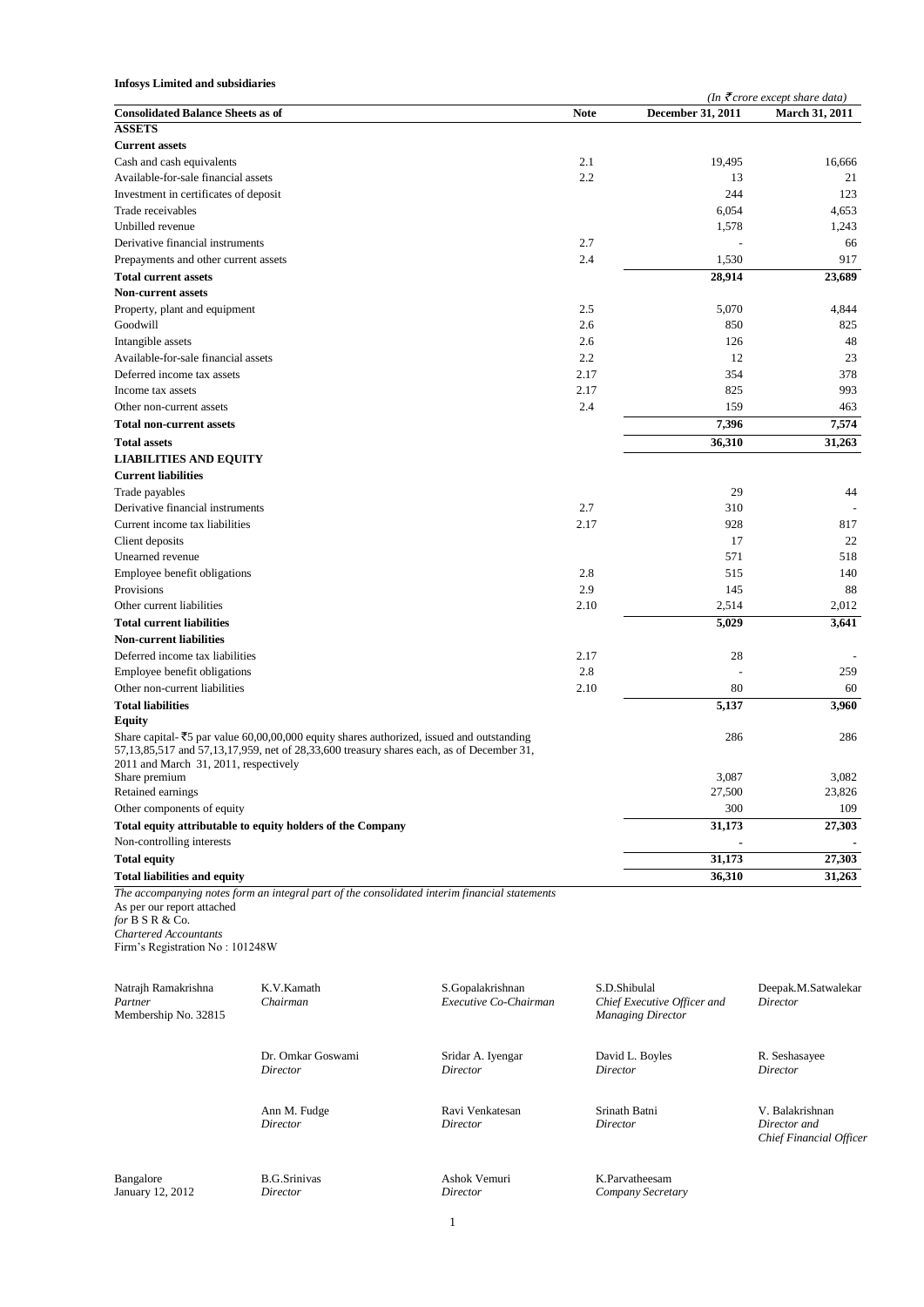*(In ₹ crore except share data)* 

| <b>Consolidated Statements of Comprehensive Income</b>                                                                                                                       |                                                                                               |                      | Three months ended December 31,                   |                                                                  | Nine months ended December 31,                   |                                                             |  |
|------------------------------------------------------------------------------------------------------------------------------------------------------------------------------|-----------------------------------------------------------------------------------------------|----------------------|---------------------------------------------------|------------------------------------------------------------------|--------------------------------------------------|-------------------------------------------------------------|--|
|                                                                                                                                                                              |                                                                                               | <b>Note</b>          | 2011                                              | 2010                                                             | 2011                                             | <b>2010</b>                                                 |  |
| <b>Revenues</b>                                                                                                                                                              |                                                                                               |                      | 9,298                                             | 7,106                                                            | 24,882                                           | 20,251                                                      |  |
| Cost of sales                                                                                                                                                                |                                                                                               | 2.11                 | 5,288                                             | 4,063                                                            | 14,609                                           | 11,682                                                      |  |
| <b>Gross profit</b>                                                                                                                                                          |                                                                                               |                      | 4,010                                             | 3,043                                                            | 10,273                                           | 8,569                                                       |  |
| Operating expenses:<br>Selling and marketing expenses                                                                                                                        |                                                                                               | 2.11                 | 451                                               | 393                                                              | 1,305                                            | 1,112                                                       |  |
| Administrative expenses                                                                                                                                                      |                                                                                               | 2.11                 | 660                                               | 503                                                              | 1,836                                            | 1,457                                                       |  |
| Total operating expenses                                                                                                                                                     |                                                                                               |                      | 1,111                                             | 896                                                              | 3,141                                            | 2,569                                                       |  |
| <b>Operating profit</b>                                                                                                                                                      |                                                                                               |                      | 2,899                                             | 2,147                                                            | 7,132                                            | 6,000                                                       |  |
| Other income, net                                                                                                                                                            |                                                                                               | 2.14                 | 422                                               | 290                                                              | 1,252                                            | 796                                                         |  |
| Profit before income taxes                                                                                                                                                   |                                                                                               |                      | 3,321                                             | 2,437                                                            | 8,384                                            | 6,796                                                       |  |
| Income tax expense                                                                                                                                                           |                                                                                               | 2.17                 | 949                                               | 657                                                              | 2,384                                            | 1,791                                                       |  |
| Net profit                                                                                                                                                                   |                                                                                               |                      | 2,372                                             | 1,780                                                            | 6,000                                            | 5,005                                                       |  |
| Other comprehensive income<br>Fair value changes on available-for-sale financial asset, net<br>of tax effect (refer note 2.2 and 2.17)                                       |                                                                                               |                      |                                                   | (5)                                                              | (8)                                              | (8)                                                         |  |
| Exchange differences on translating foreign operations                                                                                                                       |                                                                                               |                      | 129                                               | 19                                                               | 199                                              | 36                                                          |  |
| Total other comprehensive income                                                                                                                                             |                                                                                               |                      | 129                                               | 14                                                               | 191                                              | 28                                                          |  |
| <b>Total comprehensive income</b>                                                                                                                                            |                                                                                               |                      | 2,501                                             | 1,794                                                            | 6,191                                            | 5,033                                                       |  |
| <b>Profit attributable to:</b>                                                                                                                                               |                                                                                               |                      |                                                   |                                                                  |                                                  |                                                             |  |
| Owners of the company<br>Non-controlling interest                                                                                                                            |                                                                                               |                      | 2,372                                             | 1,780                                                            | 6,000                                            | 5,005                                                       |  |
|                                                                                                                                                                              |                                                                                               |                      | 2,372                                             | 1,780                                                            | 6,000                                            | 5,005                                                       |  |
| Total comprehensive income attributable to:<br>Owners of the company<br>Non-controlling interest                                                                             |                                                                                               |                      | 2,501                                             | 1,794                                                            | 6,191                                            | 5,033                                                       |  |
|                                                                                                                                                                              |                                                                                               |                      | 2,501                                             | 1,794                                                            | 6,191                                            | 5,033                                                       |  |
| Earnings per equity share<br>Basic (₹)<br>Diluted (₹)<br>Weighted average equity shares used in computing<br>earnings per equity share<br><b>Basic</b><br>Diluted            |                                                                                               | 2.18                 | 41.51<br>41.51<br>57, 13, 77, 084<br>57,13,96,560 | 31.15<br>31.14<br>57, 12, 46, 801<br>57,13,80,888                | 105.01<br>105.01<br>57,13,56,602<br>57,13,94,949 | 87.62<br>87.59<br>57, 11, 38, 078<br>57, 13, 58, 432        |  |
|                                                                                                                                                                              | The accompanying notes form an integral part of the consolidated interim financial statements |                      |                                                   |                                                                  |                                                  |                                                             |  |
| As per our report attached<br>for $B S R & Co.$<br><b>Chartered Accountants</b><br>Firm's Registration No: 101248W<br>Natrajh Ramakrishna<br>Partner<br>Membership No. 32815 | K.V.Kamath<br>Chairman                                                                        |                      | S.Gopalakrishnan<br>Executive Co-Chairman         | S.D.Shibulal<br>Chief Executive Officer<br>and Managing Director | Director                                         | Deepak.M.Satwalekar                                         |  |
|                                                                                                                                                                              | Dr. Omkar Goswami<br>Director<br>Ann M. Fudge<br>Director                                     | Director<br>Director | Sridar A. Iyengar<br>Ravi Venkatesan              | David L. Boyles<br>Director<br>Srinath Batni<br>Director         | Director<br>Director and                         | R. Seshasayee<br>V. Balakrishnan<br>Chief Financial Officer |  |

Bangalore B.G.Srinivas Ashok Vemuri K.Parvatheesam January 12, 2012 *Director Director Company Secret*  $Company$  *Secretary*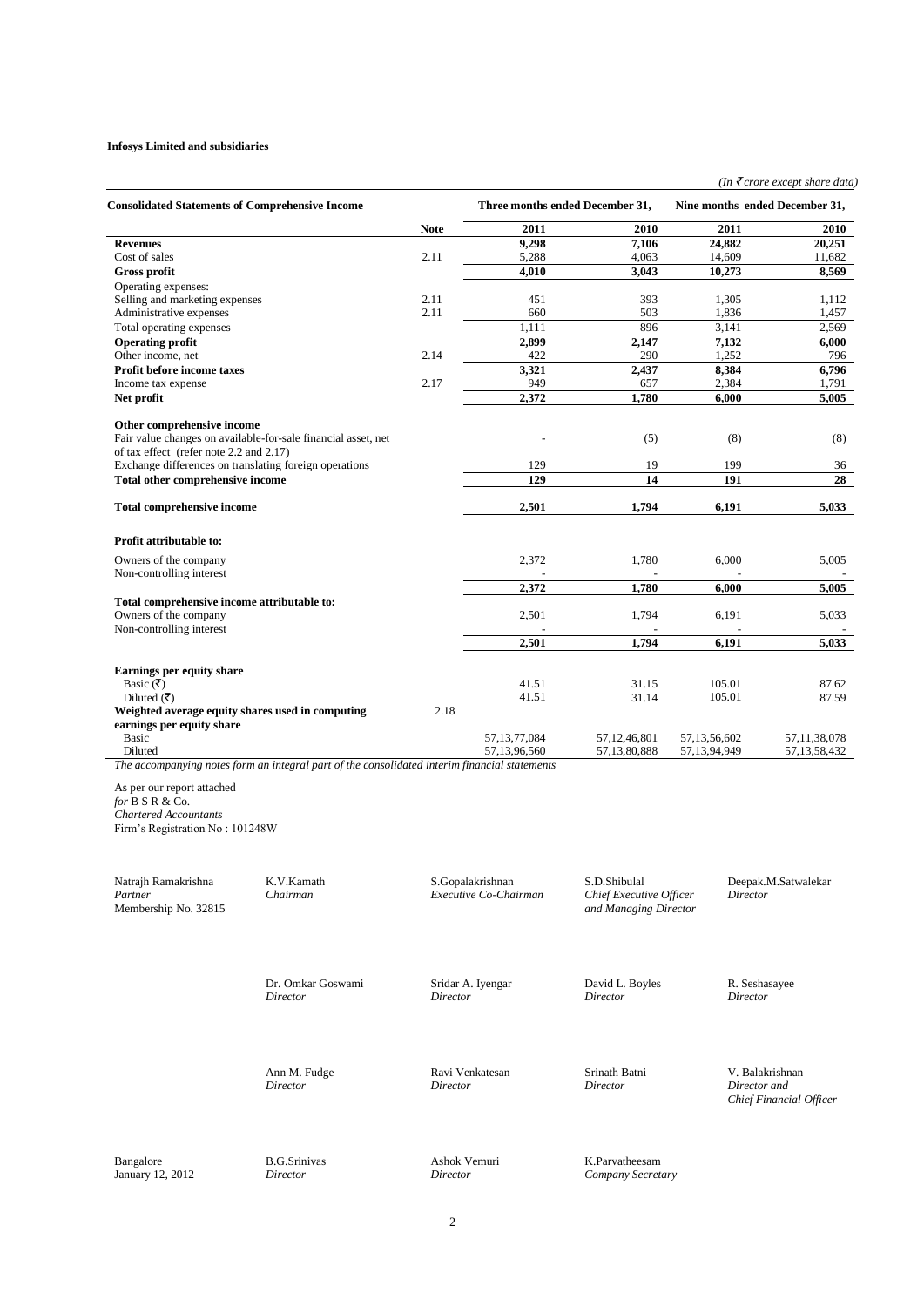# **Consolidated Statements of Changes in Equity**

|                                                                  |                 |              |              |                 |               | (In $\bar{\mathcal{F}}$ crore except share data) |
|------------------------------------------------------------------|-----------------|--------------|--------------|-----------------|---------------|--------------------------------------------------|
|                                                                  | $Shares(*)$     | <b>Share</b> | <b>Share</b> | <b>Retained</b> | Other         | <b>Total equity</b>                              |
|                                                                  |                 | capital      | premium      | earnings        | components of | attributable to                                  |
|                                                                  |                 |              |              |                 | equity        | equity holders of                                |
| Balance as of April 1, 2010                                      | 57,09,91,592    | 286          | 3,047        | 20,668          | 72            | the Company<br>24,073                            |
|                                                                  |                 |              |              |                 |               |                                                  |
| Changes in equity for the nine months ended<br>December 31, 2010 |                 |              |              |                 |               |                                                  |
| Shares issued on exercise of employee stock options              | 3,04,501        |              | 23           |                 |               | 23                                               |
|                                                                  |                 |              |              |                 |               |                                                  |
| Dividends (including corporate dividend tax)                     |                 |              |              | (3,665)         |               | (3,665)                                          |
| Fair value changes on available-for-sale financials              |                 |              |              |                 | (8)           | (8)                                              |
| assets, net of tax effect                                        |                 |              |              |                 |               |                                                  |
| Net profit                                                       |                 |              |              | 5,005           |               | 5,005                                            |
| Exchange differences on translating foreign                      |                 |              |              |                 | 36            | 36                                               |
| operations                                                       |                 |              |              |                 |               |                                                  |
| Balance as of December 31, 2010                                  | 57,12,96,093    | 286          | 3,070        | 22,008          | 100           | 25,464                                           |
| Balance as of April 1, 2011                                      | 57, 13, 17, 959 | 286          | 3,082        | 23,826          | 109           | 27,303                                           |
| Changes in equity for the nine months ended                      |                 |              |              |                 |               |                                                  |
| <b>December 31, 2011</b>                                         |                 |              |              |                 |               |                                                  |
| Shares issued on exercise of employee stock options              | 67,558          |              | 5            |                 |               | 5                                                |
| Dividends (including corporate dividend tax)                     |                 |              |              | (2,326)         |               | (2,326)                                          |
| Fair value changes on available-for-sale financial               |                 |              |              |                 | (8)           | (8)                                              |
| assets, net of tax effect (refer note 2.2)                       |                 |              |              |                 |               |                                                  |
| Net profit                                                       |                 |              |              | 6,000           |               | 6,000                                            |
| Exchange differences on translating foreign                      |                 |              |              |                 | 199           | 199                                              |
| operations                                                       |                 |              |              |                 |               |                                                  |
| Balance as of December 31, 2011                                  | 57, 13, 85, 517 | 286          | 3,087        | 27,500          | 300           | 31,173                                           |

*\* excludes treasury shares of 28,33,600 held by consolidated trust.*

*The accompanying notes form an integral part of the consolidated interim financial statements*

As per our report attached *for* B S R & Co. *Chartered Accountants* Firm's Registration No : 101248W

Natrajh Ramakrishna K.V.Kamath S.Gopalakrishnan S.D.Shibulal Deepak.M.Satwalekar *Partner* Membership No. 32815  *<i>Executive Co-Chairman and Managing Director Director* Dr. Omkar Goswami Sridar A. Iyengar David L. Boyles R. Seshasayee *Director Director Director Director* Ann M. Fudge Ravi Venkatesan Srinath Batni V. Balakrishnan *Director Director Director Director and Chief Financial Officer*

Bangalore B.G.Srinivas Ashok Vemuri K.Parvatheesam January 12, 2012 *Director* B.G.Srinivas Ashok Vemuri K.Parvatheesam *Company Secreto*  $Company$  *Secretary*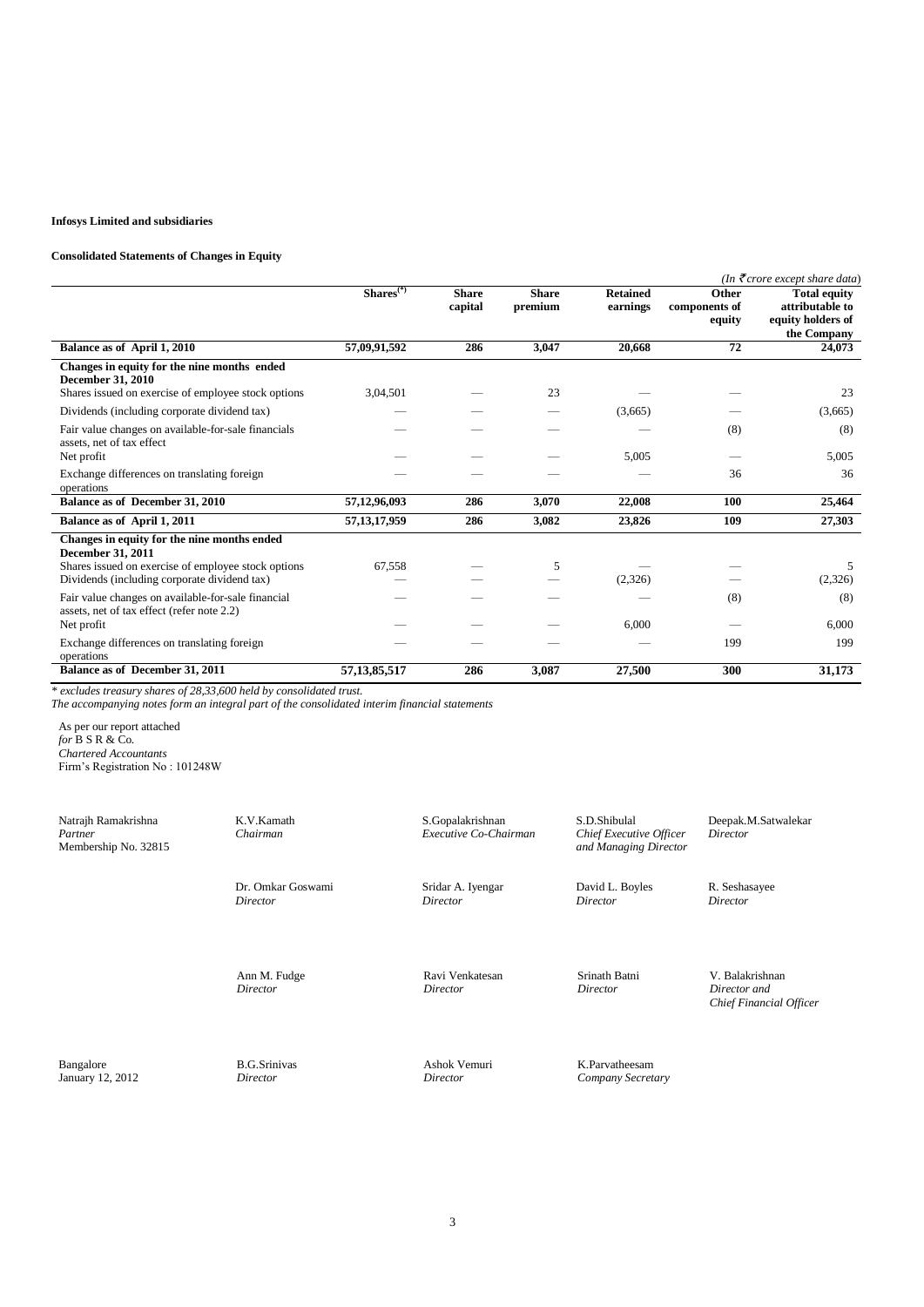$(In \, \bar{\mathcal{T}}$  *crore*)

| <b>Consolidated Statements of Cash Flows</b>                                                  |              | Nine months ended December 31, |                |
|-----------------------------------------------------------------------------------------------|--------------|--------------------------------|----------------|
|                                                                                               | <b>Note</b>  | 2011                           | 2010           |
| <b>Operating activities:</b>                                                                  |              |                                |                |
| Net profit                                                                                    |              | 6,000                          | 5,005          |
| Adjustments to reconcile net profit to net cash provided by operating activities:             |              |                                |                |
| Depreciation and amortization                                                                 | 2.5 and 2.6  | 694                            | 640            |
| Income tax expense                                                                            | 2.17         | 2,384                          | 1,791          |
| Income on available-for-sale financial assets and certificates of deposits                    |              | (29)                           | (55)           |
| Profit on sale of property, plant and equipment                                               |              | (1)                            |                |
| Other non-cash item                                                                           |              | 5                              | $\overline{4}$ |
| <b>Changes in working capital</b>                                                             |              |                                |                |
| Trade receivables                                                                             |              | (1,393)                        | (836)          |
| Prepayments and other assets                                                                  |              | 159                            | (182)          |
| Unbilled revenue                                                                              |              | (334)                          | (137)          |
| Trade payables                                                                                |              | (17)                           | 19             |
| Client deposits                                                                               |              | (5)                            | 14             |
| Unearned revenue                                                                              |              | 52                             | 41             |
| Other liabilities and provisions                                                              |              | 653                            | 301            |
| <b>Cash generated from operations</b>                                                         |              | 8,168                          | 6,605          |
| Income taxes paid                                                                             | 2.17         | (2,086)                        | (1, 854)       |
| Net cash provided by operating activities                                                     |              | 6.082                          | 4.751          |
| <b>Investing activities:</b>                                                                  |              |                                |                |
| Payment for acquisition of business                                                           |              |                                | (2)            |
| Payment for acquisition of intellectual property rights                                       | 2.6          | (73)                           |                |
| Expenditure on property, plant and equipment, including changes in retention money            | 2.5 and 2.10 | (882)                          | (963)          |
| Loans to employees                                                                            |              | (15)                           | (12)           |
| Deposits placed with corporation                                                              |              | (75)                           | (159)          |
| Income on available-for-sale financial assets                                                 |              | 20                             | 21             |
| Investment in certificates of deposit                                                         |              | (265)                          | (840)          |
| Redemption of certificates of deposit                                                         |              | 150                            | 999            |
| Investment in available-for-sale financial assets                                             |              | (4,869)                        | (1,758)        |
| Redemption of available-for-sale financial assets                                             |              | 4,879                          | 4,264          |
| Net cash provided by / (used in) investing activities                                         |              | (1,130)                        | 1,550          |
| <b>Financing activities:</b>                                                                  |              |                                |                |
| Contribution to trust corpus                                                                  |              |                                |                |
| Proceeds from issuance of common stock on exercise of employee stock options                  |              | 5                              | 23             |
| Payment of dividends                                                                          |              | (1,999)                        | (3, 141)       |
| Payment of dividend tax                                                                       |              | (327)                          | (524)          |
| Net cash used in financing activities                                                         |              | (2,321)                        | (3,642)        |
| Effect of exchange rate changes on cash and cash equivalents                                  |              | 198                            | 49             |
| Net increase/(decrease) in cash and cash equivalents                                          |              | 2.631                          | 2,659          |
| Cash and cash equivalents at the beginning                                                    | 2.1          | 16,666                         | 12,111         |
| Cash and cash equivalents at the end                                                          | 2.1          | 19.495                         | 14,819         |
| <b>Supplementary information:</b>                                                             |              |                                |                |
| Restricted cash balance                                                                       | 2.1          | 246                            | 111            |
| The accompanying notes form an integral part of the consolidated interim financial statements |              |                                |                |
| As per our report attached                                                                    |              |                                |                |
| for B S R & Co.                                                                               |              |                                |                |
| <b>Chartered Accountants</b>                                                                  |              |                                |                |

Firm's Registration No : 101248W

| Natrajh Ramakrishna<br>Partner<br>Membership No. 32815 | K.V.Kamath<br>Chairman                                                               | S.Gopalakrishnan<br>Executive Co-Chairman | S.D.Shibulal<br>Chief Executive Officer<br>and Managing Director | Deepak.M.Satwalekar<br>Director                            |
|--------------------------------------------------------|--------------------------------------------------------------------------------------|-------------------------------------------|------------------------------------------------------------------|------------------------------------------------------------|
|                                                        | Dr. Omkar Goswami                                                                    | Sridar A. Iyengar                         | David L. Boyles                                                  | R. Seshasayee                                              |
|                                                        | Director                                                                             | Director                                  | Director                                                         | Director                                                   |
|                                                        | Srinath Batni<br>Ann M. Fudge<br>Ravi Venkatesan<br>Director<br>Director<br>Director |                                           |                                                                  | V. Balakrishnan<br>Director and<br>Chief Financial Officer |
| Bangalore                                              | <b>B.G.Srinivas</b>                                                                  | Ashok Vemuri                              | K.Parvatheesam                                                   |                                                            |
| January 12, 2012                                       | Director                                                                             | Director                                  | Company Secretary                                                |                                                            |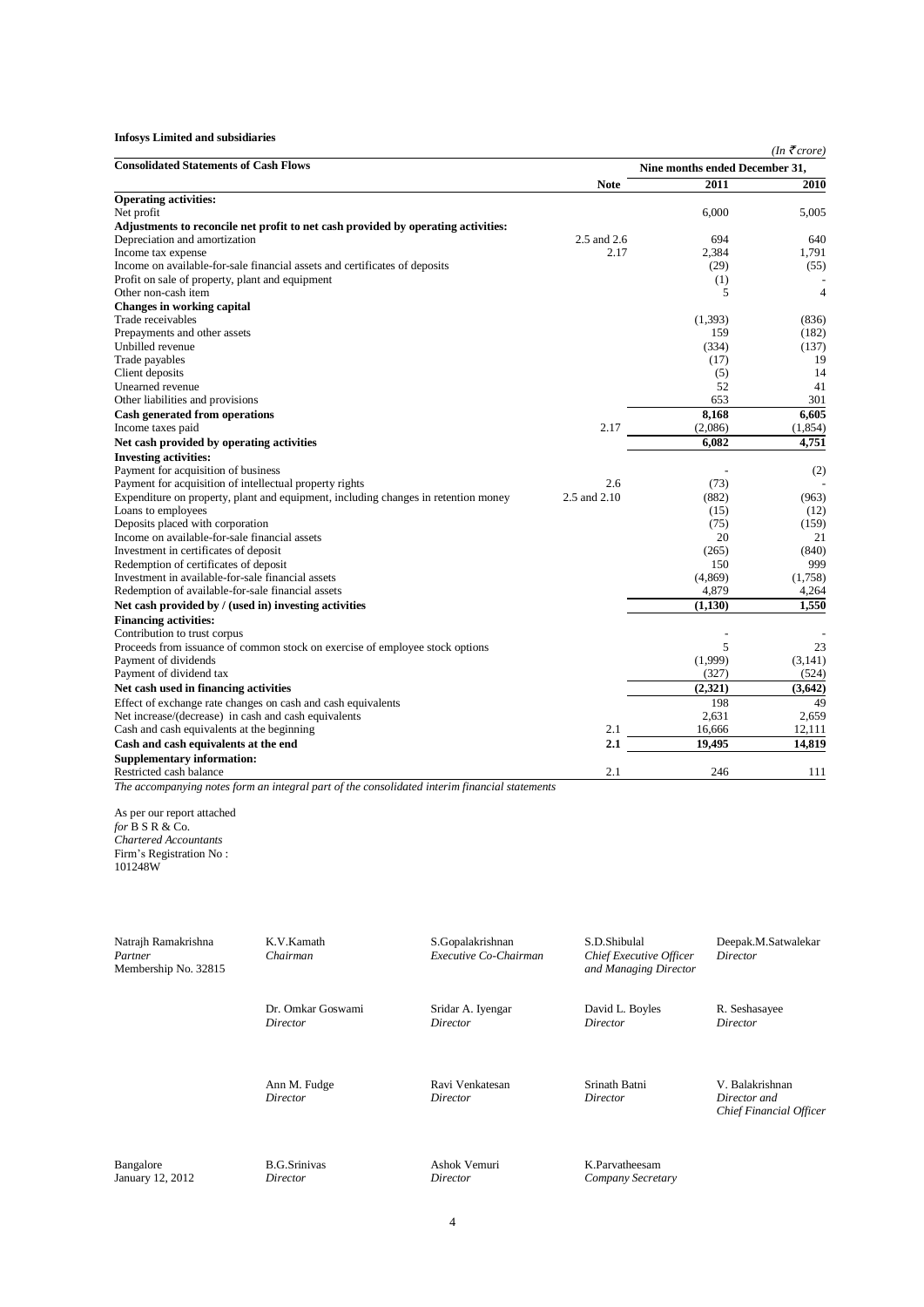### **Notes to the Consolidated Interim Financial Statements**

### **1. Company Overview and Significant Accounting Policies**

#### **1.1 Company overview**

Infosys Limited (Infosys or the Company) along with its controlled trusts, majority owned and controlled subsidiary, Infosys BPO Limited (Infosys BPO) and wholly owned and controlled subsidiaries, Infosys Technologies (Australia) Pty. Limited (Infosys Australia), Infosys Technologies (China) Co. Limited (Infosys China), Infosys Consulting, Inc. (Infosys Consulting), Infosys Technologies S. DE R.L. de C.V. (Infosys Mexico), Infosys Technologies (Sweden) AB (Infosys Sweden), Infosys Tecnologia DO Brasil LTDA. (Infosys Brasil), Infosys Public Services, Inc, (Infosys Public Services) and Infosys Technologies (Shanghai) Company Limited (Infosys Shanghai) is a leading global technology services Company. The Infosys group of companies (the Group) provides business consulting, technology, engineering and outsourcing services to help clients build tomorrow's enterprise. In addition, the Group offers software products for the banking industry.

The Company is a public limited Company incorporated and domiciled in India and has its registered office at Bangalore, Karnataka, India. The Company has its primary listing on the Bombay Stock Exchange and National Stock Exchange in India. The Company's American Depositary Shares representing equity shares are also listed on NASDAQ Global Select Market. The Company's consolidated interim financial statements were authorized for issuance by the Company's Board of Directors on January12, 2012.

### **1.2 Basis of preparation of financial statements**

These consolidated interim financial statements have been prepared in compliance with International Financial Reporting Standards as issued by the International Accounting Standards Board (IFRS), under the historical cost convention on the accrual basis except for certain financial instruments and prepaid gratuity benefits which have been measured at fair values. Accounting policies have been applied consistently to all periods presented in these consolidated interim financial statements.

# **1.3 Basis of consolidation**

Infosys consolidates entities which it owns or controls. Control exists when the Group has the power to govern the financial and operating policies of an entity so as to obtain benefits from its activities. In assessing control, potential voting rights that are currently exercisable are also taken into account. Subsidiaries are consolidated from the date control commences until the date control ceases.

The financial statements of the Group companies are consolidated on a line-by-line basis and intra-group balances and transactions including unrealized gain / loss from such transactions are eliminated upon consolidation. These financial statements are prepared by applying uniform accounting policies in use at the Group. Non-controlling interests which represent part of the net profit or loss and net assets of subsidiaries that are not, directly or indirectly, owned or controlled by the Company, are excluded.

#### **1.4 Use of estimates**

The preparation of the financial statements in conformity with IFRS requires management to make estimates, judgments and assumptions. These estimates, judgments and assumptions affect the application of accounting policies and the reported amounts of assets and liabilities, the disclosures of contingent assets and liabilities at the date of the financial statements and reported amounts of revenues and expenses during the period. Application of accounting policies that require critical accounting estimates involving complex and subjective judgments and the use of assumptions in these financial statements have been disclosed in Note 1.5. Accounting estimates could change from period to period. Actual results could differ from those estimates. Appropriate changes in estimates are made as management becomes aware of changes in circumstances surrounding the estimates. Changes in estimates are reflected in the financial statements in the period in which changes are made and, if material, their effects are disclosed in the notes to the consolidated financial statements.

### **1.5 Critical accounting estimates**

### **a. Revenue recognition**

The Company uses the percentage-of-completion method in accounting for its fixed-price contracts. Use of the percentage-ofcompletion method requires the Company to estimate the efforts expended to date as a proportion of the total efforts to be expended. Efforts expended have been used to measure progress towards completion as there is a direct relationship between input and productivity. Provisions for estimated losses, if any, on uncompleted contracts are recorded in the period in which such losses become probable based on the expected contract estimates at the reporting date.

### **b. Income taxes**

The Company's two major tax jurisdictions are India and the U.S., though the Company also files tax returns in other overseas jurisdictions. Significant judgments are involved in determining the provision for income taxes, including amount expected to be paid/recovered for uncertain tax positions. Also refer to Note 2.17.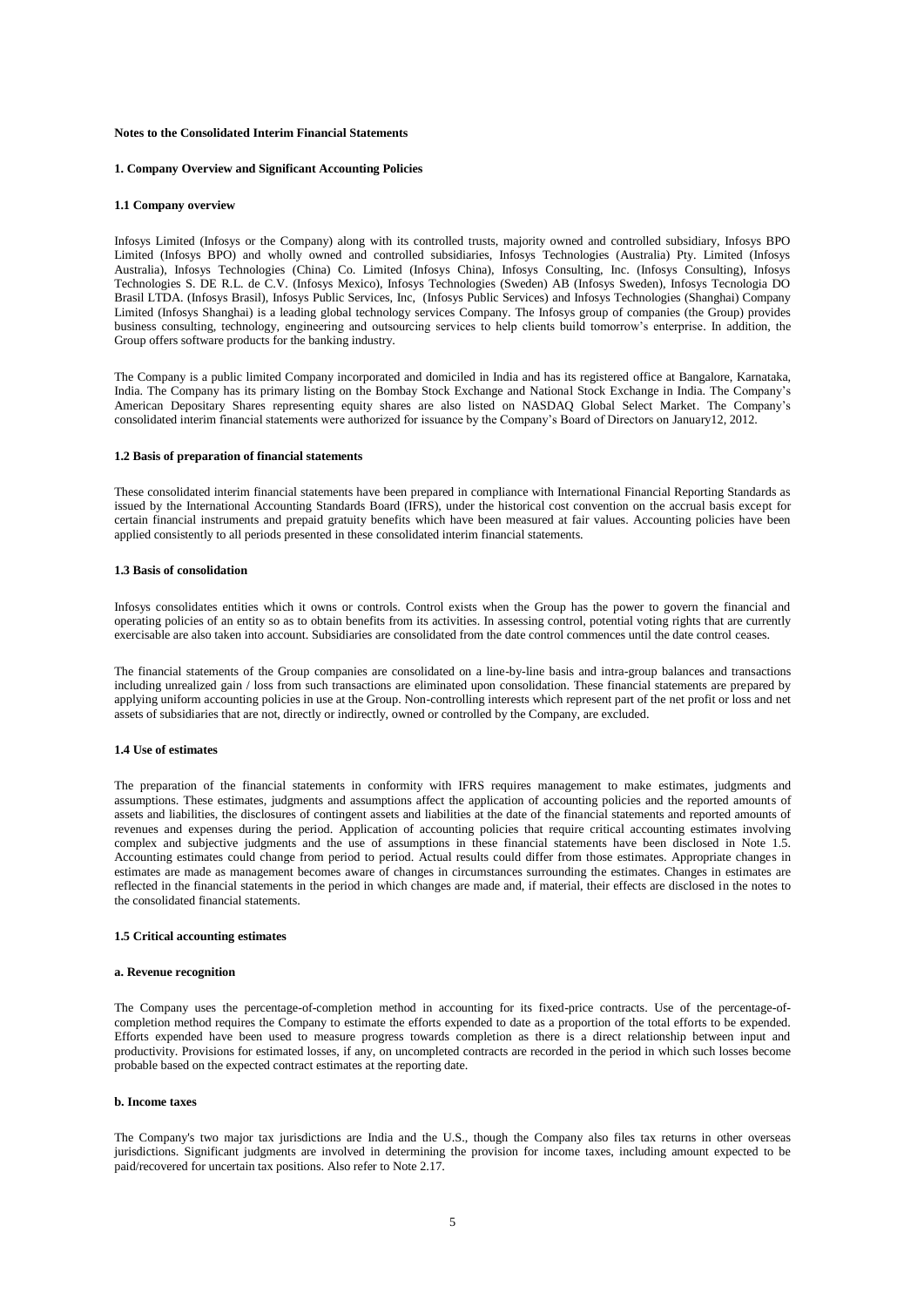# **c. Business combinations and intangible assets**

Business combinations are accounted for using IFRS 3 (Revised), Business Combinations. IFRS 3 requires the identifiable intangible assets and contingent consideration to be fair valued in order to ascertain the net fair value of identifiable assets, liabilities and contingent liabilities of the acquiree. Significant estimates are required to be made in determining the value of contingent consideration and intangible assets. These valuations are conducted by independent valuation experts.

#### **1.6 Revenue recognition**

The Company derives revenues primarily from software related services and from the licensing of software products. Arrangements with customers for software related services are either on a fixed-price, fixed-timeframe or on a time-and-material basis.

Revenue on time-and-material contracts are recognized as the related services are performed and revenue from the end of the last billing to the balance sheet date is recognized as unbilled revenues. Revenue from fixed-price, fixed-timeframe contracts, where there is no uncertainty as to measurement or collectability of consideration, is recognized as per the percentage-of-completion method. When there is uncertainty as to measurement or ultimate collectability revenue recognition is postponed until such uncertainty is resolved. Efforts expended have been used to measure progress towards completion as there is a direct relationship between input and productivity. Provisions for estimated losses, if any, on uncompleted contracts are recorded in the period in which such losses become probable based on the current contract estimates. Costs and earnings in excess of billings are classified as unbilled revenue while billings in excess of costs and earnings are classified as unearned revenue. Maintenance revenue is recognized ratably over the term of the underlying maintenance arrangement.

In arrangements for software development and related services and maintenance services, the Company has applied the guidance in IAS 18, Revenue, by applying the revenue recognition criteria for each separately identifiable component of a single transaction. The arrangements generally meet the criteria for considering software development and related services as separately identifiable components. For allocating the consideration, the Company has measured the revenue in respect of each separable component of a transaction at its fair value, in accordance with principles given in IAS 18. The price that is regularly charged for an item when sold separately is the best evidence of its fair value. In cases where the Company is unable to establish objective and reliable evidence of fair value for the software development and related services, the Company has used a residual method to allocate the arrangement consideration. In these cases the balance of the consideration, after allocating the fair values of undelivered components of a transaction has been allocated to the delivered components for which specific fair values do not exist.

License fee revenues are recognized when the general revenue recognition criteria given in IAS 18 are met. Arrangements to deliver software products generally have three elements: license, implementation and Annual Technical Services (ATS). The Company has applied the principles given in IAS 18 to account for revenues from these multiple element arrangements. Objective and reliable evidence of fair value has been established for ATS. Objective and reliable evidence of fair value is the price charged when the element is sold separately. When other services are provided in conjunction with the licensing arrangement and objective and reliable evidence of their fair values have been established, the revenue from such contracts are allocated to each component of the contract in a manner, whereby revenue is deferred for the undelivered services and the residual amounts are recognized as revenue for delivered elements. In the absence of objective and reliable evidence of fair value for implementation, the entire arrangement fee for license and implementation is recognized using the percentage-of-completion method as the implementation is performed. Revenue from client training, support and other services arising due to the sale of software products is recognized as the services are performed. ATS revenue is recognized ratably over the period in which the services are rendered.

Advances received for services and products are reported as client deposits until all conditions for revenue recognition are met.

The Company accounts for volume discounts and pricing incentives to customers as a reduction of revenue based on the ratable allocation of the discounts/ incentives amount to each of the underlying revenue transaction that results in progress by the customer towards earning the discount/ incentive. Also, when the level of discount varies with increases in levels of revenue transactions, the Company recognizes the liability based on its estimate of the customer's future purchases. If it is probable that the criteria for the discount will not be met, or if the amount thereof cannot be estimated reliably, then discount is not recognized until the payment is probable and the amount can be estimated reliably. The Company recognizes changes in the estimated amount of obligations for discounts in the period in which the change occurs. The discounts are passed on to the customer either as direct payments or as a reduction of payments due from the customer.

The Company presents revenues net of value-added taxes in its statement of comprehensive income.

# **1.7 Property, plant and equipment**

Property, plant and equipment are stated at cost, less accumulated depreciation and impairments, if any. The direct costs are capitalized until the property, plant and equipment are ready for use, as intended by management. The Company depreciates property, plant and equipment over their estimated useful lives using the straight-line method. The estimated useful lives of assets for current and comparative periods are as follows:

| 15 years  |
|-----------|
| 5 years   |
| 2-5 years |
| 5 years   |
| 5 years   |
|           |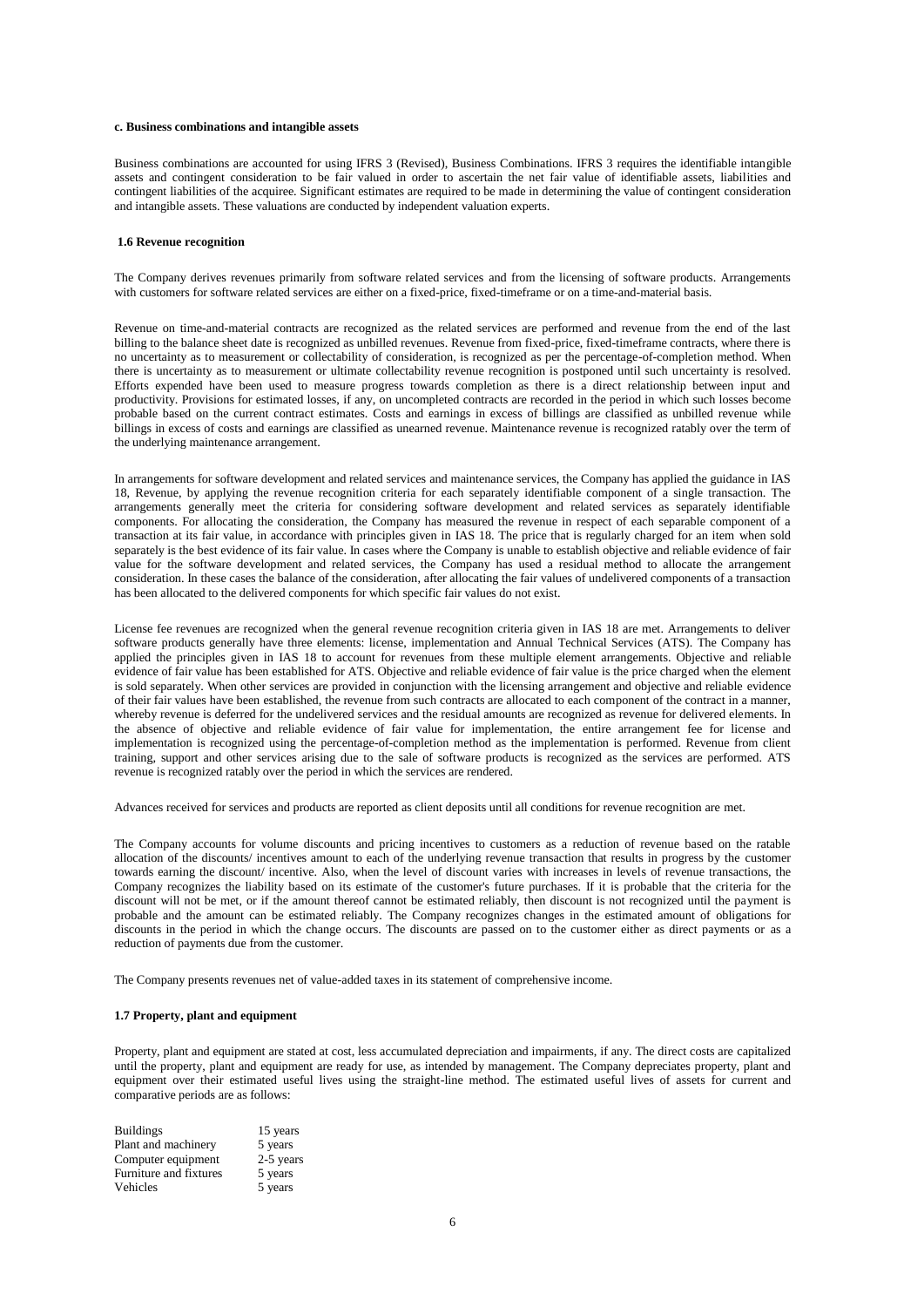Depreciation methods, useful lives and residual values are reviewed at each reporting date.

Advances paid towards the acquisition of property, plant and equipment outstanding at each balance sheet date and the cost of assets not put to use before such date are disclosed under ‗Capital work-in-progress'. Subsequent expenditures relating to property, plant and equipment is capitalized only when it is probable that future economic benefits associated with these will flow to the Group and the cost of the item can be measured reliably. Repairs and maintenance costs are recognized in net profit in the statement of comprehensive income when incurred. The cost and related accumulated depreciation are eliminated from the financial statements upon sale or retirement of the asset and the resultant gains or losses are recognized in net profit in the statement of comprehensive income. Assets to be disposed off are reported at the lower of the carrying value or the fair value less cost to sell.

#### **1.8 Business combinations**

Business combinations have been accounted for using the acquisition method under the provisions of IFRS 3 (Revised), Business Combinations.

The cost of an acquisition is measured at the fair value of the assets transferred, equity instruments issued and liabilities incurred or assumed at the date of acquisition. The cost of acquisition also includes the fair value of any contingent consideration. Identifiable assets acquired and liabilities and contingent liabilities assumed in a business combination are measured initially at their fair value on the date of acquisition.

Transaction costs that the Group incurs in connection with a business combination such as finders' fees, legal fees, due diligence fees, and other professional and consulting fees are expensed as incurred.

#### **1.9 Goodwill**

Goodwill represents the cost of business acquisition in excess of the Group's interest in the net fair value of identifiable assets, liabilities and contingent liabilities of the acquiree. When the net fair value of the identifiable assets, liabilities and contingent liabilities acquired exceeds the cost of business acquisition, a gain is recognized immediately in net profit in the statement of comprehensive income. Goodwill is measured at cost less accumulated impairment losses.

### **1.10 Intangible assets**

Intangible assets are stated at cost less accumulated amortization and impairments. Intangible assets are amortized over their respective individual estimated useful lives on a straight-line basis, from the date that they are available for use. The estimated useful life of an identifiable intangible asset is based on a number of factors including the effects of obsolescence, demand, competition, and other economic factors (such as the stability of the industry, and known technological advances), and the level of maintenance expenditures required to obtain the expected future cash flows from the asset.

Research costs are expensed as incurred. Software product development costs are expensed as incurred unless technical and commercial feasibility of the project is demonstrated, future economic benefits are probable, the Company has an intention and ability to complete and use or sell the software and the costs can be measured reliably. The costs which can be capitalized include the cost of material, direct labour, overhead costs that are directly attributable to preparing the asset for its intended use. Research and development costs and software development costs incurred under contractual arrangements with customers are accounted as cost of sales.

### **1.11 Financial instruments**

Financial instruments of the Group are classified in the following categories: non-derivative financial instruments comprising of loans and receivables, available-for-sale financial assets and trade and other payables; derivative financial instruments under the category of financial assets or financial liabilities at fair value through profit or loss; share capital and treasury shares. The classification of financial instruments depends on the purpose for which those were acquired. Management determines the classification of its financial instruments at initial recognition.

# **a. Non-derivative financial instruments**

## **(i) Loans and receivables**

Loans and receivables are non-derivative financial assets with fixed or determinable payments that are not quoted in an active market. They are presented as current assets, except for those maturing later than 12 months after the balance sheet date which are presented as non-current assets. Loans and receivables are measured initially at fair value plus transaction costs and subsequently carried at amortized cost using the effective interest method, less any impairment loss or provisions for doubtful accounts. Loans and receivables are represented by trade receivables, net of allowances for impairment, unbilled revenue, cash and cash equivalents, prepayments, certificates of deposit and other assets. Cash and cash equivalents comprise cash and bank deposits and deposits with corporations. The Company considers all highly liquid investments with a remaining maturity at the date of purchase of three months or less and that are readily convertible to known amounts of cash to be cash equivalents. Certificates of deposit is a negotiable money market instrument for funds deposited at a bank or other eligible financial institution for a specified time period.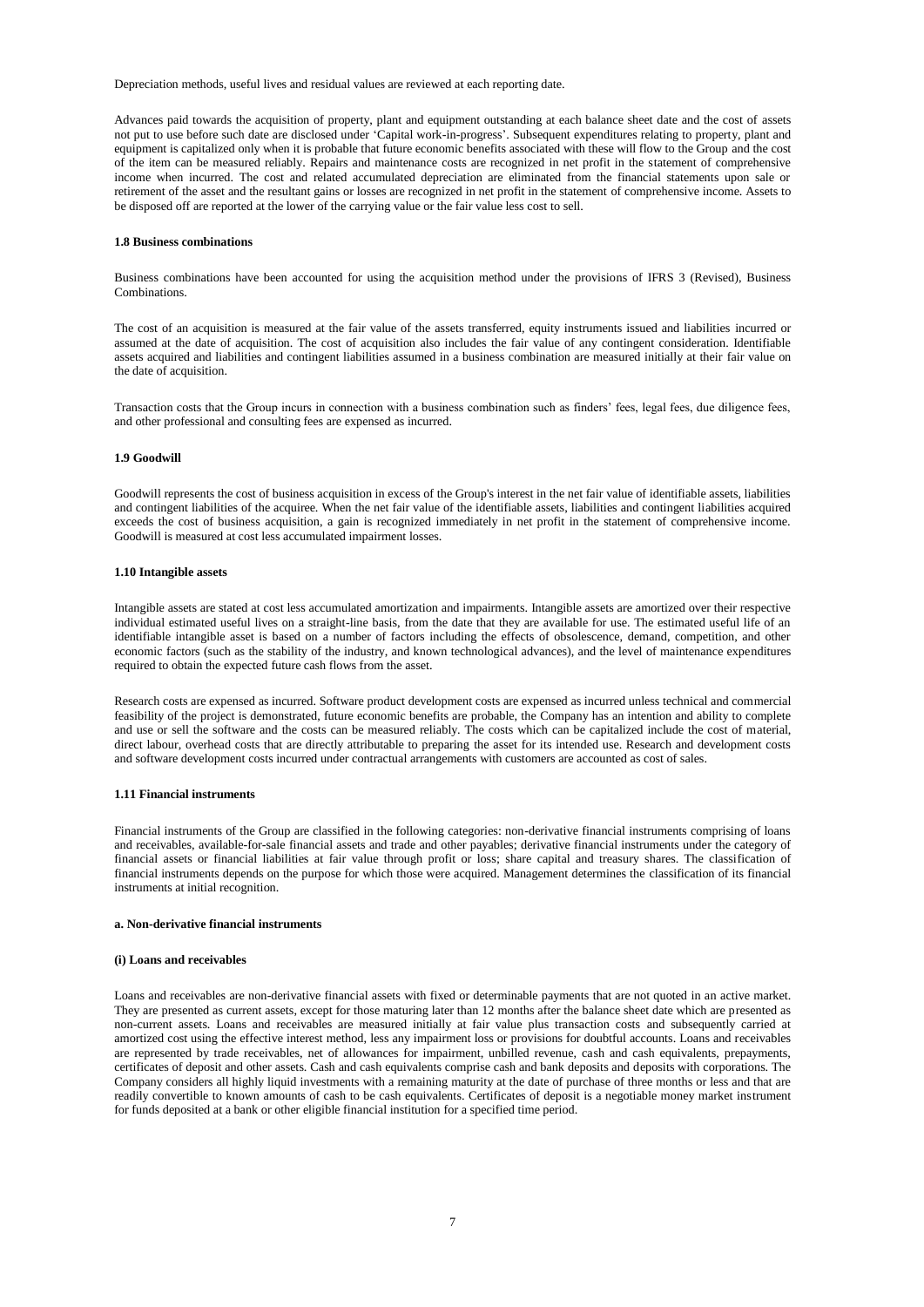#### **(ii) Available-for-sale financial assets**

Available-for-sale financial assets are non-derivatives that are either designated in this category or are not classified in any of the other categories. Available-for-sale financial assets are recognized initially at fair value plus transactions costs. Subsequent to initial recognition these are measured at fair value and changes therein, other than impairment losses and foreign exchange gains and losses on available-for-sale monetary items are recognized directly in other comprehensive income. When an investment is derecognized, the cumulative gain or loss in other comprehensive income is transferred to net profit in the statement of comprehensive income. These are presented as current assets unless management intends to dispose off the assets after 12 months from the balance sheet date.

### **(iii) Trade and other payables**

Trade and other payables are initially recognized at fair value, and subsequently carried at amortized cost using the effective interest method.

# **b. Derivative financial instruments**

Financial assets or financial liabilities, at fair value through profit or loss.

This category has two sub-categories wherein, financial assets or financial liabilities are held for trading or are designated as such upon initial recognition. A financial asset is classified as held for trading if it is acquired principally for the purpose of selling in the short term. Derivatives are categorized as held for trading unless they are designated as hedges.

The Company holds derivative financial instruments such as foreign exchange forward and option contracts to mitigate the risk of changes in foreign exchange rates on trade receivables and forecasted cash flows denominated in certain foreign currencies. The counterparty for these contracts is generally a bank or a financial institution. Although the Company believes that these financial instruments constitute hedges from an economic perspective, they do not qualify for hedge accounting under IAS 39, Financial Instruments: Recognition and Measurement. Any derivative that is either not designated a hedge, or is so designated but is ineffective per IAS 39, is categorized as a financial asset, at fair value through profit or loss.

Derivatives are recognized initially at fair value and attributable transaction costs are recognized in net profit in the statement of comprehensive income when incurred. Subsequent to initial recognition, derivatives are measured at fair value through profit or loss and the resultant exchange gains or losses are included in other income. Assets/ liabilities in this category are presented as current assets/current liabilities if they are either held for trading or are expected to be realized within 12 months after the balance sheet date.

### **c. Share capital and treasury shares**

#### Ordinary Shares

Ordinary shares are classified as equity. Incremental costs directly attributable to the issuance of new ordinary shares and share options are recognized as a deduction from equity, net of any tax effects.

#### Treasury Shares

When any entity within the Group purchases the Company's ordinary shares, the consideration paid including any directly attributable incremental cost is presented as a deduction from total equity, until they are cancelled, sold or reissued. When treasury shares are sold or reissued subsequently, the amount received is recognized as an increase in equity, and the resulting surplus or deficit on the transaction is transferred to/ from retained earnings.

# **1.12 Impairment**

## **a. Financial assets**

The Group assesses at each balance sheet date whether there is objective evidence that a financial asset or a group of financial assets is impaired. A financial asset is considered impaired if objective evidence indicates that one or more events have had a negative effect on the estimated future cash flows of that asset. Individually significant financial assets are tested for impairment on an individual basis. The remaining financial assets are assessed collectively in groups that share similar credit risk characteristics.

### **(i) Loans and receivables**

Impairment loss in respect of loans and receivables measured at amortized cost are calculated as the difference between their carrying amount, and the present value of the estimated future cash flows discounted at the original effective interest rate. Such impairment loss is recognized in net profit in the statement of comprehensive income.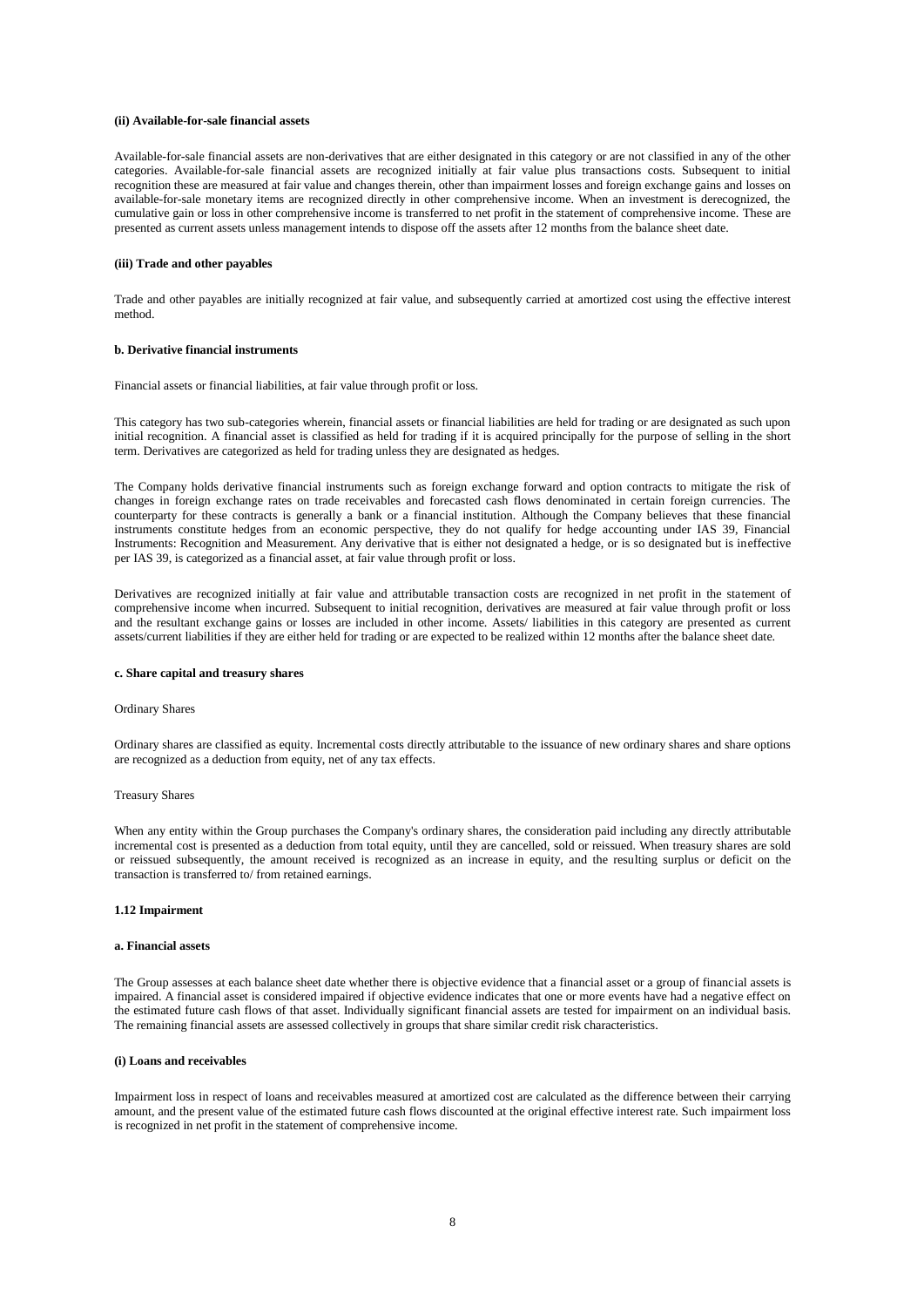#### **(ii) Available-for-sale financial assets**

Significant or prolonged decline in the fair value of the security below its cost and the disappearance of an active trading market for the security are objective evidence that the security is impaired. An impairment loss in respect of an available-for-sale financial asset is calculated by reference to its fair value and is recognized in net profit in the statement of comprehensive income. The cumulative loss that was recognized in other comprehensive income is transferred to net profit in the statement of comprehensive income upon impairment.

# **b. Non-financial assets**

#### **(i) Goodwill**

Goodwill is tested for impairment on an annual basis and whenever there is an indication that goodwill may be impaired, relying on a number of factors including operating results, business plans and future cash flows. For the purpose of impairment testing, goodwill acquired in a business combination is allocated to the Group's cash generating units (CGU) expected to benefit from the synergies arising from the business combination. A CGU is the smallest identifiable group of assets that generates cash inflows that are largely independent of the cash inflows from other assets or group of assets. Impairment occurs when the carrying amount of a CGU including the goodwill, exceeds the estimated recoverable amount of the CGU. The recoverable amount of a CGU is the higher of its fair value less cost to sell and its value-in-use. Value-in-use is the present value of future cash flows expected to be derived from the CGU.

Total impairment loss of a CGU is allocated first to reduce the carrying amount of goodwill allocated to the CGU and then to the other assets of the CGU pro-rata on the basis of the carrying amount of each asset in the CGU. An impairment loss on goodwill is recognized in net profit in the statement of comprehensive income and is not reversed in the subsequent period.

#### **(ii) Intangible assets and property, plant and equipment**

Intangible assets and property, plant and equipment are evaluated for recoverability whenever events or changes in circumstances indicate that their carrying amounts may not be recoverable. For the purpose of impairment testing, the recoverable amount (i.e. the higher of the fair value less cost to sell and the value-in-use) is determined on an individual asset basis unless the asset does not generate cash flows that are largely independent of those from other assets. In such cases, the recoverable amount is determined for the CGU to which the asset belongs.

If such assets are considered to be impaired, the impairment to be recognized in net profit in the statement of comprehensive income is measured by the amount by which the carrying value of the assets exceeds the estimated recoverable amount of the asset.

## **c. Reversal of impairment loss**

An impairment loss for financial assets is reversed if the reversal can be related objectively to an event occurring after the impairment loss was recognized. An impairment loss in respect of goodwill is not reversed. In respect of other assets, an impairment loss is reversed if there has been a change in the estimates used to determine the recoverable amount. The carrying amount of an asset other than goodwill is increased to its revised recoverable amount, provided that this amount does not exceed the carrying amount that would have been determined (net of any accumulated amortization or depreciation) had no impairment loss been recognized for the asset in prior years. A reversal of impairment loss for an asset other than goodwill and available- for-sale financial assets that are equity securities is recognized in net profit in the statement of comprehensive income. For available-for-sale financial assets that are equity securities, the reversal is recognized in other comprehensive income.

# **1.13 Fair value of financial instruments**

In determining the fair value of its financial instruments, the Company uses a variety of methods and assumptions that are based on market conditions and risks existing at each reporting date. The methods used to determine fair value include discounted cash flow analysis, available quoted market prices and dealer quotes. All methods of assessing fair value result in general approximation of value, and such value may never actually be realized.

For all other financial instruments the carrying amounts approximate fair value due to the short maturity of those instruments. The fair value of securities, which do not have an active market and where it is not practicable to determine the fair values with sufficient reliability, are carried at cost less impairment.

# **1.14 Provisions**

A provision is recognized if, as a result of a past event, the Group has a present legal or constructive obligation that can be estimated reliably, and it is probable that an outflow of economic benefits will be required to settle the obligation. Provisions are determined by discounting the expected future cash flows at a pre-tax rate that reflects current market assessments of the time value of money and the risks specific to the liability.

### **a. Post sales client support**

The Company provides its clients with a fixed-period post sales support for corrections of errors and telephone support on all its fixedprice, fixed-timeframe contracts. Costs associated with such support services are accrued at the time related revenues are recorded and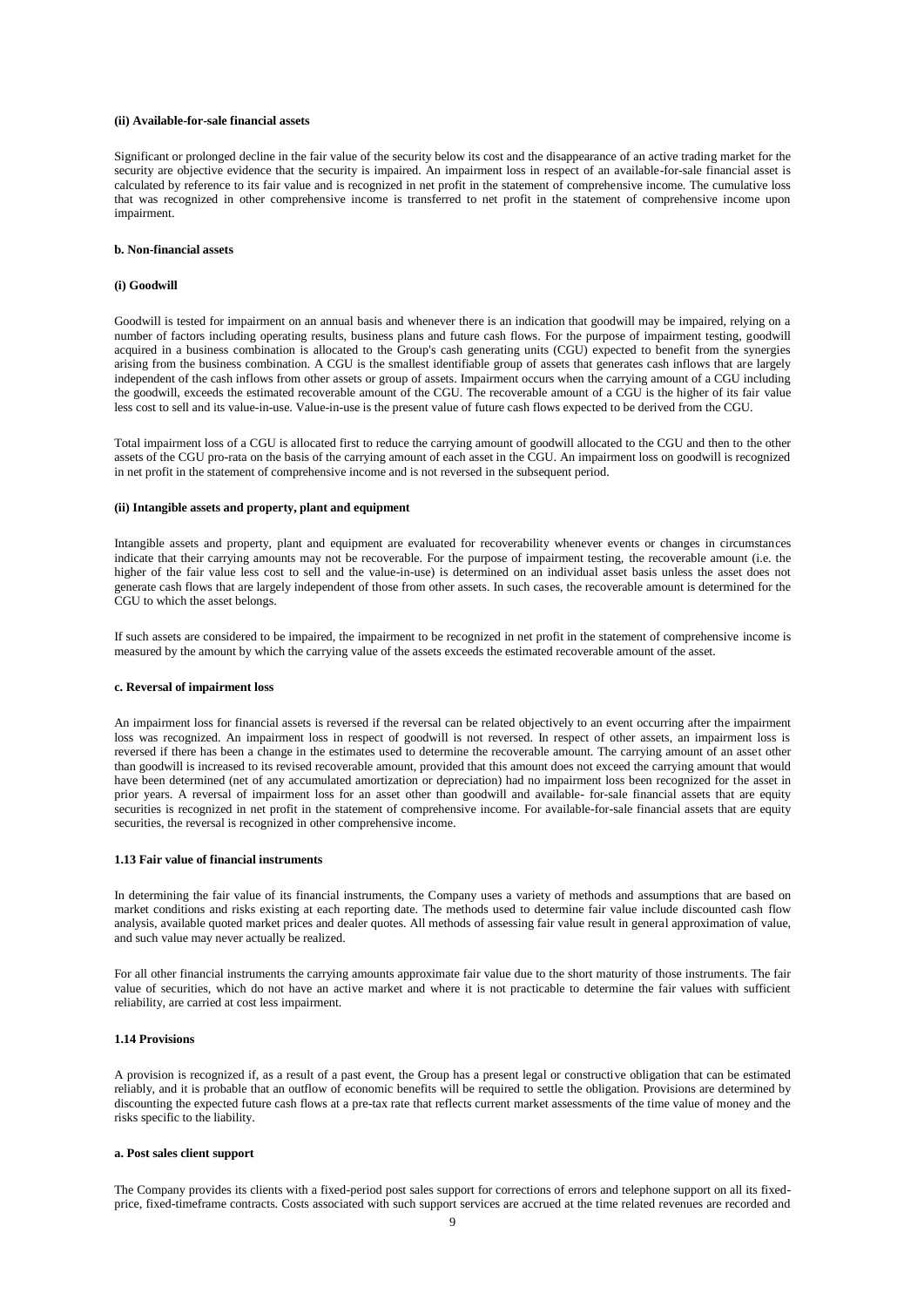included in cost of sales. The Company estimates such costs based on historical experience and estimates are reviewed on a periodic basis for any material changes in assumptions and likelihood of occurrence.

### **b. Onerous contracts**

Provisions for onerous contracts are recognized when the expected benefits to be derived by the Group from a contract are lower than the unavoidable costs of meeting the future obligations under the contract. The provision is measured at the present value of the lower of the expected cost of terminating the contract and the expected net cost of continuing with the contract. Before a provision is established the Group recognizes any impairment loss on the assets associated with that contract.

#### **1.15 Foreign currency**

#### Functional currency

The functional currency of Infosys and Infosys BPO is the Indian rupee. The functional currencies for Infosys Australia, Infosys China, Infosys Consulting, Infosys Mexico, Infosys Sweden, Infosys Brasil, Infosys Public Services and Infosys Shanghai are the respective local currencies. These financial statements are presented in Indian rupees (rounded off to crore; one crore equals ten million).

### Transactions and translations

Foreign-currency denominated monetary assets and liabilities are translated into the relevant functional currency at exchange rates in effect at the balance sheet date. The gains or losses resulting from such translations are included in net profit in the statement of comprehensive income. Non-monetary assets and non-monetary liabilities denominated in a foreign currency and measured at fair value are translated at the exchange rate prevalent at the date when the fair value was determined. Non-monetary assets and nonmonetary liabilities denominated in a foreign currency and measured at historical cost are translated at the exchange rate prevalent at the date of transaction.

Transaction gains or losses realized upon settlement of foreign currency transactions are included in determining net profit for the period in which the transaction is settled. Revenue, expense and cash-flow items denominated in foreign currencies are translated into the relevant functional currencies using the exchange rate in effect on the date of the transaction.

The translation of financial statements of the foreign subsidiaries to the functional currency of the Company is performed for assets and liabilities using the exchange rate in effect at the balance sheet date and for revenue, expense and cash-flow items using the average exchange rate for the respective periods. The gains or losses resulting from such translation are included in currency translation reserves under other components of equity. When a subsidiary is disposed off, in part or in full, the relevant amount is transferred to net profit in the statement of comprehensive income.

Goodwill and fair value adjustments arising on the acquisition of a foreign entity are treated as assets and liabilities of the foreign entity and translated at the exchange rate in effect at the balance sheet date.

### **1.16 Earnings per equity share**

Basic earnings per equity share is computed by dividing the net profit attributable to the equity holders of the Company by the weighted average number of equity shares outstanding during the period. Diluted earnings per equity share is computed by dividing the net profit attributable to the equity holders of the Company by the weighted average number of equity shares considered for deriving basic earnings per equity share and also the weighted average number of equity shares that could have been issued upon conversion of all dilutive potential equity shares. The diluted potential equity shares are adjusted for the proceeds receivable had the equity shares been actually issued at fair value (i.e. the average market value of the outstanding equity shares). Dilutive potential equity shares are deemed converted as of the beginning of the period, unless issued at a later date. Dilutive potential equity shares are determined independently for each period presented.

The number of equity shares and potentially dilutive equity shares are adjusted retrospectively for all periods presented for any share splits and bonus shares issues including for changes effected prior to the approval of the financial statements by the Board of Directors.

### **1.17 Income taxes**

Income tax expense comprises current and deferred income tax. Income tax expense is recognized in net profit in the statement of comprehensive income except to the extent that it relates to items recognized directly in equity, in which case it is recognized in other comprehensive income. Current income tax for current and prior periods is recognized at the amount expected to be paid to or recovered from the tax authorities, using the tax rates and tax laws that have been enacted or substantively enacted by the balance sheet date. Deferred income tax assets and liabilities are recognized for all temporary differences arising between the tax bases of assets and liabilities and their carrying amounts in the financial statements except when the deferred income tax arises from the initial recognition of goodwill or an asset or liability in a transaction that is not a business combination and affects neither accounting nor taxable profit or loss at the time of the transaction. Deferred tax assets are reviewed at each reporting date and are reduced to the extent that it is no longer probable that the related tax benefit will be realized.

Deferred income tax assets and liabilities are measured using tax rates and tax laws that have been enacted or substantively enacted by the balance sheet date and are expected to apply to taxable income in the years in which those temporary differences are expected to be recovered or settled. The effect of changes in tax rates on deferred income tax assets and liabilities is recognized as income or expense in the period that includes the enactment or the substantive enactment date. A deferred income tax asset is recognized to the extent that it is probable that future taxable profit will be available against which the deductible temporary differences and tax losses can be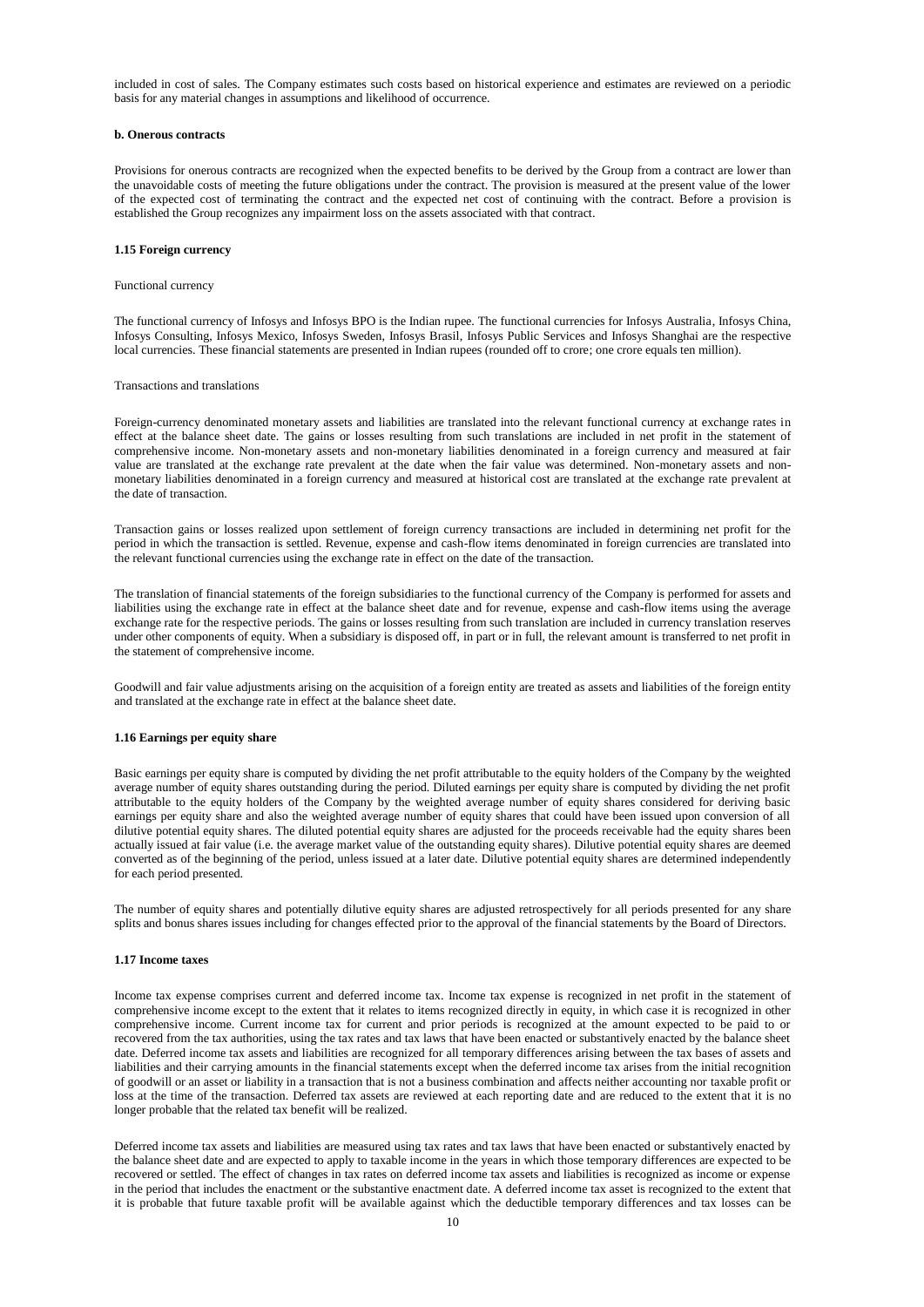utilized. Deferred income taxes are not provided on the undistributed earnings of subsidiaries and branches where it is expected that the earnings of the subsidiary or branch will not be distributed in the foreseeable future. The income tax provision for the interim period is made based on the best estimate of the annual average tax rate expected to be applicable for the full financial year. The Company offsets current tax assets and current tax liabilities, where it has a legally enforceable right to set off the recognized amounts and where it intends either to settle on a net basis, or to realize the asset and settle the liability simultaneously. Tax benefits of deductions earned on exercise of employee share options in excess of compensation charged to income are credited to share premium.

### **1.18 Employee benefits**

# **1.18.1 Gratuity**

In accordance with the Payment of Gratuity Act, 1972, Infosys provides for gratuity, a defined benefit retirement plan (the Gratuity Plan) covering eligible employees. The Gratuity Plan provides a lump-sum payment to vested employees at retirement, death, incapacitation or termination of employment, of an amount based on the respective employee's salary and the tenure of employment.

Liabilities with regard to the Gratuity Plan are determined by actuarial valuation, performed by an independent actuary, at each balance sheet date using the projected unit credit method. The Company fully contributes all ascertained liabilities to the Infosys Limited Employees' Gratuity Fund Trust (the Trust). In case of Infosys BPO, contributions are made to the Infosys BPO's Employees' Gratuity Fund Trust. Trustees administer contributions made to the Trusts and contributions are invested in specific designated instruments as permitted by law and investments are also made in mutual funds that invest in the specific designated instruments.

The Group recognizes the net obligation of a defined benefit plan in its balance sheet as an asset or liability, respectively in accordance with IAS 19, Employee benefits. The discount rate is based on the Government securities yield. Actuarial gains and losses arising from experience adjustments and changes in actuarial assumptions are charged or credited to net profit in the statement of comprehensive income in the period in which they arise. When the computation results in a benefit to the Group, the recognized asset is limited to the net total of any unrecognized past service costs and the present value of any future refunds from the plan or reductions in future contributions to the plan.

### **1.18.2 Superannuation**

Certain employees of Infosys are also participants in a defined contribution plan. The Company has no further obligations to the Plan beyond its monthly contributions. Certain employees of Infosys BPO are also eligible for superannuation benefit. Infosys BPO has no further obligations to the superannuation plan beyond its monthly contribution which are periodically contributed to a trust fund, the corpus of which is invested with the Life Insurance Corporation of India.

Certain employees of Infosys Australia are also eligible for superannuation benefit. Infosys Australia has no further obligations to the superannuation plan beyond its monthly contribution.

# **1.18.3 Provident fund**

Eligible employees of Infosys receive benefits from a provident fund, which is a defined benefit plan. Both the employee and the Company make monthly contributions to the provident fund plan equal to a specified percentage of the covered employee's salary. The Company contributes a part of the contributions to the Infosys Limited Employees' Provident Fund Trust. The remaining portion is contributed to the government administered pension fund. The rate at which the annual interest is payable to the beneficiaries by the trust is being administered by the government. The Company has an obligation to make good the shortfall, if any, between the return from the investments of the Trust and the notified interest rate.

In respect of Infosys BPO, eligible employees receive benefits from a provident fund, which is a defined contribution plan. Both the employee and Infosys BPO make monthly contributions to this provident fund plan equal to a specified percentage of the covered employee's salary. Amounts collected under the provident fund plan are deposited in a government administered provident fund. The Company has no further obligation to the plan beyond its monthly contributions.

### **1.18.4 Compensated absences**

The Group has a policy on compensated absences which are both accumulating and non-accumulating in nature. The expected cost of accumulating compensated absences is measured based on the additional amount expected to be paid/availed as a result of the unused entitlement that has accumulated at the balance sheet date. Expense on non-accumulating compensated absences is recognized in the period in which the absences occur.

## **1.19 Share-based compensation**

The Group recognizes compensation expense relating to share-based payments in net profit using a fair-value measurement method in accordance with IFRS 2, Share-Based Payment. Under the fair value method, the estimated fair value of awards is charged to income on a straight-line basis over the requisite service period for each separately vesting portion of the award as if the award was insubstance, multiple awards. The Group includes a forfeiture estimate in the amount of compensation expense being recognized.

The fair value of each option is estimated on the date of grant using the Black-Scholes-Merton valuation model. The expected term of an option is estimated based on the vesting term and contractual term of the option, as well as expected exercise behaviour of the employee who receives the option. Expected volatility during the expected term of the option is based on historical volatility, during a period equivalent to the expected term of the option, of the observed market prices of the Company's publicly traded equity shares.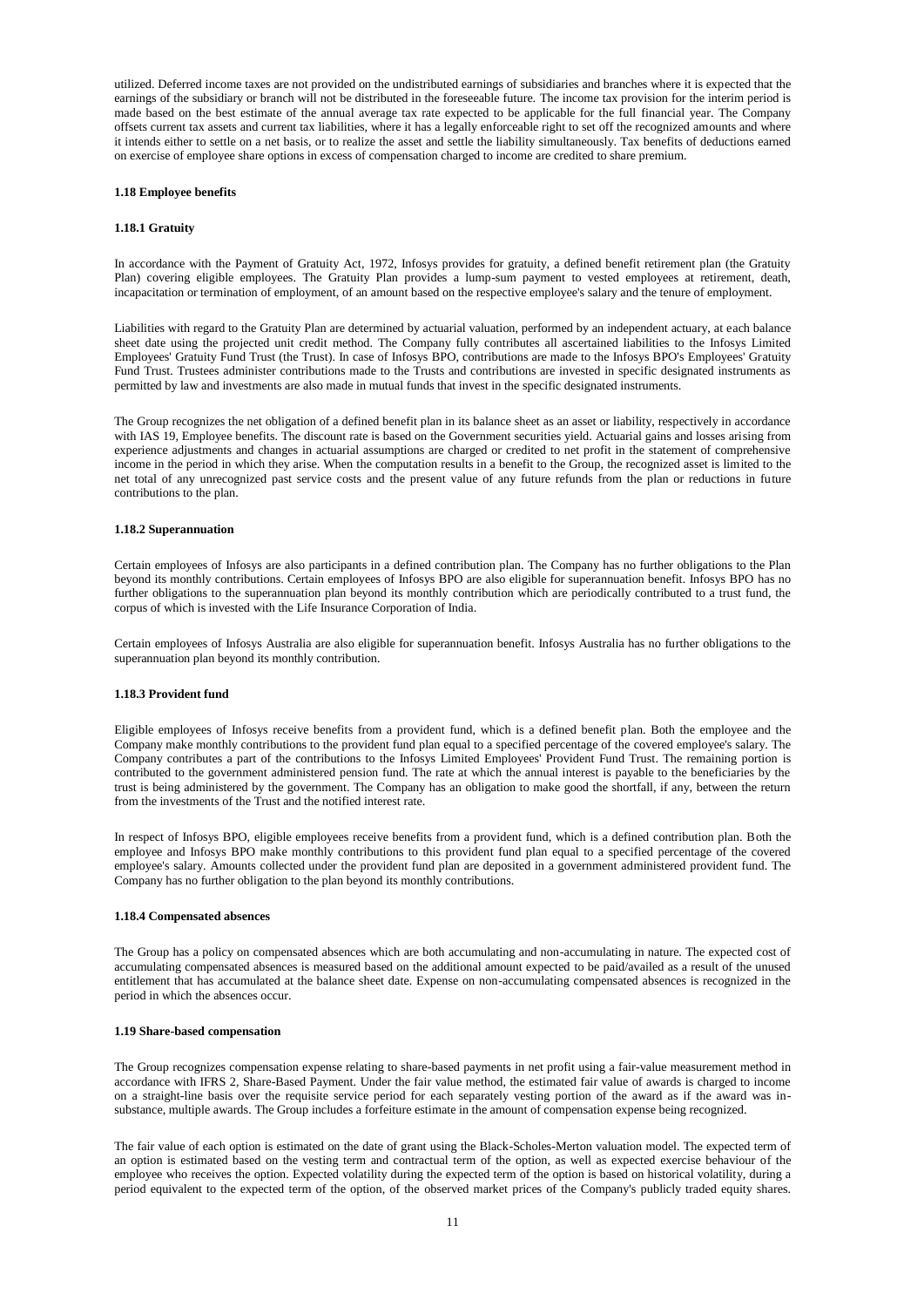Expected dividends during the expected term of the option are based on recent dividend activity. Risk-free interest rates are based on the government securities yield in effect at the time of the grant over the expected term.

### **1.20 Dividends**

Final dividends on shares are recorded as a liability on the date of approval by the shareholders and interim dividends are recorded as a liability on the date of declaration by the Company's Board of Directors.

### **1.21 Operating profit**

Operating profit for the Group is computed considering the revenues, net of cost of sales, selling and marketing expenses and administrative expenses.

#### **1.22 Other income**

Other income is comprised primarily of interest income and dividend income. Interest income is recognized using the effective interest method. Dividend income is recognized when the right to receive payment is established.

### **1.23 Leases**

Leases under which the Company assumes substantially all the risks and rewards of ownership are classified as finance leases. When acquired, such assets are capitalized at fair value or present value of the minimum lease payments at the inception of the lease, whichever is lower. Lease payments under operating leases are recognised as an expense on a straight line basis in net profit in the statement of comprehensive income over the lease term.

#### **1.24 Government grants**

The Group recognizes government grants only when there is reasonable assurance that the conditions attached to them shall be complied with, and the grants will be received. Government grants related to depreciable fixed assets are treated as deferred income and are recognized in net profit in the statement of comprehensive income on a systematic and rational basis over the useful life of the asset. Government grants related to revenue are recognized on a systematic basis in net profit in the statement of comprehensive income over the periods necessary to match them with the related costs which they are intended to compensate.

### **1.25 Recent accounting pronouncements**

### **1.25.1 Standards issued but not yet effective**

**IFRS 9 Financial Instruments:** In November 2009, the International Accounting Standards Board issued IFRS 9, Financial Instruments: Recognition and Measurement, to reduce the complexity of the current rules on financial instruments as mandated in IAS 39. The effective date for IFRS 9 is annual periods beginning on or after January 1, 2015 with early adoption permitted. IFRS 9 has fewer classification and measurement categories as compared to IAS 39 and has eliminated the categories of held to maturity, available for sale and loans and receivables. Further it eliminates the rule-based requirement of segregating embedded derivatives and tainting rules pertaining to held to maturity investments. For an investment in an equity instrument which is not held for trading, IFRS 9 permits an irrevocable election, on initial recognition, on an individual share-by-share basis, to present all fair value changes from the investment in other comprehensive income. No amount recognized in other comprehensive income would ever be reclassified to profit or loss. IFRS 9, was further amended in October 2010, and such amendment introduced requirements on accounting for financial liabilities. This amendment addresses the issue of volatility in the profit or loss due to changes in the fair value of an entity's own debt. It requires the entity, which chooses to measure a liability at fair value, to present the portion of the fair value change attributable to the entity's own credit risk in the other comprehensive income. The company is required to adopt IFRS 9 by accounting year commencing April 1, 2015. The company is currently evaluating the requirements of IFRS 9, and has not yet determined the impact on the consolidated financial statements.

**IFRS 10, Consolidated Financial Statements, IFRS 11, Joint Arrangements and IFRS 12, Disclosure of Interests in Other Entities:** In May 2011, the International Accounting Standards Board issued IFRS 10, IFRS 11 and IFRS 12. The effective date for IFRS 10, IFRS 11 and IFRS 12 is annual periods beginning on or after January 1, 2013 with early adoption permitted.

IFRS 10 Consolidated Financial Statements builds on existing principles by identifying the concept of control as the determining factor in whether an entity should be included within the consolidated financial statements of the parent company. IFRS 10 replaces the consolidation requirements in SIC-12 Consolidation of Special Purpose Entities and IAS 27 Consolidated and Separate Financial Statements. The standard provides additional guidance for the determination of control in cases of ambiguity such as franchisor franchisee relationship, de facto agent, silos and potential voting rights.

IFRS 11 Joint Arrangements determines the nature of an arrangement by focusing on the rights and obligations of the arrangement, rather than its legal form. IFRS 11 replaces IAS 31 Interests in Joint Ventures and SIC-13 Jointly-controlled Entities-Non-monetary Contributions by Venturers. IFRS 11 addresses only forms of joint arrangements (joint operations and joint ventures) where there is joint control whereas IAS 31 had identified three forms of joint ventures, namely jointly controlled operations, jointly controlled assets and jointly controlled entities. The standard addresses inconsistencies in the reporting of joint arrangements by requiring a single method to account for interests in jointly controlled entities, which is the equity method.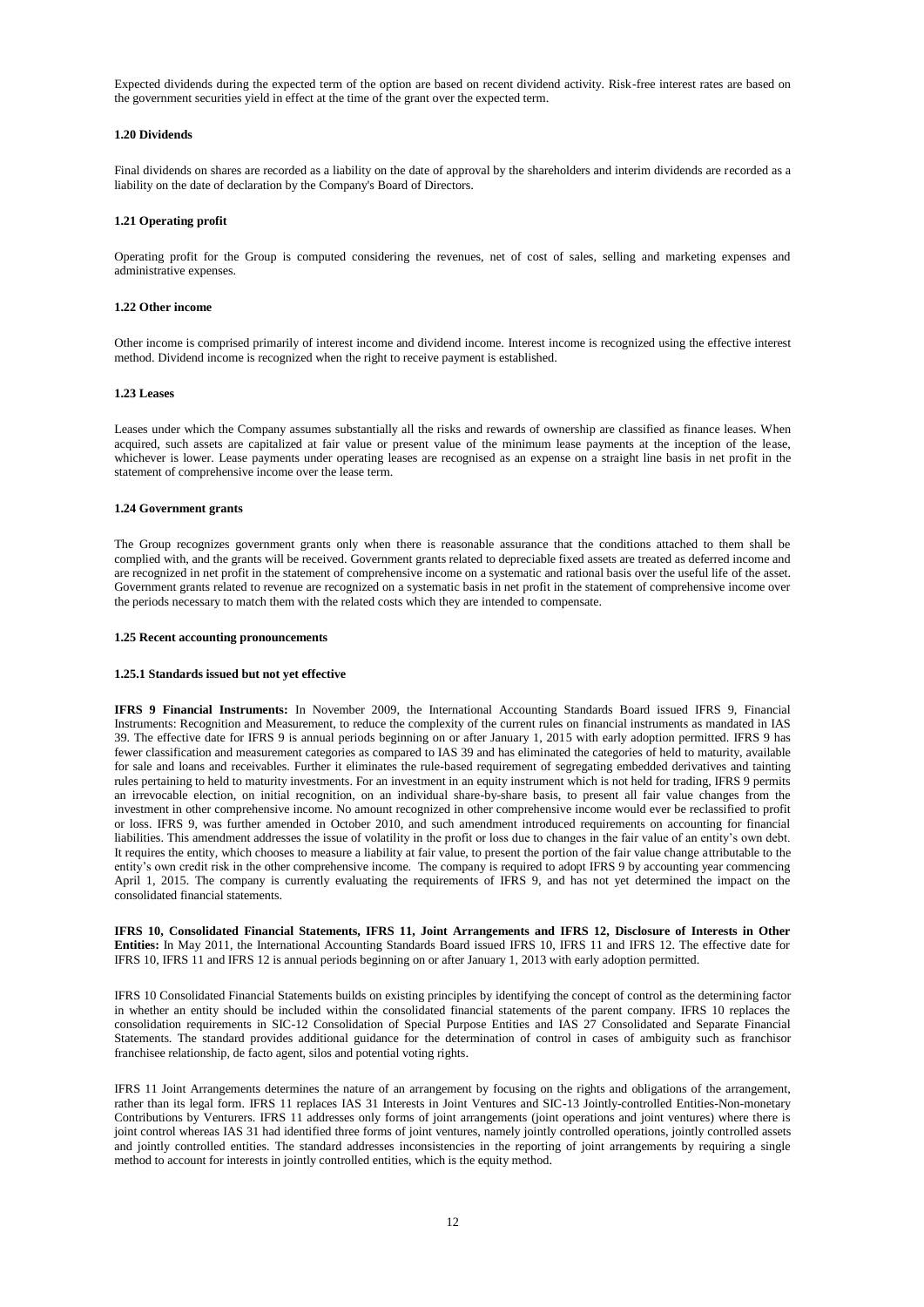IFRS 12 Disclosure of Interests in Other Entities is a new and comprehensive standard on disclosure requirements for all forms of interests in other entities, including joint arrangements, associates, special purpose vehicles and other off balance sheet vehicles. One major requirement of IFRS 12 is that an entity needs to disclose the significant judgments and assumptions it has made in determining:

- a. whether it has control, joint control or significant influence over another entity; and
- b. the type of joint arrangement when the joint arrangement is structured through a separate vehicle.

IFRS 12 also expands the disclosure requirements for subsidiaries with non-controlling interest, joint arrangements and associates that are individually material. IFRS 12 introduces the term "structured entity" by replacing Special Purpose entities and requires enhanced disclosures by way of nature and extent of, and changes in, the risks associated with its interests in both its consolidated and unconsolidated structured entities.

The company will be adopting IFRS 10, IFRS 11 and IFRS 12 effective April 1, 2013. The company is currently evaluating the requirements of IFRS 10, IFRS 11 and IFRS 12, and has not yet determined the impact on the consolidated financial statements.

**IFRS 13 Fair Value Measurement:** In May 2011, the International Accounting Standards Board issued IFRS 13, Fair Value Measurement to provide specific guidance on fair value measurement and requires enhanced disclosures for all assets and liabilities measured at fair value, and not restricted to financial assets and liabilities. The standard introduces a precise definition of fair value and a consistent measure for fair valuation across assets and liabilities, with a few specified exceptions. The effective date for IFRS 13 is annual periods beginning on or after January 1, 2013 with early adoption permitted. The company is required to adopt IFRS 13 by accounting year commencing April1, 2013 and is currently evaluating the requirements of IFRS 13, and has not yet determined the impact on the consolidated financial statements.

**IAS 1 (Amended) Presentation of Financial Statements:** In June 2011, the International Accounting Standard Board published amendments to IAS 1 Presentation of Financial Statements. The amendments to IAS 1 Presentation of Financial Statements require companies preparing financial statements in accordance with IFRS to group items within other comprehensive income that may be reclassified to the profit or loss separately from those items which would not be recyclable in the profit or loss section of the income statement. It also requires the tax associated with items presented before tax to be shown separately for each of the two groups of other comprehensive income items (without changing the option to present items of other comprehensive income either before tax or net of tax).

The amendments also reaffirm existing requirements that items in other comprehensive income and profit or loss should be presented as either a single statement or two consecutive statements. This amendment is applicable to annual periods beginning on or after July 1, 2012, with early adoption permitted. The company is required to adopt IAS 1 (Amended) by accounting year commencing April 1, 2013. The company has evaluated the requirements of IAS 1 (Amended) and the company does not believe that the adoption of IAS 1 (Amended) will have a material effect on its consolidated financial statements.

**IAS 19 (Amended) Employee Benefits:** In June 2011, International Accounting Standards Board issued IAS 19 (Amended), Employee Benefits. The effective date for adoption of IAS 19(Amended) is annual periods beginning on or after January 1, 2013, though early adoption is permitted.

IAS 19 (Amended) has eliminated an option to defer the recognition of gains and losses through re-measurements and requires such gain or loss to be recognized through other comprehensive income in the year of occurrence to reduce volatility. The amended standard requires immediate recognition of effects of any plan amendments. Further it also requires assets in profit or loss to be restricted to government bond yields or corporate bond yields, considered for valuation of Projected Benefit Obligation, irrespective of actual portfolio allocations. The actual return from the portfolio in excess of or less than such yields is recognized through other comprehensive income.

These amendments enhance the disclosure requirements for defined benefit plans by requiring information about the characteristics of defined benefit plans and risks that entities are exposed to through participation in those plans.

The amendments need to be adopted retrospectively. The company is required to adopt IAS 19 (Amended) by accounting year commencing April 1, 2013. The company is currently evaluating the requirements of IAS 19 (Amended) and has not yet determined the impact on the consolidated financial statements.

# **2. Notes to the consolidated interim financial statements**

# **2.1 Cash and cash equivalents**

Cash and cash equivalents consist of the following:

|                            |                   | $(In \mathcal{F}core)$ |
|----------------------------|-------------------|------------------------|
|                            | As of             |                        |
|                            | December 31, 2011 | <b>March 31, 2011</b>  |
| Cash and bank deposits     | 17.900            | 15,095                 |
| Deposits with corporations | 1.595             | 1,571                  |
|                            | 19.495            | 16.666                 |

Cash and cash equivalents as of December 31, 2011 and March 31, 2011 include restricted cash and bank balances of  $\overline{z}246$  crore and `108 crore, respectively. The restrictions are primarily on account of cash and bank balances held by irrevocable trusts controlled by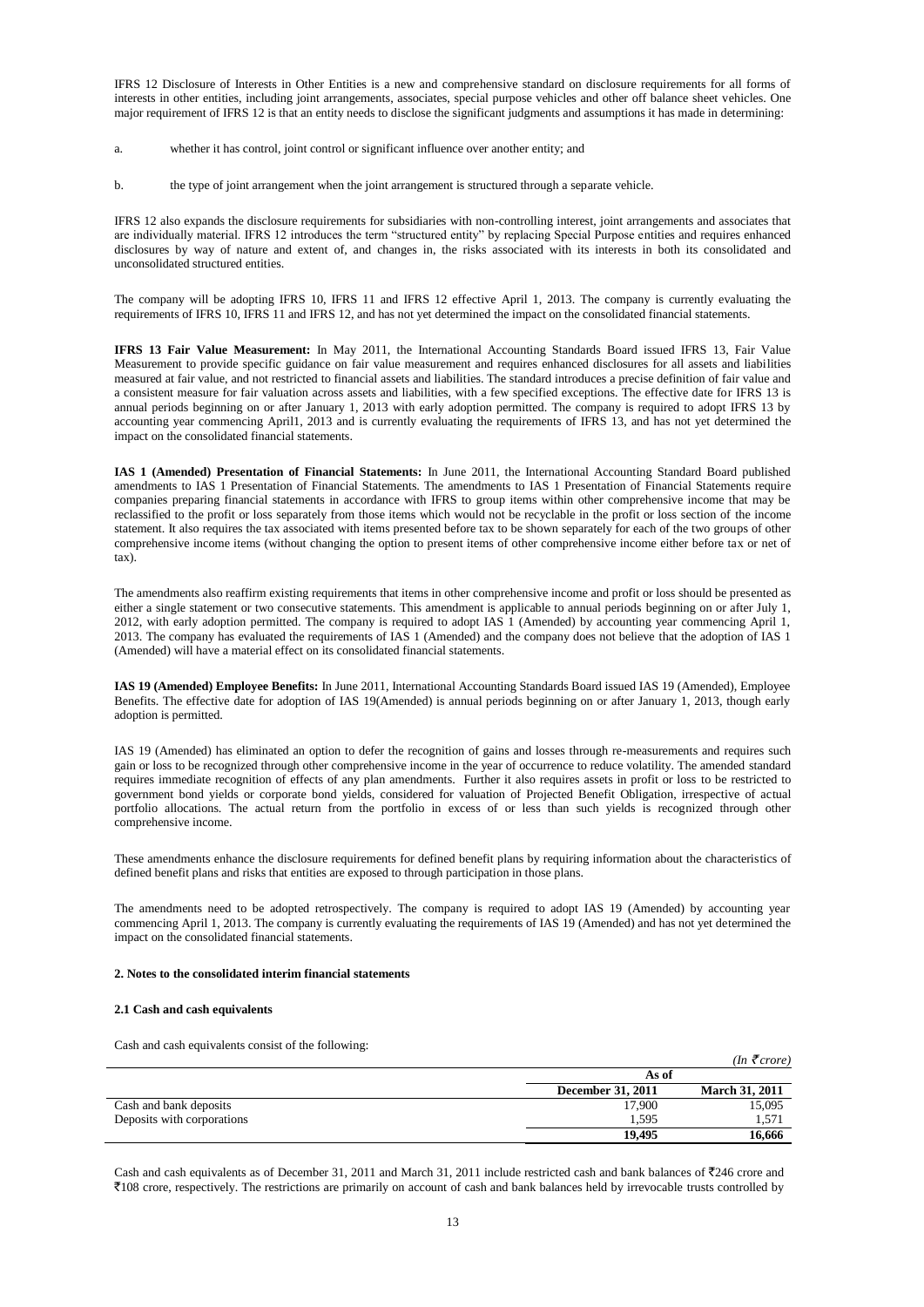the Company, and bank balances held as margin money deposits against guarantees and balances held in unclaimed dividend bank accounts.

The deposits maintained by the Group with banks and corporations comprise of time deposits, which can be withdrawn by the Group at any point without prior notice or penalty on the principal.

The table below provides details of cash and cash equivalents:

| The table below provides details of easil and easil equiv                                        |                                | (In $\bar{\tau}$ crore)      |
|--------------------------------------------------------------------------------------------------|--------------------------------|------------------------------|
|                                                                                                  | As of                          |                              |
| <b>Current Accounts</b>                                                                          | December 31, 2011              | <b>March 31, 2011</b>        |
| ABN Amro Bank, China                                                                             | 48                             | 17                           |
| ABN Amro Bank, China (U.S. dollar account)                                                       | 2                              | 24                           |
| ANZ Bank, Taiwan                                                                                 | 2                              | 3                            |
| Bank of America, Mexico                                                                          | 9                              | $\overline{4}$               |
| Bank of America, USA                                                                             | 370                            | 296                          |
| Banamex, Mexico<br>Bank of China, Shanghai                                                       | 24                             | 2<br>$\overline{a}$          |
| Citibank NA, Australia                                                                           | 33                             | 61                           |
| Citibank NA, Brazil                                                                              | 8                              | 5                            |
| Citibank N.A, China (U.S. dollar account)                                                        | 19                             | 11                           |
| Citibank NA, Czech Republic (U.S. dollar account)                                                | $\mathbf{1}$                   |                              |
| Citibank N.A., Czech Republic(Euro Account)                                                      | 2                              |                              |
| Citibank N.A., Czech Republic                                                                    | 1                              | 1                            |
| Citibank NA, New Zealand                                                                         | 13<br>3                        | 2<br>$\sim$                  |
| Citibank NA, USA<br>Citibank NA, Japan                                                           | 22                             | 17                           |
| Citibank NA, India                                                                               | 1                              | 2                            |
| Citibank NA, India, Unclaimed dividend account                                                   | $\overline{\phantom{a}}$       | 1                            |
| Citibank NA, Thailand                                                                            | 1                              | $\mathbf{1}$                 |
| Deustche Bank, India                                                                             | 19                             | 12                           |
| Deutsche Bank, Czech Republic                                                                    | 2                              | $\mathbf{1}$                 |
| Deutsche Bank, Czech Republic (U.S. dollar account)                                              | $\overline{4}$                 |                              |
| Deutsche Bank, Czech Republic (Euro dollar account)                                              | $\mathbf{1}$                   | ٠                            |
| Deutsche Bank, Belgium<br>Deutsche Bank, Poland                                                  | $\mathbf{1}$<br>9              | 5<br>1                       |
| Deutsche Bank, France                                                                            | $\mathbf{1}$                   | 3                            |
| Deutsche Bank, Germany                                                                           | 8                              | 5                            |
| Deutsche Bank, Netherlands                                                                       | $\mathfrak{2}$                 | 2                            |
| Deustche Bank, Philiphines                                                                       | $\mathbf{1}$                   | $\mathbf{1}$                 |
| Deustche Bank, Philiphines (U.S. dollar account)                                                 | 2                              | $\mathbf{1}$                 |
| Deustche Bank, Poland (Euro account)                                                             | 2                              | 2                            |
| Deutsche Bank, Spain                                                                             | $\mathbf{1}$                   | $\mathbf{1}$                 |
| Deutsche Bank, Singapore<br>Deutsche Bank, Switzerland                                           | $\mathbf{1}$<br>$\overline{2}$ | 3<br>1                       |
| Deutsche Bank, United Kingdom                                                                    | 19                             | 40                           |
| Deustche Bank-EEFC (Euro account)                                                                | 5                              | 8                            |
| Deustche Bank-EEFC (Swiss Franc account)                                                         | $\overline{c}$                 | $\mathfrak{2}$               |
| Deustche Bank-EEFC (U.S. dollar account)                                                         | 22                             | 143                          |
| HSBC Bank, UK                                                                                    | 31                             | 10                           |
| HDFC Bank-Unclaimed dividend account                                                             | $\overline{c}$                 | 1                            |
| <b>ICICI</b> Bank, India                                                                         | 27                             | 32                           |
| ICICI Bank, UK                                                                                   | $\mathbf{1}$<br>3              | $\mathbf{1}$<br>$\mathbf{1}$ |
| ICICI Bank-EEFC (United Kingdom Pound Sterling account)<br><b>ICICI Bank-EEFC</b> (Euro account) | 3                              |                              |
| ICICI Bank-EEFC (U.S. dollar account)                                                            | 121                            | 22                           |
| <b>ICICI</b> bank-Unclaimed dividend account                                                     | 1                              | 1                            |
| National Australia Bank Limited, Australia                                                       | 6                              | $\mathbf{1}$                 |
| Nordbanken, Sweden                                                                               | 3                              | 5                            |
| Royal Bank of Canada, Canada                                                                     | 9                              | 23                           |
| State Bank of India                                                                              | $\mathbf{1}$                   |                              |
| Shanghai Pudong Development Bank, China                                                          | 1                              | 2                            |
| Standard Chartered Bank, UAE<br>The Bank of Tokyo-Mitsubishi UFJ,Ltd.,Japan                      | $\mathbf{1}$<br>$\mathbf{1}$   |                              |
|                                                                                                  |                                |                              |
|                                                                                                  | 874                            | 777                          |
| <b>Deposit Accounts</b>                                                                          |                                |                              |
| ABN Amro Bank, China                                                                             | 4                              | 14                           |
| Andhra Bank                                                                                      | 359                            | 399                          |
| Allahabad Bank<br>Axis Bank                                                                      | 729<br>806                     | 561<br>536                   |
| <b>Bank of America</b>                                                                           | 11                             | 82                           |
| Bank of America, Mexico                                                                          | 2                              | 17                           |
| <b>Bank of Baroda</b>                                                                            | 1,500                          | 1,100                        |
| Bank of India                                                                                    | 1,197                          | 1,197                        |
| Bank of Maharashtra                                                                              | 125                            | 506                          |
| Canara Bank                                                                                      | 1,370                          | 1,329                        |
| Central Bank of India                                                                            | 500                            | 354                          |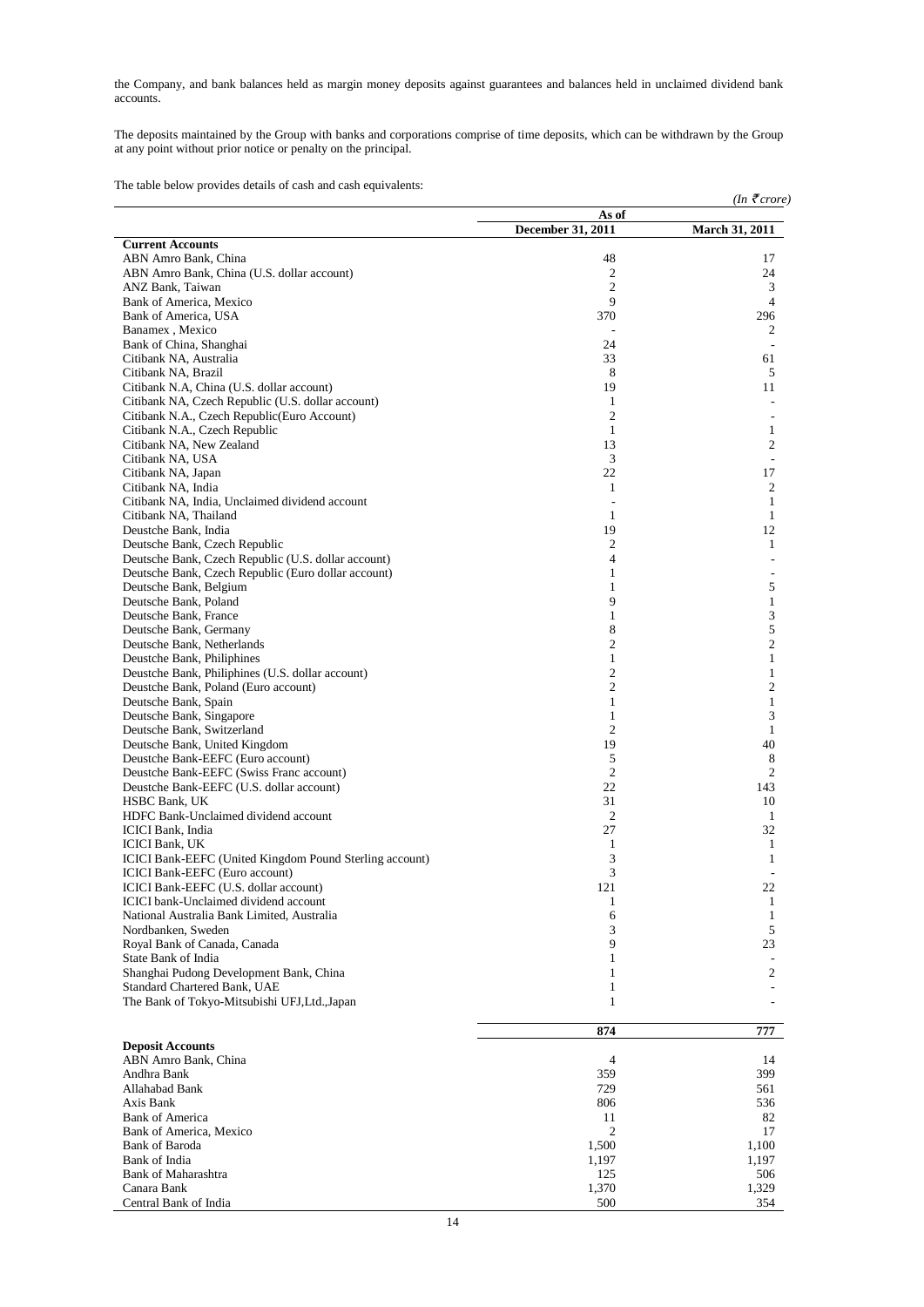| <b>Corporation Bank</b>                    | 500    | 295    |
|--------------------------------------------|--------|--------|
| Citibank N.A, Czech Republic               |        | 5      |
| Citibank N.A, Czech Republic, USD          |        | 1      |
| Citibank Brazil                            |        | 3      |
| Deustche Bank, Poland                      | 23     | 21     |
| <b>DBS</b> Bank                            | 40     |        |
| <b>HDFC</b> Bank                           | 1,362  | 646    |
| <b>Federal Bank</b>                        | 20     |        |
| HSBC Bank, United Kingdom                  |        | 18     |
| <b>ICICI</b> Bank                          | 1,670  | 788    |
| <b>IDBI</b> Bank                           | 1,028  | 770    |
| <b>ING Vysya Bank</b>                      | 82     |        |
| <b>Indian Overseas Bank</b>                | 500    | 518    |
| Jammu and Kashmir Bank                     | 24     | 12     |
| Kotak Mahindra Bank                        | 34     | 25     |
| National Australia Bank Limited, Australia | 679    | 546    |
| Nordbanken, Sweden                         | 1      | -1     |
| <b>Oriental Bank of Commerce</b>           | 670    | 653    |
| Punjab National Bank                       | 1,528  | 1,493  |
| South Indian Bank                          | 63     | 50     |
| State Bank of Hyderabad                    | 162    | 255    |
| State Bank of India                        | 62     | 457    |
| <b>State Bank of Mysore</b>                | 363    | 354    |
| Syndicate Bank                             | 550    | 504    |
| Union Bank of India                        | 674    | 631    |
| Vijaya Bank                                | 230    | 144    |
| Yes Bank                                   | 158    | 33     |
|                                            | 17,026 | 14,318 |
| Deposits with corporations                 |        |        |
| <b>HDFC</b> Limited                        | 1,595  | 1,571  |
|                                            | 1,595  | 1,571  |
| <b>Total</b>                               | 19,495 | 16.666 |

# **2.2 Available-for-sale financial assets**

Investments in liquid mutual fund units and unlisted equity securities are classified as available-for-sale financial assets.

Cost and fair value of investment in liquid mutual fund units and unlisted equity securities are as follows:

|                                           |                          | $(In \space \bar{\tau} \space core)$ |
|-------------------------------------------|--------------------------|--------------------------------------|
|                                           | As of                    |                                      |
|                                           | <b>December 31, 2011</b> | <b>March 31, 2011</b>                |
| <b>Current</b>                            |                          |                                      |
| Liquid mutual fund units:                 |                          |                                      |
| Cost and fair value                       | 13                       | 21                                   |
| <b>Non Current</b>                        |                          |                                      |
| Unlisted equity securities:               |                          |                                      |
| Cost                                      | 4                        | 4                                    |
| Gross unrealised holding gains            | 8                        | 19                                   |
| Fair value                                | 12                       | 23                                   |
| Total available-for-sale financial assets | 25                       | 44                                   |

During February 2010, Infosys sold 32,31,151 shares of OnMobile Systems Inc, U.S.A, at a price of ₹166.58 per share, derived from quoted prices of the underlying marketable equity securities.

As of March 31, 2011 the remaining 21,54,100 shares were fair valued at  $\overline{z}23$  crore and the resultant unrealized loss of  $\overline{z}12$  crore, net of taxes of  $\overline{5}3$  crore has been recognized in other comprehensive income for the year ended March 31, 2011.

As of December 31, 2011 the 21,54,100 shares were fair valued at  $\overline{3}12$  crore and the resultant unrealized loss of  $\overline{3}8$  crore, net of taxes of  $\overline{3}$  crore has been recognized in other comprehensive income for the nine months ended December 31, 2011. The fair value of  $\overline{3}12$ crore has been derived based on an agreed upon exchange ratio between these unlisted equity securities and quoted prices of the underlying marketable equity securities.

### **2.3 Business combinations**

During the year ended March 31, 2010, Infosys BPO acquired 100% of the voting interests in McCamish Systems LLC (McCamish), a business process solutions provider based in Atlanta, Georgia, in the United States. The business acquisition was conducted by entering into Membership Interest Purchase Agreement for a cash consideration of  $\overline{3}173$  crore and a contingent consideration of upto  $\overline{3}93$  crore. The fair value of contingent consideration and its undiscounted value on the date of acquisition were  $\bar{z}40$  crore and  $\bar{z}67$  crore, respectively.

The payment of contingent consideration is dependent upon the achievement of certain revenue targets and net margin targets by McCamish over a period of 4 years ending March 31, 2014. Further, contingent to McCamish signing any deal with a customer with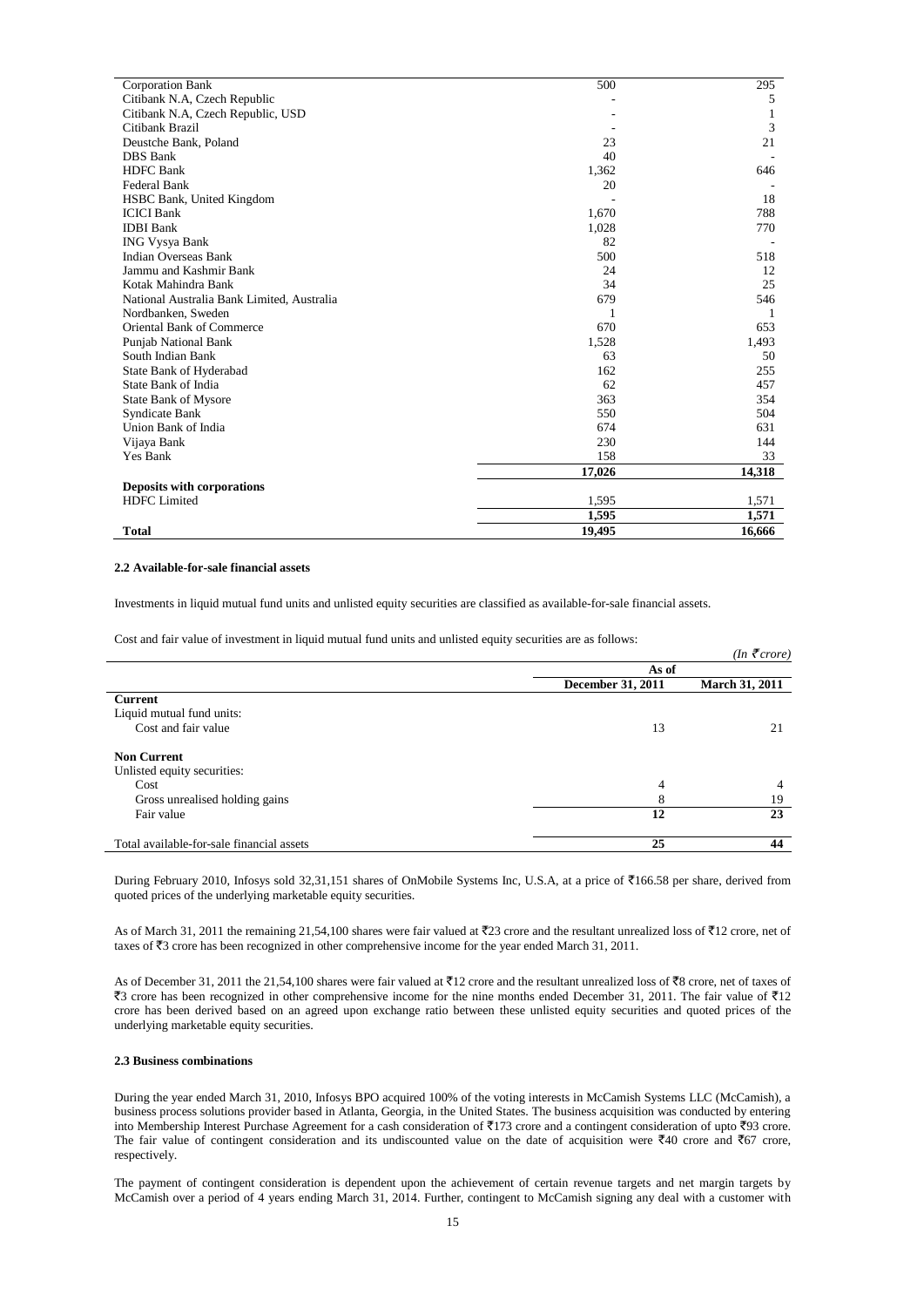total revenues of USD 100 million or more, the aforesaid period will be extended by 2 years. The total contingent consideration can range between ₹67 crore and ₹93 crore.

The fair value of the contingent consideration is determined by discounting the estimated amount payable to the previous owners of McCamish on achievement of certain financial targets. The key inputs used for the determination of fair value of contingent consideration are the discount rate of 13.9% and the probabilities of achievement of the net margin and the revenue targets ranging from 50% to 100%.

During the nine months ended December 31, 2011, the liability related to contingent consideration increased by  $\overline{5}$  crore due to passage of time.

On December 20, 2011 Infosys BPO signed a definitive share sale agreement to acquire 100% of the voting interest in Portland Group Pty Ltd a strategic sourcing and category management services provider based in Australia. This business acquisition would strengthen Infosys BPO's capabilities and domain expertise in sourcing and procurement practice and its service offering in the strategic sourcing and category management functions. The business acquisition is for a cash consideration of approximately  $\bar{\tau}$ 200 crore and was subsequently consummated in January 2012.

# **2.4 Prepayments and other assets**

Prepayments and other assets consist of the following:

|                                                                                                                                                                                                                                                                                                                                                                                                                                                                                                                                                                                 |                   | $(In \mathcal{F}core)$ |
|---------------------------------------------------------------------------------------------------------------------------------------------------------------------------------------------------------------------------------------------------------------------------------------------------------------------------------------------------------------------------------------------------------------------------------------------------------------------------------------------------------------------------------------------------------------------------------|-------------------|------------------------|
|                                                                                                                                                                                                                                                                                                                                                                                                                                                                                                                                                                                 | As of             |                        |
| <b>Current</b><br>Rental deposits<br>Security deposits with service providers<br>Loans to employees<br>Prepaid expenses <sup>*</sup><br>Interest accrued and not due<br>Withholding taxes <sup>*</sup><br>Advance payments to vendors for supply of goods <sup>*</sup><br>Deposit with corporation<br>Other assets<br>Non-current<br>Loans to employees<br>Deposit with corporation<br>Rental deposits<br>Security deposits with service providers<br>Prepaid expenses <sup>®</sup><br>Prepaid gratuity and other benefits"<br>Financial assets in prepayments and other assets | December 31, 2011 | <b>March 31, 2011</b>  |
|                                                                                                                                                                                                                                                                                                                                                                                                                                                                                                                                                                                 |                   |                        |
|                                                                                                                                                                                                                                                                                                                                                                                                                                                                                                                                                                                 | 16                | 43                     |
|                                                                                                                                                                                                                                                                                                                                                                                                                                                                                                                                                                                 | 39                | 63                     |
|                                                                                                                                                                                                                                                                                                                                                                                                                                                                                                                                                                                 | 152               | 137                    |
|                                                                                                                                                                                                                                                                                                                                                                                                                                                                                                                                                                                 | 42                | 47                     |
|                                                                                                                                                                                                                                                                                                                                                                                                                                                                                                                                                                                 | 78                | 21                     |
|                                                                                                                                                                                                                                                                                                                                                                                                                                                                                                                                                                                 | 691               | 548                    |
|                                                                                                                                                                                                                                                                                                                                                                                                                                                                                                                                                                                 | 36                | 36                     |
|                                                                                                                                                                                                                                                                                                                                                                                                                                                                                                                                                                                 | 455               |                        |
|                                                                                                                                                                                                                                                                                                                                                                                                                                                                                                                                                                                 | 21                | 22                     |
|                                                                                                                                                                                                                                                                                                                                                                                                                                                                                                                                                                                 | 1,530             | 917                    |
|                                                                                                                                                                                                                                                                                                                                                                                                                                                                                                                                                                                 |                   |                        |
|                                                                                                                                                                                                                                                                                                                                                                                                                                                                                                                                                                                 | 5                 | 4                      |
|                                                                                                                                                                                                                                                                                                                                                                                                                                                                                                                                                                                 | 58                | 437                    |
|                                                                                                                                                                                                                                                                                                                                                                                                                                                                                                                                                                                 | 41                |                        |
|                                                                                                                                                                                                                                                                                                                                                                                                                                                                                                                                                                                 | 29                |                        |
|                                                                                                                                                                                                                                                                                                                                                                                                                                                                                                                                                                                 | 18                | 20                     |
|                                                                                                                                                                                                                                                                                                                                                                                                                                                                                                                                                                                 | 8                 | $\overline{2}$         |
|                                                                                                                                                                                                                                                                                                                                                                                                                                                                                                                                                                                 | 159               | 463                    |
|                                                                                                                                                                                                                                                                                                                                                                                                                                                                                                                                                                                 | 1,689             | 1,380                  |
|                                                                                                                                                                                                                                                                                                                                                                                                                                                                                                                                                                                 | 894               | 727                    |

*\*Non financial assets*

Withholding taxes primarily consist of input tax credits. Other assets primarily represent travel advances and other recoverable from customers. Security deposits with service providers relate principally to leased telephone lines and electricity supplies.

Deposit with corporation represents amounts deposited to settle certain employee-related obligations as and when they arise during the normal course of business.

# **2.5 Property, plant and equipment**

Following are the changes in the carrying value of property, plant and equipment for the three months ended December 31, 2011:

|                                    |      |                  |                               |          |                                            |                 |                                 | (In ₹crore) |
|------------------------------------|------|------------------|-------------------------------|----------|--------------------------------------------|-----------------|---------------------------------|-------------|
|                                    | Land | <b>Buildings</b> | <b>Plant</b> and<br>machinery | Computer | <b>Furniture</b><br>equipment and fixtures | <b>Vehicles</b> | Capital<br>work-in-<br>progress | Total       |
| Gross carrying value as of         |      |                  |                               |          |                                            |                 |                                 |             |
| <b>October 1, 2011</b>             | 578  | 3,713            | 1,353                         | 1,453    | 831                                        | 9               | 793                             | 8,730       |
| Additions                          | 6    | 32               | 38                            | 73       | 17                                         |                 | 103                             | 269         |
| Deletions                          |      |                  |                               | (1)      |                                            |                 |                                 | (1)         |
| <b>Translation difference</b>      |      | ۰                | 3                             | 14       | 11                                         |                 | ۰                               | 28          |
| Gross carrying value as of         |      |                  |                               |          |                                            |                 |                                 |             |
| December 31, 2011                  | 584  | 3,745            | 1,394                         | 1,539    | 859                                        | 9               | 896                             | 9,026       |
| <b>Accumulated depreciation as</b> |      |                  |                               |          |                                            |                 |                                 |             |
| of October 1, 2011                 |      | (1,101)          | (862)                         | (1,192)  | (547)                                      | (4)             |                                 | (3,706)     |
| Depreciation                       |      | (63)             | (61)                          | (68)     | (40)                                       |                 |                                 | (232)       |
| Accumulated depreciation on        |      |                  |                               |          |                                            |                 |                                 |             |
| deletions                          |      |                  |                               |          |                                            |                 |                                 |             |
| <b>Translation difference</b>      |      |                  | (1)                           | (11)     | (7)                                        |                 | -                               | (19)        |
| <b>Accumulated depreciation as</b> |      |                  |                               |          |                                            |                 |                                 |             |
| of December 31, 2011               |      | (1,164)          | (924)                         | (1,270)  | (594)                                      | (4)             |                                 | (3,956)     |
| Carrying value as of October       | 578  | 2,612            | 491                           | 261      | 284                                        | 5               | 793                             | 5,024       |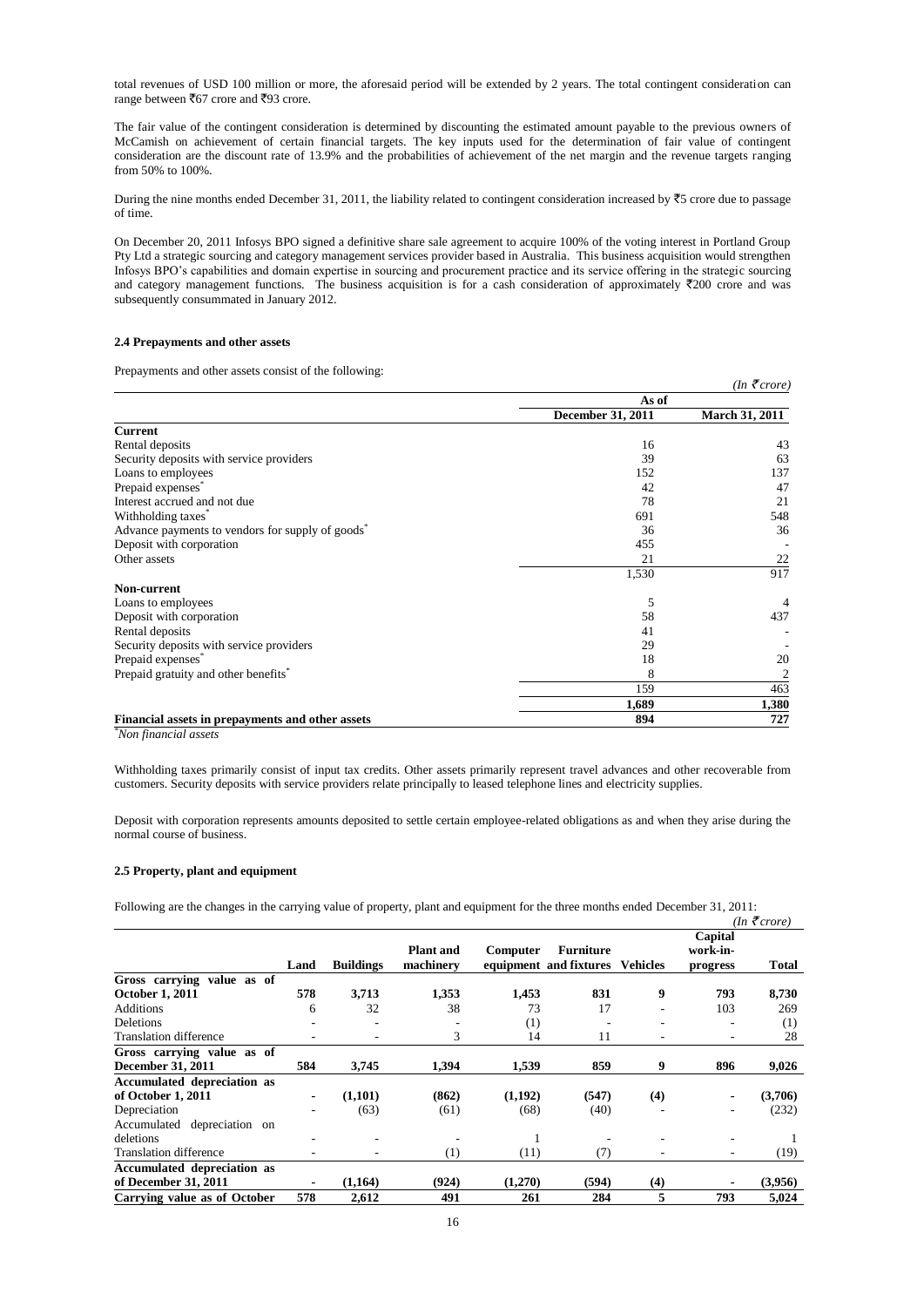| 1,2011             |            |    |    |     |       |     |     |     |     |       |
|--------------------|------------|----|----|-----|-------|-----|-----|-----|-----|-------|
| $\sim$<br>Carrying | value      | as | 0İ |     |       |     |     |     |     |       |
| December 3         | : 31, 2011 |    |    | 584 | 2.581 | 470 | 269 | 265 | 896 | 5.070 |

|  |  |  | Following are the changes in the carrying value of property, plant and equipment for the three months ended December 31, 2010: |
|--|--|--|--------------------------------------------------------------------------------------------------------------------------------|
|--|--|--|--------------------------------------------------------------------------------------------------------------------------------|

|                                                                |                |                  |                               |                       |                                     |                 |                                 | $(In \; \bar{\mathcal{F}} \, core)$ |
|----------------------------------------------------------------|----------------|------------------|-------------------------------|-----------------------|-------------------------------------|-----------------|---------------------------------|-------------------------------------|
|                                                                | Land           | <b>Buildings</b> | <b>Plant</b> and<br>machinery | Computer<br>equipment | <b>Furniture</b><br>and<br>fixtures | <b>Vehicles</b> | Capital<br>work-in-<br>progress | Total                               |
| Gross carrying value as of                                     |                |                  |                               |                       |                                     |                 |                                 |                                     |
| <b>October 1, 2010</b>                                         | 415            | 3,512            | 1,354                         | 1,358                 | 824                                 | 6               | 346                             | 7,815                               |
| <b>Additions</b>                                               | 129            | 48               | 28                            | 84                    | 30                                  | ۰               | 89                              | 408                                 |
| Deletions                                                      |                |                  | (3)                           | (16)                  | (14)                                |                 |                                 | (33)                                |
| <b>Translation difference</b>                                  | ٠              | ٠                | 1                             |                       |                                     |                 |                                 | 4                                   |
| Gross carrying value as of                                     |                |                  |                               |                       |                                     |                 |                                 |                                     |
| December 31, 2010                                              | 544            | 3,560            | 1,380                         | 1,427                 | 841                                 | 7               | 435                             | 8,194                               |
| Accumulated depreciation<br>as of October 1, 2010              |                | (858)            | (766)                         | (1, 155)              | (504)                               | (3)             |                                 | (3,286)                             |
| Depreciation                                                   |                | (59)             | (59)                          | (58)                  | (37)                                | (1)             |                                 | (214)                               |
| Accumulated depreciation on                                    |                |                  |                               |                       |                                     |                 |                                 |                                     |
| deletions                                                      |                |                  | 3                             | 16                    | 14                                  |                 |                                 | 33                                  |
| <b>Translation difference</b>                                  |                | (1)              | $\overline{\phantom{a}}$      | (2)                   | (1)                                 |                 |                                 | (2)                                 |
| Accumulated depreciation                                       |                |                  |                               |                       |                                     |                 |                                 |                                     |
| as of December 31, 2010                                        | $\blacksquare$ | (918)            | (822)                         | (1,199)               | (528)                               | (3)             |                                 | (3,470)                             |
| of<br><b>Carrying</b><br>value<br>as<br><b>October 1, 2010</b> | 415            | 2,654            | 588                           | 203                   | 320                                 | 3               | 346                             | 4,529                               |
| of<br>Carrying<br>value<br>as<br>December 31, 2010             | 544            | 2642             | 558                           | 228                   | 313                                 | 4               | 435                             | 4,724                               |

Following are the changes in the carrying value of property, plant and equipment for the nine months ended December 31, 2011:

*(In* ` *crore)*

|                                      | Land                     | <b>Buildings</b> | <b>Plant</b> and<br>machinery | Computer | <b>Furniture</b><br>equipment and fixtures | <b>Vehicles</b>          | Capital<br>work-in-<br>progress | <b>Total</b> |
|--------------------------------------|--------------------------|------------------|-------------------------------|----------|--------------------------------------------|--------------------------|---------------------------------|--------------|
| Gross carrying value as of           |                          |                  |                               |          |                                            |                          |                                 |              |
| <b>April 1, 2011</b>                 | 551                      | 3,626            | 1,286                         | 1,332    | 771                                        | 7                        | 525                             | 8,098        |
| <b>Additions</b>                     | 33                       | 119              | 102                           | 196      | 70                                         | $\overline{2}$           | 371                             | 893          |
| Deletions                            |                          |                  |                               | (13)     |                                            |                          |                                 | (13)         |
| <b>Translation difference</b>        |                          | ۰                | 6                             | 24       | 18                                         | $\overline{\phantom{a}}$ | $\overline{\phantom{a}}$        | 48           |
| Gross carrying value as of           |                          |                  |                               |          |                                            |                          |                                 |              |
| <b>December 31, 2011</b>             | 584                      | 3,745            | 1.394                         | 1,539    | 859                                        | 9                        | 896                             | 9,026        |
| Accumulated depreciation as          |                          |                  |                               |          |                                            |                          |                                 |              |
| of April 1, 2011                     |                          | (978)            | (737)                         | (1,070)  | (466)                                      | (3)                      |                                 | (3,254)      |
| Depreciation                         | $\overline{\phantom{a}}$ | (186)            | (185)                         | (195)    | (117)                                      | (1)                      | -                               | (684)        |
| Accumulated depreciation on          |                          |                  |                               |          |                                            |                          |                                 |              |
| deletions                            |                          | ۰                |                               | 13       |                                            |                          |                                 | 13           |
| <b>Translation difference</b>        |                          | ٠                | (2)                           | (18)     | (11)                                       |                          | ۰                               | (31)         |
| <b>Accumulated depreciation as</b>   |                          |                  |                               |          |                                            |                          |                                 |              |
| of December 31, 2011                 |                          | (1,164)          | (924)                         | (1,270)  | (594)                                      | (4)                      |                                 | (3,956)      |
| Carrying value as of April 1,        |                          |                  |                               |          |                                            |                          |                                 |              |
| 2011                                 | 551                      | 2,648            | 549                           | 262      | 305                                        | 4                        | 525                             | 4,844        |
| Carrying<br>of<br>value<br><b>as</b> |                          |                  |                               |          |                                            |                          |                                 |              |
| December 31, 2011                    | 584                      | 2,581            | 470                           | 269      | 265                                        | 5                        | 896                             | 5,070        |

Following are the changes in the carrying value of property, plant and equipment for the nine months ended December 31, 2010:  $(In \mathcal{F} \text{core})$ 

|                             |                |                  |                               |          |                                            |                 |                                 | 1111.1010107 |
|-----------------------------|----------------|------------------|-------------------------------|----------|--------------------------------------------|-----------------|---------------------------------|--------------|
|                             | Land           | <b>Buildings</b> | <b>Plant</b> and<br>machinery | Computer | <b>Furniture</b><br>equipment and fixtures | <b>Vehicles</b> | Capital<br>work-in-<br>progress | <b>Total</b> |
| Gross carrying value as of  |                |                  |                               |          |                                            |                 |                                 |              |
| <b>April 1, 2010</b>        | 327            | 3,300            | 1,263                         | 1,251    | 765                                        | 5               | 409                             | 7,320        |
| <b>Additions</b>            | 217            | 260              | 120                           | 196      | 97                                         |                 | 26                              | 917          |
| Deletions                   |                |                  | (3)                           | (26)     | (23)                                       |                 |                                 | (52)         |
| Translation difference      |                |                  | $\overline{\phantom{a}}$      | 6        | $\overline{c}$                             |                 |                                 | 9            |
| Gross carrying value as of  |                |                  |                               |          |                                            |                 |                                 |              |
| <b>December 31, 2010</b>    | 544            | 3.560            | 1,380                         | 1427     | 841                                        | 7               | 435                             | 8,194        |
| Accumulated depreciation    |                |                  |                               |          |                                            |                 |                                 |              |
| as of April 1, 2010         | $\blacksquare$ | (745)            | (648)                         | (1,046)  | (440)                                      | (2)             |                                 | (2,881)      |
| Depreciation                | ٠              | (173)            | (178)                         | (173)    | (109)                                      | (1)             |                                 | (634)        |
| Accumulated depreciation on |                |                  |                               |          |                                            |                 |                                 |              |
| deletions                   |                | ۰                | 3                             | 26       | 23                                         |                 |                                 | .52          |
| Translation difference      |                |                  | л.                            | (6)      | (2)                                        |                 |                                 | (7)          |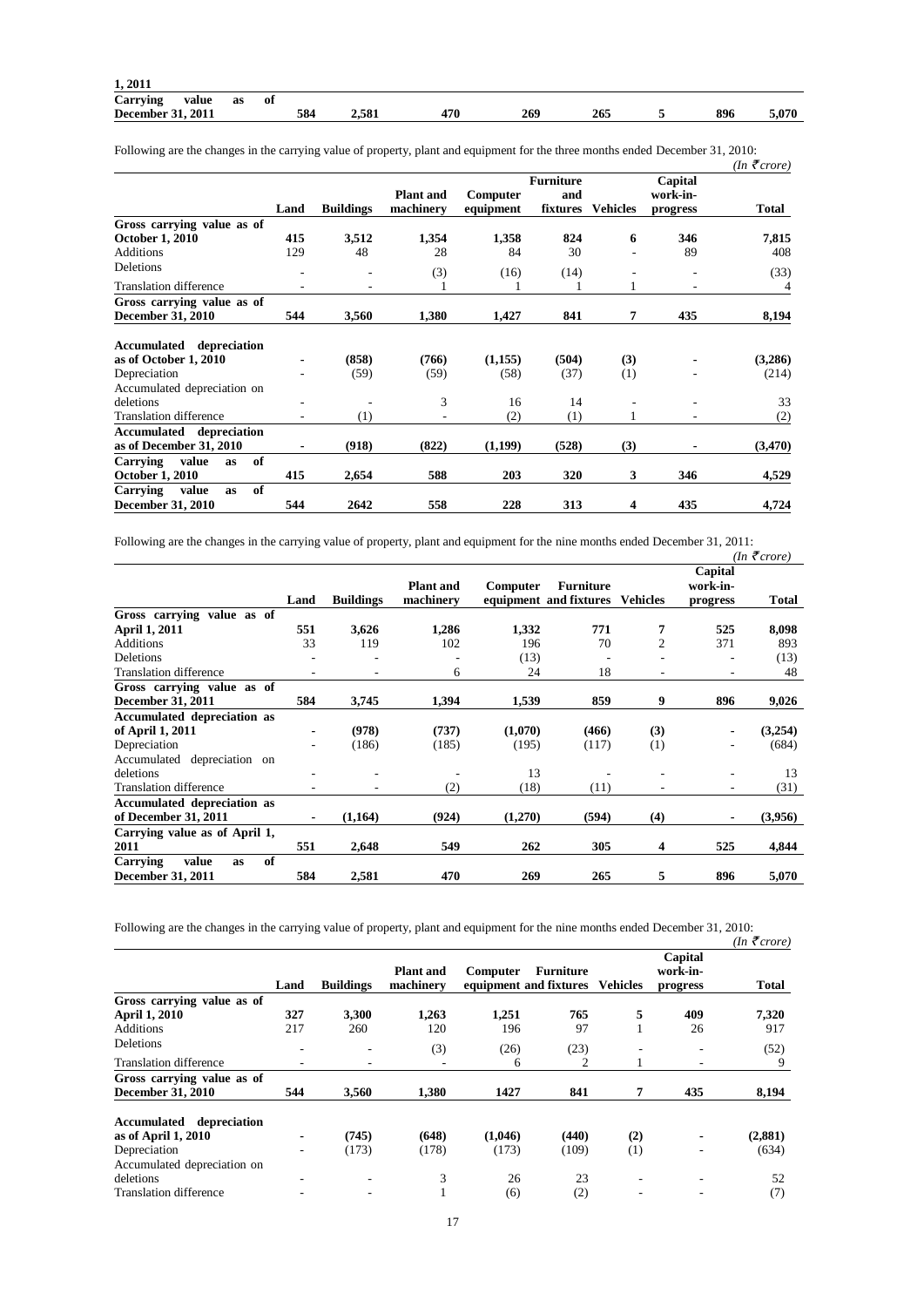| $\blacksquare$ | (918) | (822) | (1.199) | (528) | (3) | $\sim$ | (3.470) |
|----------------|-------|-------|---------|-------|-----|--------|---------|
|                |       |       |         |       |     |        |         |
| 327            | 2.555 | 615   | 205     | 325   |     | 409    | 4.439   |
|                |       |       |         |       |     |        |         |
| 544            | 2.642 | 558   | 228     | 313   |     | 435    | 4.724   |
|                |       |       |         |       |     |        |         |

During the year ended March 31, 2011, certain assets which were not in use having gross book value of ₹488 crore (carrying value Nil) were retired.

The depreciation expense for the three months and nine months ended December 31, 2011 and December 31, 2010 is included in cost of sales in the consolidated statement of comprehensive income.

Carrying value of land includes  $\bar{z}171$  crore and  $\bar{z}146$  crore as of December 31, 2011 and March 31, 2011, respectively, towards deposits paid under certain lease-cum-sale agreements to acquire land including agreements where the Company has an option to purchase the properties on expiry of the lease period. The Company has already paid 99% of the market value of the properties prevailing at the time of entering into the lease-cum-sale agreements with the balance payable at the time of purchase. The contractual commitments for capital expenditure were  $\overline{5}1,094$  crore and  $\overline{5}814$  crore, as of December 31, 2011 and March 31, 2011, respectively.

# **2.6 Goodwill and intangible assets**

Following is a summary of changes in the carrying amount of goodwill:

|                                                          |                   | $(In \space \bar{\tau} \space core)$ |
|----------------------------------------------------------|-------------------|--------------------------------------|
|                                                          | As of             |                                      |
|                                                          | December 31, 2011 | <b>March 31, 2011</b>                |
| Carrying value at the beginning                          | 825               | 829                                  |
| Translation differences pertaining to foreign subsidiary |                   | (4)                                  |
| Carrying value at the end                                | 850               | 825                                  |

Consequent to the internal reorganization during quarter ended June 30, 2011, there were changes effected in the Company's reportable segments based on the "management approach" as defined in IFRS 8, Operating Segments. (Refer Note 2.20). Accordingly the goodwill has been allocated to the new operating segments as at December 31, 2011 and as at March 31, 2011.

Goodwill has been allocated to the cash generating units (CGU), identified to be the operating segments as follows:

|                                                                            |                   | $(In \space \bar{\tau} \space core)$ |
|----------------------------------------------------------------------------|-------------------|--------------------------------------|
| <b>Segment</b>                                                             | As of             |                                      |
|                                                                            | December 31, 2011 | <b>March 31, 2011</b>                |
| Financial services and insurance (FSI)                                     | 425               | 400                                  |
| Manufacturing enterprises (MFG)                                            | 96                | 96                                   |
| Energy, utilities and telecommunication services (ECS)                     | 95                | 95                                   |
| Retail, logistics, consumer product group, life sciences enterprises (RCL) | 234               | 234                                  |
| <b>Total</b>                                                               | 850               | 825                                  |

The entire goodwill relating to Infosys BPO's acquisition of McCamish has been allocated to the 'Financial services and insurance' segment.

For the purpose of impairment testing, goodwill acquired in a business combination is allocated to the CGU which are operating segments regularly reviewed by the chief operating decision maker to make decisions about resources to be allocated to the segment and to assess its performance.

The recoverable amount of a CGU is the higher of its fair value less cost to sell and its value-in-use. The fair value of a CGU is determined based on the market capitalization. The value-in-use is determined based on specific calculations. These calculations use pre-tax cash flow projections over a period of five years, based on financial budgets approved by management and an average of the range of each assumption mentioned below. As of March 31, 2011, the estimated recoverable amount of the CGU exceeded its carrying amount. The recoverable amount was computed based on the fair value being higher than value-in-use and the carrying amount of the CGU was computed by allocating the net assets to operating segments for the purpose of impairment testing. The key assumptions used for the calculations are as follows:

|                       | In $%$      |
|-----------------------|-------------|
| Long term growth rate | $8-10$      |
| Operating margins     | 17-20       |
| Discount rate         | 127<br>14.I |

The above discount rate is based on the Weighted Average Cost of Capital (WACC) of the Company. These estimates are likely to differ from future actual results of operations and cash flows.

Following is a summary of changes in the carrying amount of acquired intangible assets:

|                                       |                          | $(In \mathcal{F}core)$ |
|---------------------------------------|--------------------------|------------------------|
|                                       |                          | As of                  |
|                                       | <b>December 31, 2011</b> | <b>March 31, 2011</b>  |
| Gross carrying value at the beginning |                          |                        |
| Additions                             | 73                       |                        |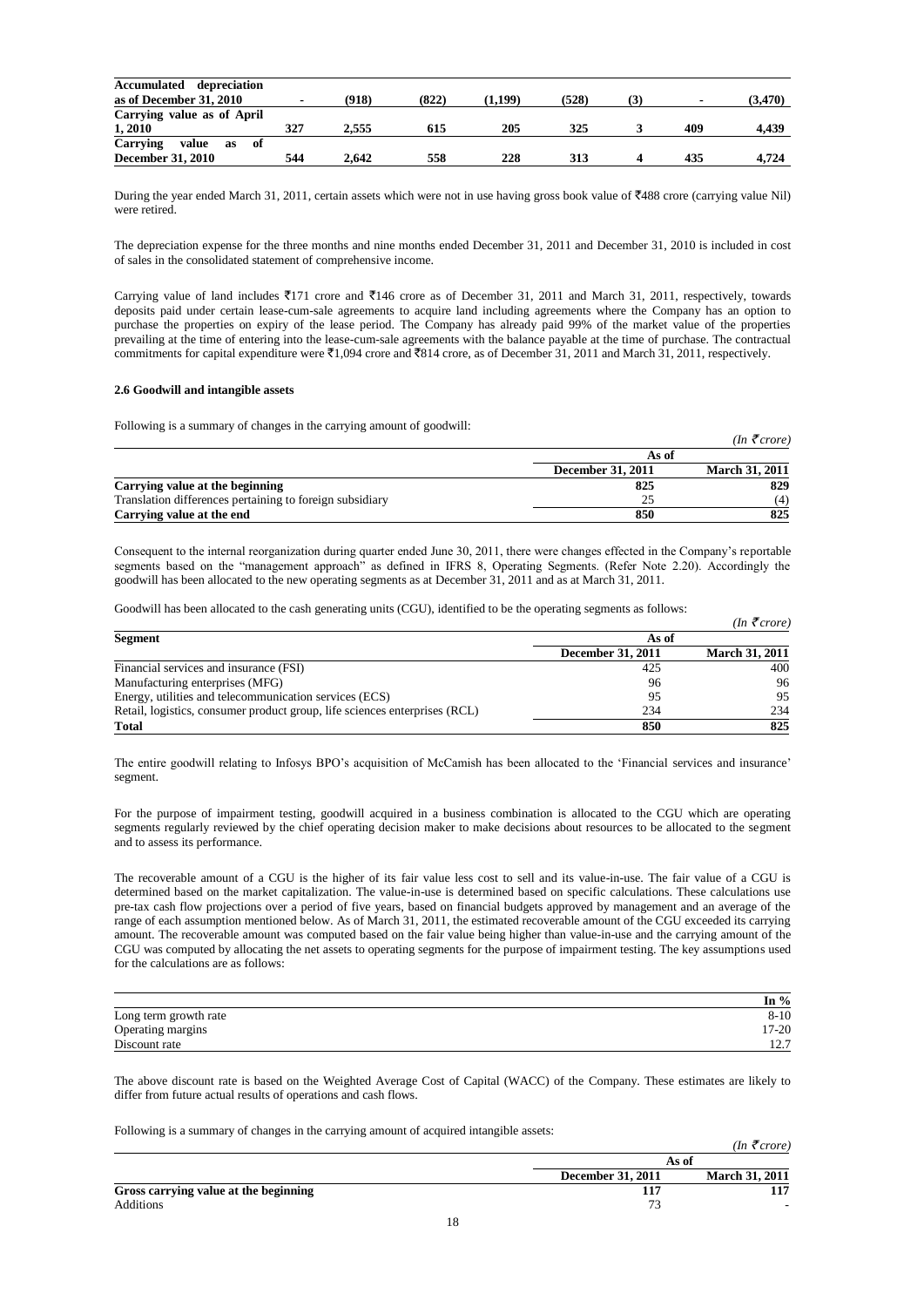| <b>Translation differences</b>            | 16  |     |
|-------------------------------------------|-----|-----|
| Gross carrying value at the end           | 206 | 117 |
| Accumulated amortization at the beginning | 69  | 61  |
| Amortization expense                      | 10  | 8   |
| <b>Translation differences</b>            |     |     |
| Accumulated amortization at the end       | 80  | 69  |
| Net carrying value                        | 126 | 48  |

During the three months ended June 30, 2011, Infosys Technologies (Australia) Pty. Limited (Infosys Australia) entered into an agreement with Telecom New Zealand Limited (Telecom) to purchase assets primarily pertaining to the rights to mutual subcontracting agreement for the existing customer contracts of Telecom's Gen-I division. Consequent to the transaction Infosys Australia recognized the subcontracting rights amounting to  $\bar{\tau}$ 19 crore as intangible assets and amortized the same over a period of three years, being the management's estimate of useful life of such intangible assets.

During the quarter ended September 30, 2011 Infosys Shanghai paid  $\overline{554}$  crore towards acquisition of land use rights. The land use rights are being amortized over the initial term of 50 years.

The intangible customer contracts recognized at the time of acquisition of Philips BPO operations are being amortized over a period of seven years, being management's estimate of its useful life, based on the life over which economic benefits are expected to be realized. As of December 31, 2011, the customer contracts have a remaining amortization period of approximately three years.

The intangible customer contracts and relationships recognized at the time of the McCamish acquisition are being amortized over a period of nine years, being management's estimate of its useful life, based on the life over which economic benefits are expected to be realized. As of December 31, 2011, the customer contracts and relationships have a remaining amortization period of seven years.

The intangible computer software platform recognized at the time of the McCamish acquisition having a useful life of four months, being management's estimate of its useful life based on the life over which economic benefits were expected to be realized, has been fully amortized.

The aggregate amortization expense included in cost of sales, for the three months and nine months ended December 31, 2011 and December 31, 2010 was ₹4 crore and ₹2 crore and ₹10 crore and ₹6 crore, respectively.

Research and development expense recognized in net profit in the consolidated statement of comprehensive income, for the three months and nine months ended December 31, 2011 and December 31, 2010 was ₹172 crore and ₹133 crore and ₹486 crore and ₹390 crore, respectively.

# **2.7 Financial instruments**

### **Financial instruments by category**

The carrying value and fair value of financial instruments by categories as of December 31, 2011 were as follows:

|                                                           |                  |                                                                                                   |                       |                                       | $(In \, \bar{\mathcal{F}}$ crore)               |
|-----------------------------------------------------------|------------------|---------------------------------------------------------------------------------------------------|-----------------------|---------------------------------------|-------------------------------------------------|
|                                                           | <b>Loans</b> and | <b>Financial</b><br>receivables assets/liabilities at<br>fair value<br>through<br>profit and loss | Available<br>for sale | <b>Trade and</b><br>other<br>payables | <b>Total</b><br>carrying<br>value/fair<br>value |
| Assets:                                                   |                  |                                                                                                   |                       |                                       |                                                 |
| Cash and cash equivalents (Refer Note 2.1)                | 19,495           |                                                                                                   |                       |                                       | 19,495                                          |
| Available-for-sale financial assets (Refer Note 2.2)      |                  |                                                                                                   | 25                    |                                       | 25                                              |
| Investment in certificates of deposit                     | 244              |                                                                                                   |                       |                                       | 244                                             |
| Trade receivables                                         | 6,054            |                                                                                                   |                       |                                       | 6,054                                           |
| Unbilled revenue                                          | 1,578            |                                                                                                   |                       |                                       | 1,578                                           |
| Prepayments and other assets (Refer Note 2.4)             | 894              |                                                                                                   |                       | ۰                                     | 894                                             |
| <b>Total</b>                                              | 28,265           |                                                                                                   | 25                    | $\blacksquare$                        | 28,290                                          |
| <b>Liabilities:</b>                                       |                  |                                                                                                   |                       |                                       |                                                 |
| Trade payables                                            |                  |                                                                                                   |                       | 29                                    | 29                                              |
| Derivative financial instruments                          |                  | 310                                                                                               |                       |                                       | 310                                             |
| Client deposits                                           |                  |                                                                                                   |                       | 17                                    | 17                                              |
| Employee benefit obligations (Refer Note 2.8)             |                  |                                                                                                   |                       | 515                                   | 515                                             |
| Other liabilities (Refer Note 2.10)                       |                  |                                                                                                   |                       | 1,895                                 | 1,895                                           |
| Liability towards acquisition of business on a discounted |                  |                                                                                                   |                       | 60                                    | 60                                              |
| basis (Refer Note 2.10)                                   |                  |                                                                                                   |                       |                                       |                                                 |
| <b>Total</b>                                              |                  | 310                                                                                               |                       | 2,516                                 | 2,826                                           |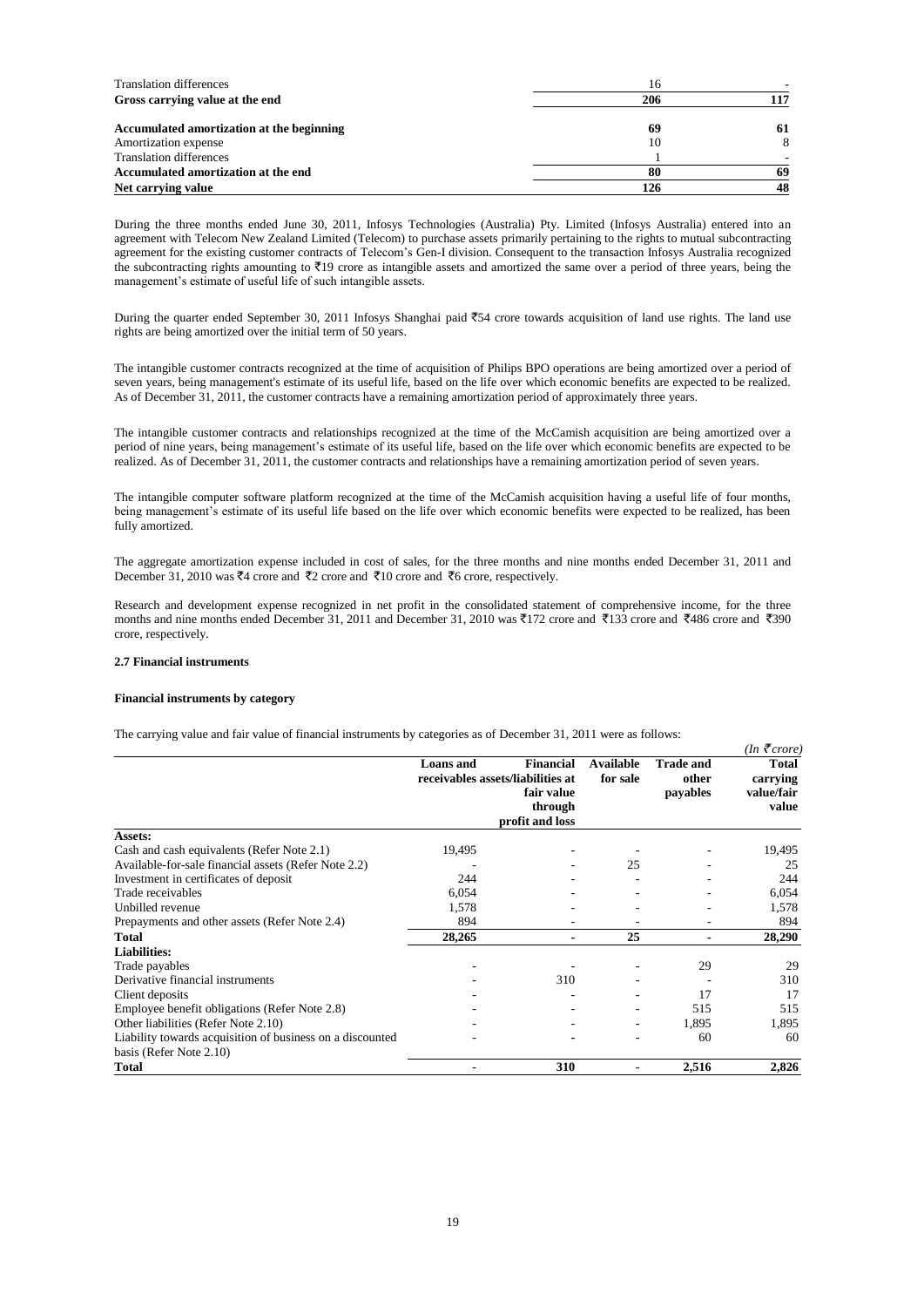The carrying value and fair value of financial instruments by categories as of March 31, 2011 were as follows:

| $\frac{1}{2}$ and the value of financial finite different $\sigma$ , early $\sigma$ and $\sigma$ is finite for $\sigma$ for $\sigma$ for $\sigma$ |                  |                                                                                            |                       |                                       | $(In \, \bar{\mathcal{F}}$ crore)               |
|---------------------------------------------------------------------------------------------------------------------------------------------------|------------------|--------------------------------------------------------------------------------------------|-----------------------|---------------------------------------|-------------------------------------------------|
|                                                                                                                                                   | <b>Loans</b> and | Financial<br>receivables assets/liabilities at<br>fair value<br>through<br>profit and loss | Available<br>for sale | <b>Trade and</b><br>other<br>payables | <b>Total</b><br>carrying<br>value/fair<br>value |
| Assets:                                                                                                                                           |                  |                                                                                            |                       |                                       |                                                 |
| Cash and cash equivalents (Refer Note 2.1)                                                                                                        | 16,666           |                                                                                            |                       |                                       | 16,666                                          |
| Available-for-sale financial assets (Refer Note 2.2)                                                                                              |                  |                                                                                            | 44                    |                                       | 44                                              |
| Investment in certificates of deposit                                                                                                             | 123              |                                                                                            |                       |                                       | 123                                             |
| Trade receivables                                                                                                                                 | 4,653            |                                                                                            |                       |                                       | 4,653                                           |
| Unbilled revenue                                                                                                                                  | 1,243            |                                                                                            |                       |                                       | 1,243                                           |
| Prepayments and other assets (Refer Note 2.4)                                                                                                     | 727              |                                                                                            |                       |                                       | 727                                             |
| Derivative financial instruments                                                                                                                  |                  | 66                                                                                         |                       |                                       | 66                                              |
| <b>Total</b>                                                                                                                                      | 23,412           | 66                                                                                         | 44                    |                                       | 23,522                                          |
| <b>Liabilities:</b>                                                                                                                               |                  |                                                                                            |                       |                                       |                                                 |
| Trade payables                                                                                                                                    |                  |                                                                                            |                       | 44                                    | 44                                              |
| Client deposits                                                                                                                                   |                  |                                                                                            |                       | 22                                    | 22                                              |
| Employee benefit obligations (Refer Note 2.8)                                                                                                     |                  |                                                                                            |                       | 399                                   | 399                                             |
| Other liabilities (Refer Note 2.10)                                                                                                               |                  |                                                                                            | -                     | 1,678                                 | 1,678                                           |
| Liability towards acquisition of business on a discounted                                                                                         |                  |                                                                                            |                       | 43                                    | 43                                              |
| basis (Refer Note 2.10)                                                                                                                           |                  |                                                                                            |                       |                                       |                                                 |
| <b>Total</b>                                                                                                                                      |                  |                                                                                            | -                     | 2,186                                 | 2,186                                           |

# **Fair value hierarchy**

**Level 1** - Quoted prices (unadjusted) in active markets for identical assets or liabilities.

Level 2 – Inputs other than quoted prices included within Level 1 that are observable for the asset or liability, either directly (i.e. as prices) or indirectly (i.e. derived from prices).

**Level 3** - Inputs for the assets or liabilities that are not based on observable market data (unobservable inputs).

The following table presents fair value hierarchy of assets and liabilities measured at fair value on a recurring basis as of December 31, 2011:  $\overline{U}$ <sup>*r*</sup>

|                                                             |                            |                                                |                   | (In <b>&lt;</b> crore) |
|-------------------------------------------------------------|----------------------------|------------------------------------------------|-------------------|------------------------|
|                                                             | As of December<br>31, 2011 | Fair value measurement at end of the reporting | period/year using |                        |
|                                                             |                            | <b>Level 1</b>                                 | <b>Level 2</b>    | Level 3                |
| <b>Assets</b>                                               |                            |                                                |                   |                        |
| Available- for- sale financial asset- Investments in liquid | 13                         | 13                                             |                   |                        |
| mutual fund units (Refer Note 2.2)                          |                            |                                                |                   |                        |
| Available- for- sale financial asset- Investments in        | 12                         |                                                | 12                |                        |
| unlisted equity instruments (Refer Note 2.2)                |                            |                                                |                   |                        |
| Derivative financial instruments- loss on outstanding       | 310                        |                                                | 310               |                        |
| foreign exchange forward and option contracts               |                            |                                                |                   |                        |

The following table presents fair value hierarchy of assets and liabilities measured at fair value on a recurring basis as of March 31, 2011:

|                                                             |                         |                                                |                   | $(In \, \bar{\mathcal{F}}$ crore) |
|-------------------------------------------------------------|-------------------------|------------------------------------------------|-------------------|-----------------------------------|
|                                                             | As of March 31,<br>2011 | Fair value measurement at end of the reporting | period/year using |                                   |
|                                                             |                         | <b>Level 1</b>                                 | <b>Level 2</b>    | Level 3                           |
| <b>Assets</b>                                               |                         |                                                |                   |                                   |
| Available- for- sale financial asset- Investments in liquid | 21                      | 21                                             |                   |                                   |
| mutual fund units (Refer Note 2.2)                          |                         |                                                |                   |                                   |
| Available- for- sale financial asset-Investments in         | 23                      |                                                | 23                |                                   |
| unlisted equity instruments (Refer Note 2.2)                |                         |                                                |                   |                                   |
| Derivative financial instruments- gains on outstanding      | 66                      |                                                | 66                |                                   |
| foreign exchange forward and option contracts               |                         |                                                |                   |                                   |

Income from financial assets or liabilities that are not at fair value through profit or loss is as follows:

|                                                         |                                                                |      |       | $(In \mathcal{F}core)$ |
|---------------------------------------------------------|----------------------------------------------------------------|------|-------|------------------------|
|                                                         | Three months ended December 31, Nine months ended December 31, |      |       |                        |
|                                                         | 2011                                                           | 2010 | 2011  | 2010                   |
| Interest income on deposits and certificates of deposit | 426                                                            | 272  | .223  | 766                    |
| Income from available-for-sale financial assets         |                                                                |      |       | 23                     |
|                                                         | 437                                                            | 273  | 1.246 | 789                    |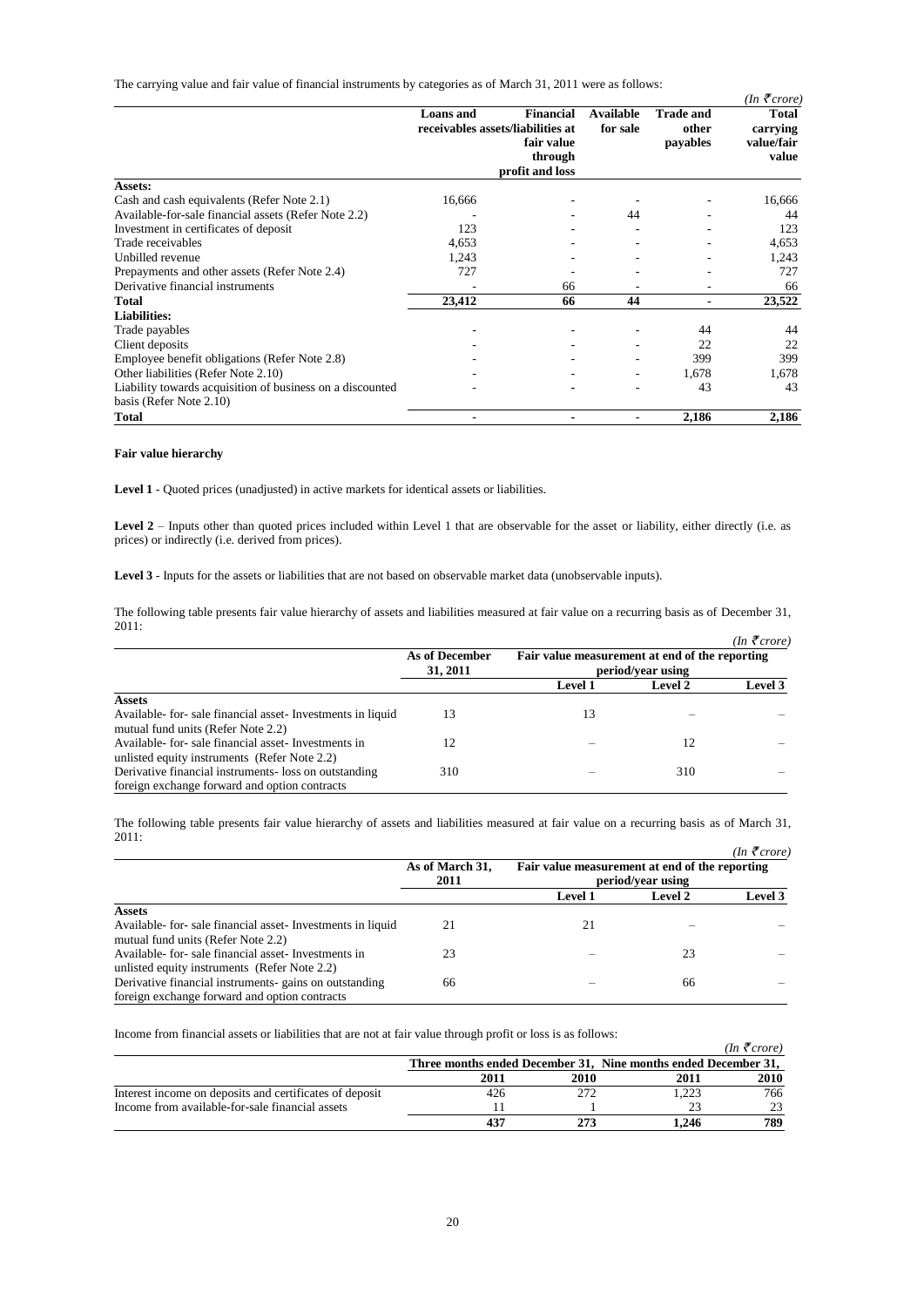# **Derivative financial instruments**

The Company uses derivative financial instruments such as foreign exchange forward and option contracts to mitigate the risk of changes in foreign exchange rates on trade receivables and forecasted cash flows denominated in certain foreign currencies. The counterparty for these contracts is generally a bank or a financial institution. These derivative financial instruments are valued based on quoted prices for similar assets and liabilities in active markets or inputs that are directly or indirectly observable in the marketplace.

The following table gives details in respect of outstanding foreign exchange forward and option contracts:

|                                   | As of             |                       | As of                 |                       |
|-----------------------------------|-------------------|-----------------------|-----------------------|-----------------------|
|                                   | December 31, 2011 |                       | <b>March 31, 2011</b> |                       |
|                                   | In million        | In $\bar{\tau}$ crore | In million            | In $\bar{\tau}$ crore |
| <b>Forward contracts</b>          |                   |                       |                       |                       |
| In U.S. dollars                   | 612               | 3,250                 | 546                   | 2,433                 |
| In Euro                           | 42                | 288                   | 28                    | 177                   |
| In United Kingdom Pound Sterling  | 24                | 195                   | 15                    | 108                   |
| In Australian dollars             | 74                | 399                   | 10                    | 46                    |
| <b>Option contracts</b>           |                   |                       |                       |                       |
| In U.S. dollars                   | 70                | 372                   | -                     |                       |
| <b>Total forwards and options</b> |                   | 4.504                 |                       | 2,764                 |

The Company recognized a net loss on derivative financials instruments of  $\overline{2776}$  crore during the three months ended December 31, 2011 and a net loss on derivative financials instruments of  $\overline{5}517$  crore during the nine months ended December 31, 2011 as against a net gain on derivative financials instruments of  $\overline{5}51$  crore during the three months ended December 31, 2010 and a net gain on derivative financials instruments of  $\bar{\tau}$ 23 crore during the nine months ended December 31, 2010, which are included in other income.

The foreign exchange forward and option contracts mature between 1 to 12 months. The table below analyzes the derivative financial instruments into relevant maturity groupings based on the remaining period as of the balance sheet date:

|                                                      |                   | $(In \mathcal{F}core)$ |  |  |  |
|------------------------------------------------------|-------------------|------------------------|--|--|--|
|                                                      | As of             |                        |  |  |  |
|                                                      | December 31, 2011 | <b>March 31, 2011</b>  |  |  |  |
| Not later than one month                             | 747               | 435                    |  |  |  |
| Later than one month and not later than three months | 1.427             | 649                    |  |  |  |
| Later than three months and not later than one year  | 2.330             | 1.680                  |  |  |  |
|                                                      | 4.504             | 2.764                  |  |  |  |

### **Financial risk management**

#### **Financial risk factors**

The Company's activities expose it to a variety of financial risks: market risk, credit risk and liquidity risk. The Company's primary focus is to foresee the unpredictability of financial markets and seek to minimize potential adverse effects on its financial performance. The primary market risk to the Company is foreign exchange risk. The Company uses derivative financial instruments to mitigate foreign exchange related risk exposures. The Company's exposure to credit risk is influenced mainly by the individual characteristic of each customer and the concentration of risk from the top few customers. The demographics of the customer including the default risk of the industry and country in which the customer operates also has an influence on credit risk assessment.

### **Market risk**

The Company operates internationally and a major portion of the business is transacted in several currencies and consequently the Company is exposed to foreign exchange risk through its sales and services in the United States and elsewhere, and purchases from overseas suppliers in various foreign currencies. The Company uses derivative financial instruments such as foreign exchange forward and option contracts to mitigate the risk of changes in foreign exchange rates on trade receivables and forecasted cash flows denominated in certain foreign currencies. The exchange rate between the rupee and foreign currencies has changed substantially in recent years and may fluctuate substantially in the future. Consequently, the results of the Company's operations are adversely affected as the rupee appreciates/ depreciates against these currencies.

The following table gives details in respect of the outstanding foreign exchange forward and option contracts:

|                                                              |                          | $(In \, \bar{\mathcal{F}}$ crore) |
|--------------------------------------------------------------|--------------------------|-----------------------------------|
|                                                              | As of                    |                                   |
|                                                              | <b>December 31, 2011</b> | <b>March 31, 2011</b>             |
| Aggregate amount of outstanding forward and option contracts | 4.504                    | 2.764                             |
| Gains / (losses) on outstanding forward and option contracts | (310)                    | 66                                |

The outstanding foreign exchange forward and option contracts as of December 31, 2011 and March 31, 2011, mature between one to twelve months.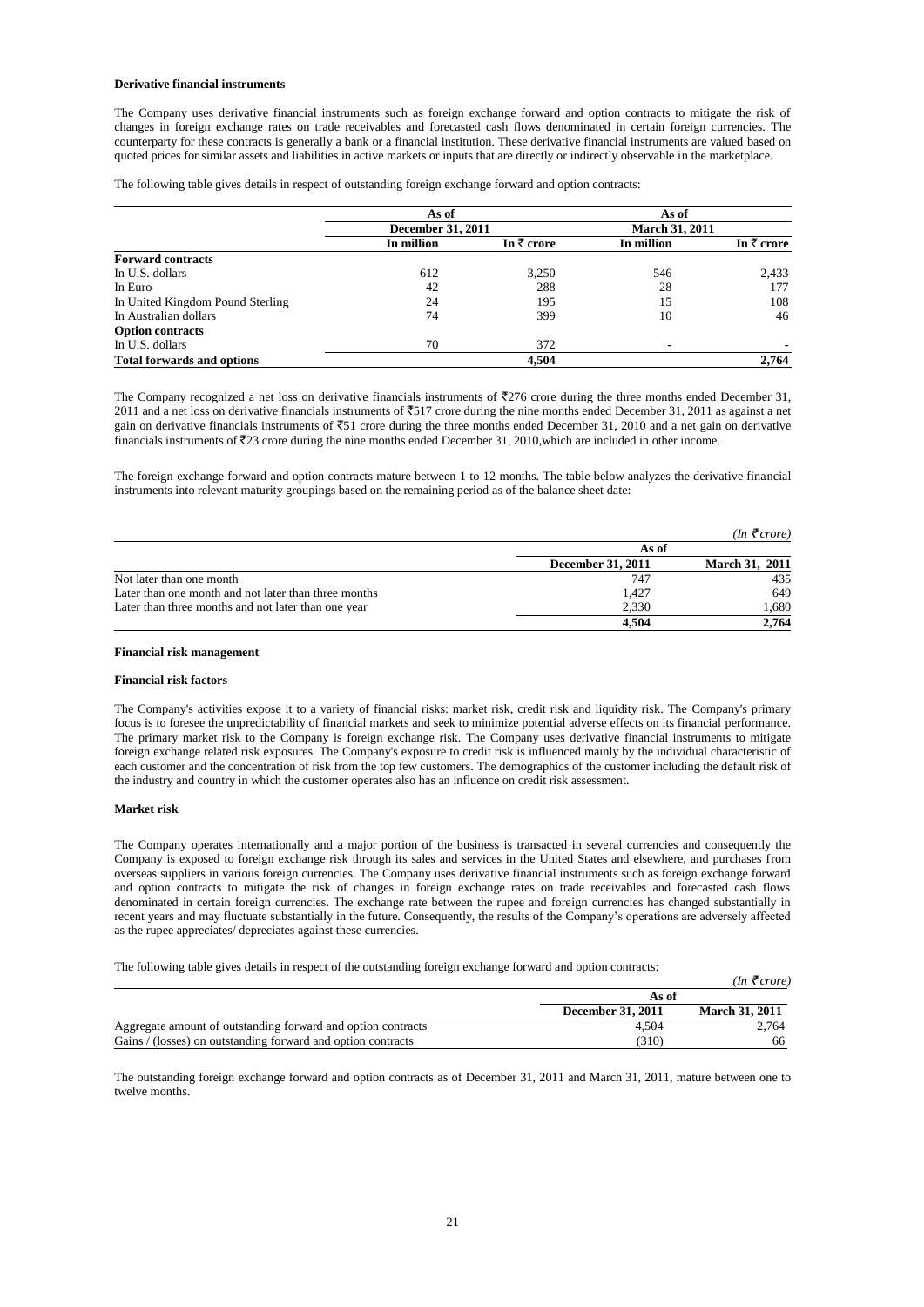|  |  | The following table analyzes foreign currency risk from financial instruments as of December 31, 2011: |  |
|--|--|--------------------------------------------------------------------------------------------------------|--|
|--|--|--------------------------------------------------------------------------------------------------------|--|

|                              |         |                  |                       |            |            | $(In \, \bar{\mathcal{F}}$ crore) |
|------------------------------|---------|------------------|-----------------------|------------|------------|-----------------------------------|
|                              | U.S.    | Euro             | <b>United Kingdom</b> | Australian | Other      | <b>Total</b>                      |
|                              | dollars |                  | <b>Pound Sterling</b> | dollars    | currencies |                                   |
| Cash and cash equivalents    | 587     | 32               | 54                    | 621        | 153        | 1,447                             |
| Trade receivables            | 4.060   | 575              | 609                   | 371        | 261        | 5,876                             |
| Unbilled revenue             | 854     | 250              | 105                   | 47         | 129        | 1,385                             |
| Other assets                 | 710     | 13               | 25                    |            | 63         | 812                               |
| Trade payables               | (2)     | $\left(1\right)$ | (2)                   |            | (14)       | (19)                              |
| Client deposits              | (14)    | (1)              | $^{(1)}$              | -          | ۰          | (16)                              |
| Accrued expenses             | (470)   | (37)             |                       |            | (58)       | (558)                             |
| Employee benefit obligations | (206)   |                  | (31)                  |            | (57)       | (294)                             |
| Other liabilities            | (1,363) | (237)            | (21)                  | (5)        | (74)       | (1,700)                           |
| Net assets / (liabilities)   | 4,156   | 594              | 745                   | 1.035      | 403        | 6,933                             |

The following table analyzes foreign currency risk from financial instruments as of March 31, 2011:

|                              |          |       |                       |            |            | In s crore)  |
|------------------------------|----------|-------|-----------------------|------------|------------|--------------|
|                              | U.S.     | Euro  | <b>United Kingdom</b> | Australian | Other      | <b>Total</b> |
|                              | dollars  |       | <b>Pound Sterling</b> | dollars    | currencies |              |
| Cash and cash equivalents    | 589      | 40    | 69                    | 532        | 138        | 1,368        |
| Trade receivables            | 3.095    | 407   | 475                   | 294        | 221        | 4,492        |
| Unbilled revenue             | 731      | 180   | 97                    | 65         | 71         | 1.144        |
| Other assets                 | 589      | 12    | 61                    |            | 38         | 700          |
| Trade payables               | (1)      |       | $\left(1\right)$      | ۰          | (11)       | (13)         |
| Client deposits              | (20)     |       |                       |            | (1)        | (21)         |
| Accrued expenses             | (232)    | (17)  | 15                    | ۰          | (37)       | (271)        |
| Employee benefit obligations | (134)    |       | (14)                  |            | (60)       | (208)        |
| Other liabilities            | (1, 468) | (180) | (28)                  | (4)        | (68)       | (1,748)      |
| Net assets / (liabilities)   | 3.149    | 442   | 674                   | 887        | 291        | 5,443        |

 $\overline{U}$  **F**  $\overline{V}$ 

For the three months ended December 31, 2011 and December 31, 2010, every percentage point depreciation / appreciation in the exchange rate between the Indian rupee and U.S. dollar, has affected the Company's operating margins by approximately 0.57% and 0.54%, respectively.

For the nine months ended December 31, 2011 and December 31, 2010, every percentage point depreciation / appreciation in the exchange rate between the Indian rupee and U.S. dollar, has affected the Company's operating margins by approximately 0.55% and 0.56%, respectively.

Sensitivity analysis is computed based on the changes in the income and expenses in foreign currency upon conversion into functional currency, due to exchange rate fluctuations between the previous reporting period and the current reporting period.

### **Credit risk**

Credit risk refers to the risk of default on its obligation by the counterparty resulting in a financial loss. The maximum exposure to the credit risk at the reporting date is primarily from trade receivables amounting to  $\overline{6}6,054$  crore and  $\overline{6}4,653$  crore as of December 31, 2011 and March 31, 2011, respectively and unbilled revenue amounting to  $\bar{\mathfrak{e}}1,578$  crore and  $\bar{\mathfrak{e}}1,243$  crore as of December 31, 2011 and March 31, 2011, respectively. Trade receivables and unbilled revenue are typically unsecured and are derived from revenue earned from customers primarily located in the United States. Credit risk is managed through credit approvals, establishing credit limits and continuously monitoring the creditworthiness of customers to which the Company grants credit terms in the normal course of business.

The following table gives details in respect of percentage of revenues generated from top customer and top five customers:

|                                 |                                 |      |                                | $(In \%)$ |
|---------------------------------|---------------------------------|------|--------------------------------|-----------|
|                                 | Three months ended December 31. |      | Nine months ended December 31, |           |
|                                 | 2011                            | 2010 | 2011                           | 2010      |
| Revenue from top customer       |                                 |      | 4.4                            |           |
| Revenue from top five customers |                                 |      |                                | .5.4      |

### **Financial assets that are neither past due nor impaired**

Cash and cash equivalents, available-for-sale financial assets and investment in certificates of deposits are neither past due nor impaired. Cash and cash equivalents include deposits with banks and corporations with high credit-ratings assigned by international and domestic credit-rating agencies. Available-for-sale financial assets include investment in liquid mutual fund units and unlisted equity securities. Certificates of deposit represent funds deposited at a bank or other eligible financial institution for a specified time period. Of the total trade receivables, ₹4,412 crore and ₹3,353 crore as of December 31, 2011 and March 31, 2011, respectively, were neither past due nor impaired.

# **Financial assets that are past due but not impaired**

There is no other class of financial assets that is not past due but impaired except for trade receivables of  $\overline{z}7$  crore and  $\overline{z}3$  crore as of December 31, 2011 and March 31, 2011, respectively.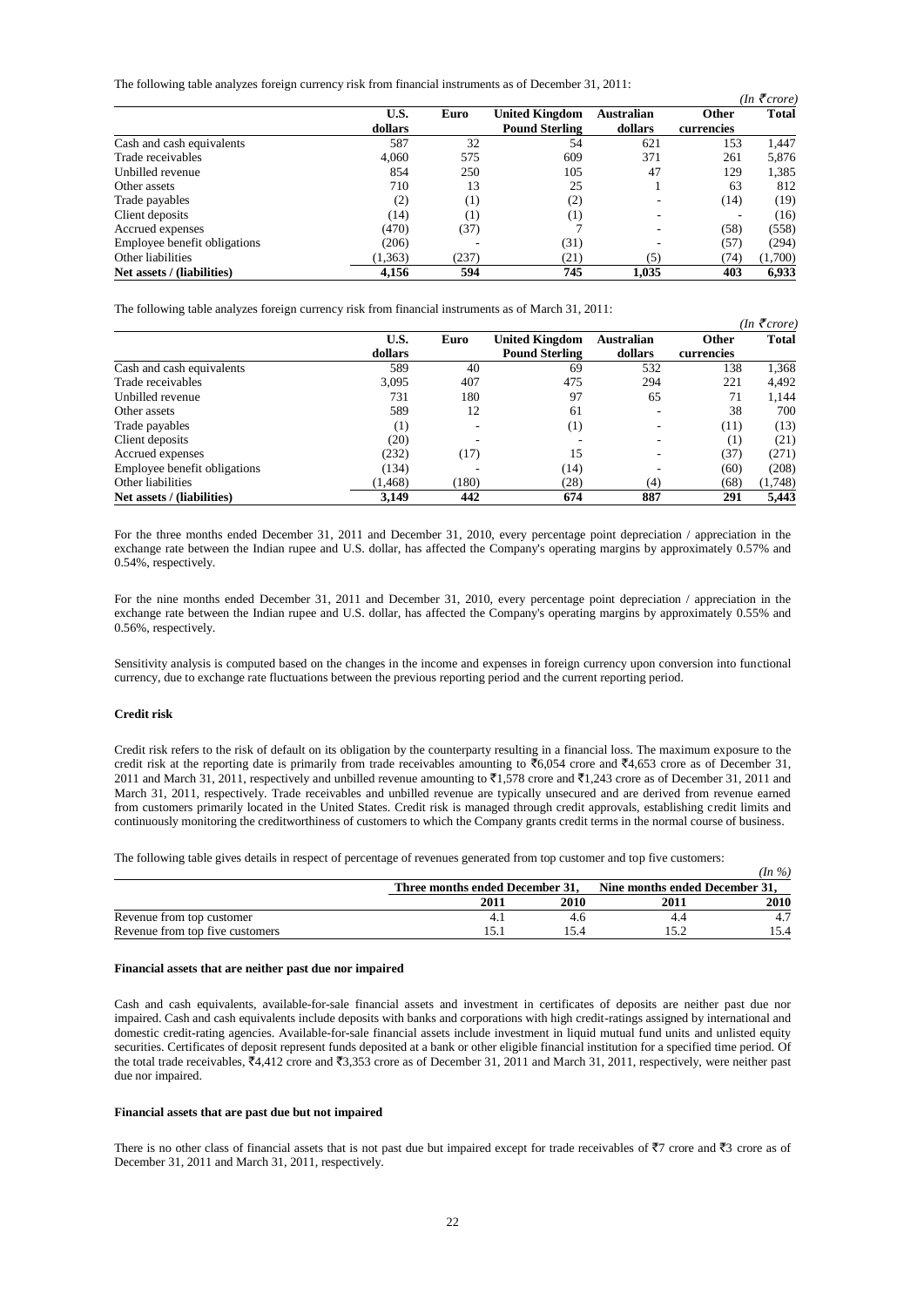The Company's credit period generally ranges from 30-90 days. The age analysis of the trade receivables have been considered from the due date. The age wise break up of trade receivables, net of allowances that are past due, is given below:  $(I_n \nsubseteq_{\text{corona}})$ 

|                  |                   | $1111 \times 10101$   |
|------------------|-------------------|-----------------------|
|                  | As of             |                       |
| Period (in days) | December 31, 2011 | <b>March 31, 2011</b> |
| Less than 30     | 1,047             | 929                   |
| $31 - 60$        | 282               | 193                   |
| $61 - 90$        | 187               | 61                    |
| More than 90     | 126               | 117                   |
|                  | 1.642             | 1,300                 |

The provision for doubtful accounts receivables for the three months ended December 31, 2011 was  $\overline{z}25$  crore and the reversal of provision for doubtful accounts receivable for the three months ended December 31, 2010 was  $\overline{z}2$  crore. The provision for doubtful accounts receivables for the nine months ended December 31, 2011and December 31, 2010 was  $\bar{c}$ 64 crore and  $\bar{c}$ 26 crore, respectively.

The movement in the provision for doubtful accounts receivables is as follows:

|                                                          |                                    |      |                                   |                                | $(In \space \bar{\tau} \space core)$ |
|----------------------------------------------------------|------------------------------------|------|-----------------------------------|--------------------------------|--------------------------------------|
|                                                          | Three months ended<br>December 31, |      | Nine months ended<br>December 31. | <b>Year ended</b><br>March 31. |                                      |
|                                                          | 2011                               | 2010 | 2011                              | <b>2010</b>                    | 2011                                 |
| Balance at the beginning                                 | 102                                | 118  | 86                                | 102                            | 102                                  |
| <b>Translation differences</b>                           |                                    |      | (1)                               | (4)                            | (5)                                  |
| Provisions for doubtful accounts receivable (refer note) | 25                                 | 2)   | 64                                | 26                             | 2                                    |
| 2.11)                                                    |                                    |      |                                   |                                |                                      |
| Trade receivables written off                            | (35)                               |      | (55)                              | (11)                           | (13)                                 |
| <b>Balance at the end</b>                                | 94                                 | 113  | 94                                | 113                            | 86                                   |

## **Liquidity risk**

As of December 31, 2011, the Company had a working capital of  $\overline{5}23,885$  crore including cash and cash equivalents of  $\overline{5}19,495$  crore, available-for-sale financial assets of  $\overline{3}13$  crore and investments in certificates of deposit of  $\overline{3}244$  crore. As of March 31, 2011, the Company had a working capital of  $\bar{\mathfrak{e}}20,048$  crore including cash and cash equivalents of  $\bar{\mathfrak{e}}16,666$  crore, available-for-sale financial assets of  $\overline{5}21$  crore and investments in certificates of deposit of  $\overline{5}123$  crore.

As of December 31, 2011 and March 31, 2011, the outstanding employee benefit obligations were  $\overline{5}515$  crore and  $\overline{5}399$  crore, respectively, which have been substantially funded. Further, as of December 31, 2011 and March 31, 2011, the Company had no outstanding bank borrowings. Accordingly, no liquidity risk is perceived.

The table below provides details regarding the contractual maturities of significant financial liabilities as of December 31, 2011:

|                                                              |             |                          |           |           | $(In \, \bar{\mathcal{F}}$ crore) |
|--------------------------------------------------------------|-------------|--------------------------|-----------|-----------|-----------------------------------|
| <b>Particulars</b>                                           | Less than 1 | 1-2 years                | 2-4 years | 4-7 vears | <b>Total</b>                      |
|                                                              | vear        |                          |           |           |                                   |
| Trade payables                                               | 29          |                          |           |           | 29                                |
| Client deposits                                              |             | $\overline{\phantom{a}}$ |           |           | 17                                |
| Other liabilities (Refer Note 2.10)                          | 1.889       |                          |           | ۰         | 1.895                             |
| Liability towards acquisition of business on an undiscounted |             | 12                       | 51        | 10        | 77                                |
| basis (Refer Note 2.10)                                      |             |                          |           |           |                                   |

The table below provides details regarding the contractual maturities of significant financial liabilities as of March 31, 2011:

|                                                              |             |           |           |           | $(In \, \bar{\mathcal{F}}$ crore) |
|--------------------------------------------------------------|-------------|-----------|-----------|-----------|-----------------------------------|
| <b>Particulars</b>                                           | Less than 1 | 1-2 years | 2-4 years | 4-7 years | <b>Total</b>                      |
|                                                              | vear        |           |           |           |                                   |
| Trade payables                                               | 44          |           |           |           | 44                                |
| Client deposits                                              | 22          |           |           |           | 22                                |
| Other liabilities (Refer Note 2.10)                          | 1.658       | 20        | -         |           | 1,678                             |
| Liability towards acquisition of business on an undiscounted | $\Delta$    | 10        | 43        |           | 65                                |
| basis (Refer Note 2.10)                                      |             |           |           |           |                                   |

As of December 31, 2011 and March 31, 2011, the Company had outstanding financial guarantees of  $\overline{z}26$  crore and  $\overline{z}21$  crore, respectively, towards leased premises. These financial guarantees can be invoked upon breach of any term of the lease agreement. To the Company's knowledge there has been no breach of any term of the lease agreement as of December 31, 2011 and March 31, 2011.

## **2.8 Employee benefit obligations**

Employee benefit obligations comprise the following:

|                     |                   | $(In \mathcal{F}core)$ |
|---------------------|-------------------|------------------------|
|                     | As of             |                        |
|                     | December 31, 2011 | <b>March 31, 2011</b>  |
| <b>Current</b>      |                   |                        |
| Compensated absence | 515               | 140                    |
|                     | 515               | 140                    |
| Non-current         |                   |                        |
| Compensated absence | ۰                 | 259                    |
|                     |                   | 259                    |
|                     | 515               | 399                    |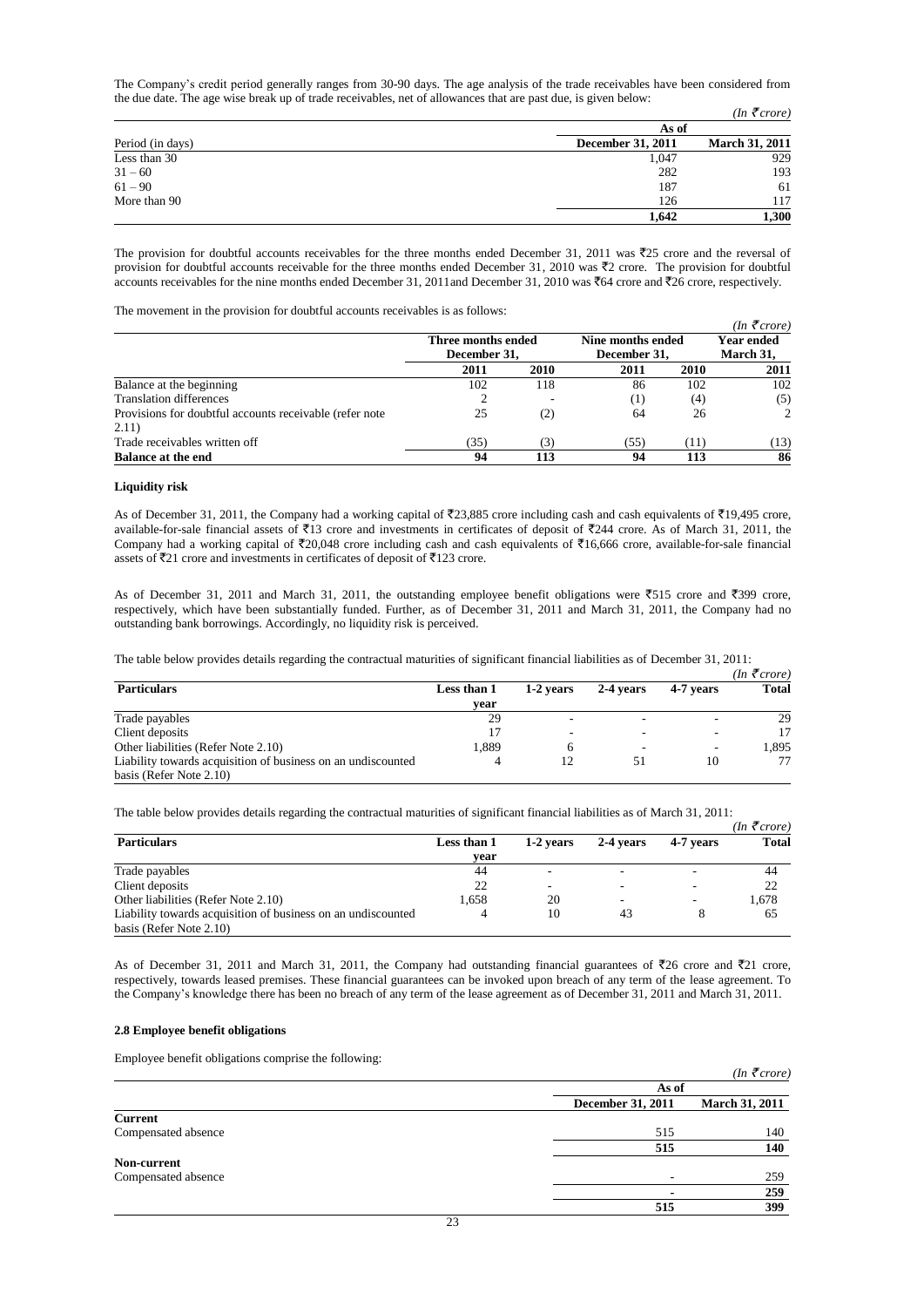# **2.9 Provisions**

Provisions comprise the following:

|                                         |                          | 'In<br>crore)         |
|-----------------------------------------|--------------------------|-----------------------|
|                                         | As of                    |                       |
|                                         | <b>December 31, 2011</b> | <b>March 31, 2011</b> |
| Provision for post sales client support | 14.                      | 88                    |

Provision for post sales client support represents cost associated with providing post sales support services which are accrued at the time of recognition of revenues and are expected to be utilized over a period of 6 months to 1 year. The movement in the provision for post sales client support is as follows:

|                                                    |                    |      |                   |      | $(In \mathcal{F}core)$ |  |  |
|----------------------------------------------------|--------------------|------|-------------------|------|------------------------|--|--|
|                                                    | Three months ended |      | Nine months ended |      | <b>Year ended</b>      |  |  |
|                                                    | December 31.       |      | December 31.      |      | March 31,              |  |  |
|                                                    | 2011               | 2010 | 2011              | 2010 | 2011                   |  |  |
| Balance at the beginning                           | 100                | 81   | 88                | 82   | 82                     |  |  |
| Provision recognized/ (reversed) (refer note 2.11) | 47                 | (2)  | 67                | (4)  |                        |  |  |
| Provision utilized                                 | (2)                |      | (13)              |      |                        |  |  |
| <b>Translation difference</b>                      |                    |      |                   |      |                        |  |  |
| <b>Balance at the end</b>                          | 145                | 81   | 145               | 81   | 88                     |  |  |

Provision for post sales client support for the three months and nine months ended December 31, 2011 and December 31, 2010 is included in cost of sales in the statement of comprehensive income.

## **2.10 Other liabilities**

Other liabilities comprise the following:

|                                                                                              |                   | $(In \, \bar{\mathcal{F}}$ crore) |
|----------------------------------------------------------------------------------------------|-------------------|-----------------------------------|
|                                                                                              | As of             |                                   |
|                                                                                              | December 31, 2011 | <b>March 31, 2011</b>             |
| <b>Current</b>                                                                               |                   |                                   |
| Accrued compensation to employees                                                            | 629               | 732                               |
| Accrued expenses                                                                             | 1,064             | 771                               |
| Withholding taxes payable <sup>*</sup>                                                       | 620               | 329                               |
| Retainage                                                                                    | 37                | 26                                |
| Unamortized negative past service cost (Refer Note 2.12.1) <sup>*</sup>                      | 3                 | 22                                |
| Liabilities arising on consolidation of trusts                                               | 149               | 119                               |
| Liability towards acquisition of business                                                    |                   | 3                                 |
| Accrued gratuity                                                                             | 2                 | 2                                 |
| <b>Others</b>                                                                                | 8                 | 8                                 |
|                                                                                              | 2,514             | 2,012                             |
| Non-current                                                                                  |                   |                                   |
| Liability towards acquisition of business                                                    | 58                | 40                                |
| Accrued expenses                                                                             | 3                 |                                   |
| Unamortized negative past service cost (Refer Note 2.12.1) <sup>*</sup>                      | 16                |                                   |
| Incentive accruals                                                                           |                   | 20                                |
|                                                                                              | 80                | 60                                |
|                                                                                              | 2,594             | 2,072                             |
| Financial liabilities included in other liabilities (excluding liability towards acquisition | 1,895             | 1,678                             |
| of business)                                                                                 |                   |                                   |
| Financial liability towards acquisition of business on a discounted basis                    | 60                | 43                                |
| Financial liability towards acquisition of business on an undiscounted basis (Refer          | 77                | 65                                |
| Note $2.3$ )                                                                                 |                   |                                   |
| "Non financial liabilities                                                                   |                   |                                   |

Accrued expenses primarily relates to cost of technical sub-contractors, telecommunication charges, legal and professional charges, brand building expenses, overseas travel expenses and office maintenance. Others include unclaimed dividend balances.

# **2.11 Expenses by nature**

| $2.11$ Expenses by nature                                      |       |                                                            |        | $(In \mathcal{F}core)$ |
|----------------------------------------------------------------|-------|------------------------------------------------------------|--------|------------------------|
|                                                                |       | Three months ended December Nine months ended December 31, |        |                        |
|                                                                |       | 31,                                                        |        |                        |
|                                                                | 2011  | 2010                                                       | 2011   | 2010                   |
| Employee benefit costs (Refer Note 2.12.4)                     | 4.840 | 3.840                                                      | 13,553 | 10.904                 |
| Depreciation and amortization charges (Refer Note 2.5 and 2.6) | 236   | 216                                                        | 694    | 640                    |
| Travelling costs                                               | 295   | 208                                                        | 851    | 717                    |
| Consultancy and professional charges                           | 174   | 95                                                         | 386    | 241                    |
| Software packages for own use                                  | 138   | 88                                                         | 339    | 261                    |
| Third party items bought for service delivery                  | 34    | 42                                                         | 129    | 76                     |
| Communication costs                                            | 74    | 58                                                         | 198    | 175                    |
| Cost of technical sub-contractors                              | 216   | 158                                                        | 541    | 456                    |
| Power and fuel                                                 | 46    | 41                                                         | 139    | 127                    |
| Office maintenance                                             | 73    | 54                                                         | 211    | 154                    |
| Repairs and maintenance                                        | 33    | 34                                                         | 112    | 93                     |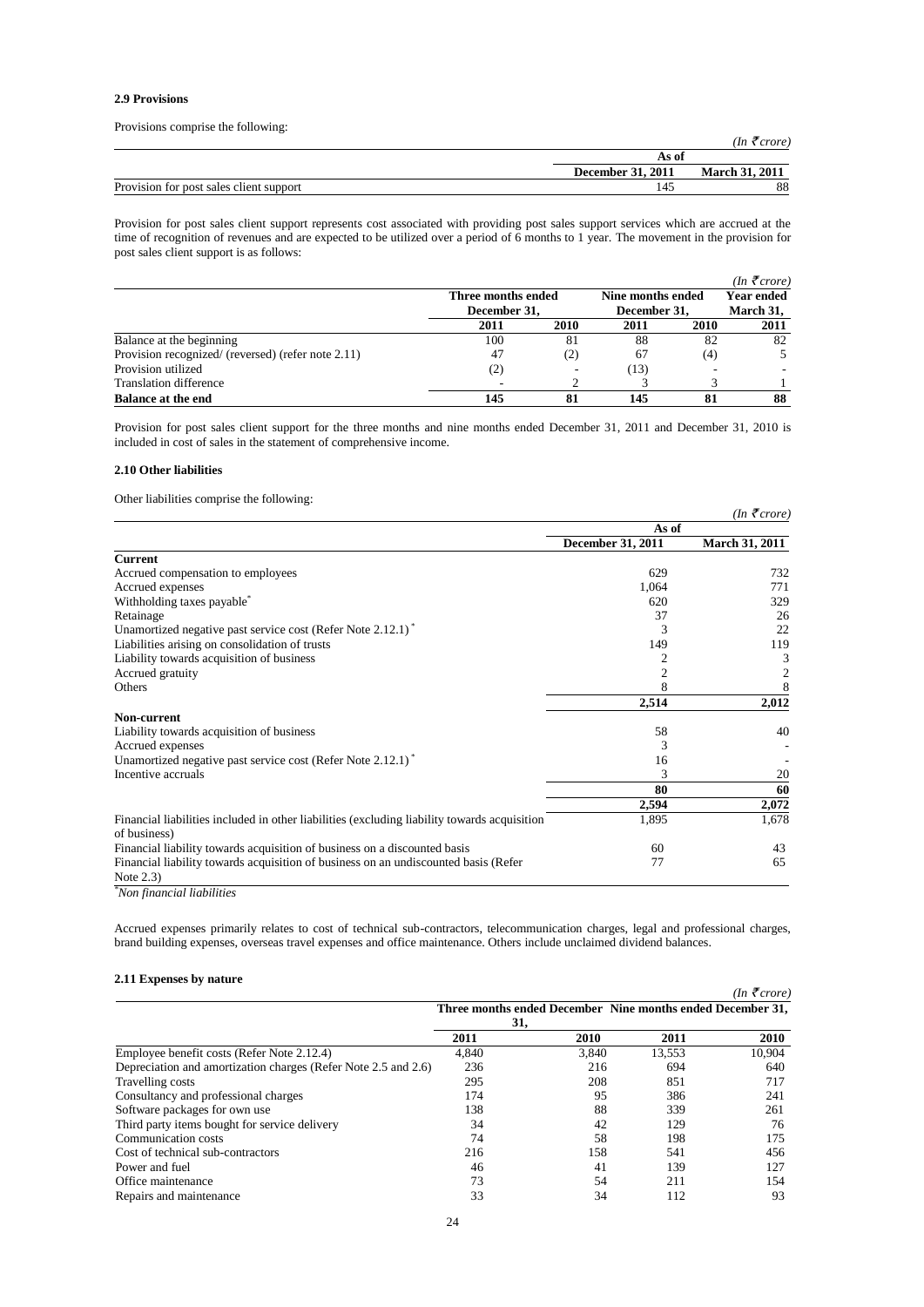| Rates and taxes                                             | 15    | 13    | 42     | 33     |
|-------------------------------------------------------------|-------|-------|--------|--------|
| Insurance charges                                           | 10    |       | 28     | 25     |
| Commission                                                  | 6     |       | 22     | 9      |
| Branding and marketing expenses                             | 30    | 24    | 93     | 76     |
| Consumables                                                 |       | h     | 21     | 21     |
| Provision for post-sales client support (Refer Note 2.9)    | 47    |       | 67     | (4)    |
| Provision for doubtful account receivables (Refer Note 2.7) | 25    |       | 64     | 26     |
| Postage and courier                                         |       |       | 10     |        |
| Printing and stationery                                     |       |       | 11     |        |
| <b>Donations</b>                                            | 14    |       | 26     |        |
| Operating lease payments (Refer Note 2.15)                  | 52    | 37    | 139    | 107    |
| <b>Others</b>                                               | 27    | 30    | 74     | 93     |
| Total cost of sales, selling and marketing expenses and     | 6,399 | 4.959 | 17.750 | 14.251 |
| administrative expenses                                     |       |       |        |        |

# **2.11.1 Break up of expenses**

# **Cost of sales**

|                                               |                                                                |       |        | $(In \, \bar{\mathcal{F}}$ crore) |
|-----------------------------------------------|----------------------------------------------------------------|-------|--------|-----------------------------------|
|                                               | Three months ended December 31, Nine months ended December 31, |       |        |                                   |
|                                               | 2011                                                           | 2010  | 2011   | 2010                              |
| Employee benefit costs                        | 4.308                                                          | 3,348 | 11.980 | 9,508                             |
| Depreciation and amortization                 | 236                                                            | 216   | 694    | 640                               |
| Travelling costs                              | 207                                                            | 140   | 603    | 525                               |
| Software packages for own use                 | 138                                                            | 88    | 339    | 261                               |
| Third party items bought for service delivery | 34                                                             | 42    | 129    | 76                                |
| Cost of technical sub-contractors             | 216                                                            | 158   | 541    | 456                               |
| Consumables                                   | 9                                                              | 6     | 21     | 21                                |
| Operating lease payments                      | 34                                                             | 24    | 90     | 66                                |
| Communication costs                           | 29                                                             | 18    | 66     | 62                                |
| Repairs and maintenance                       | 19                                                             | 14    | 46     | 36                                |
| Provision for post-sales client support       | 47                                                             | (2)   | 67     | (4)                               |
| Other expenses                                | 11                                                             | 11    | 33     | 35                                |
| <b>Total</b>                                  | 5.288                                                          | 4.063 | 14.609 | 11,682                            |

# **Sales and marketing expenses**

|                                      |      |                                                                |       | $(In \mathcal{F}core)$ |
|--------------------------------------|------|----------------------------------------------------------------|-------|------------------------|
|                                      |      | Three months ended December 31, Nine months ended December 31, |       |                        |
|                                      | 2011 | 2010                                                           | 2011  | 2010                   |
| Employee benefit costs               | 351  | 321                                                            | 1.010 | 898                    |
| Travelling costs                     | 46   | 33                                                             | 128   | 95                     |
| Branding and marketing               | 29   | 22                                                             | 90    | 70                     |
| Operating lease payments             |      |                                                                | 17    | 12                     |
| Communication costs                  |      |                                                                | 13    | 13                     |
| Commission                           | 6    |                                                                | 22    | 9                      |
| Consultancy and professional charges | 8    |                                                                | 21    | 12                     |
| Printing and stationery              |      |                                                                |       |                        |
| Others                               |      |                                                                |       | $\mathcal{D}$          |
| <b>Total</b>                         | 451  | 393                                                            | 1.305 | 1,112                  |

# **Administrative expenses**

| Administrative expenses                    |      |                                 |       | $(In \, \bar{\mathcal{F}}$ crore) |
|--------------------------------------------|------|---------------------------------|-------|-----------------------------------|
|                                            |      | Three months ended December 31, |       | Nine months ended December 31,    |
|                                            | 2011 | 2010                            | 2011  | 2010                              |
| Employee benefit costs                     | 181  | 171                             | 563   | 498                               |
| Consultancy and professional charges       | 166  | 92                              | 365   | 229                               |
| Repairs and maintenance                    | 14   | 20                              | 66    | 57                                |
| Office maintenance                         | 73   | 54                              | 211   | 154                               |
| Power and fuel                             | 46   | 41                              | 139   | 127                               |
| Communication costs                        | 41   | 35                              | 119   | 100                               |
| Travelling costs                           | 42   | 35                              | 120   | 97                                |
| Provision for doubtful accounts receivable | 25   | (2)                             | 64    | 26                                |
| Rates and taxes                            | 15   | 13                              | 42    | 33                                |
| Insurance charges                          | 10   | 8                               | 28    | 25                                |
| Operating lease payments                   | 11   | 9                               | 32    | 29                                |
| Postage and courier                        |      |                                 | 10    | 9                                 |
| Printing and stationery                    |      |                                 | 10    | 10                                |
| Branding and marketing                     |      |                                 |       | 6                                 |
| Donations                                  | 14   |                                 | 26    |                                   |
| Other expenses                             | 16   | 18                              | 38    | 56                                |
| <b>Total</b>                               | 660  | 503                             | 1,836 | 1,457                             |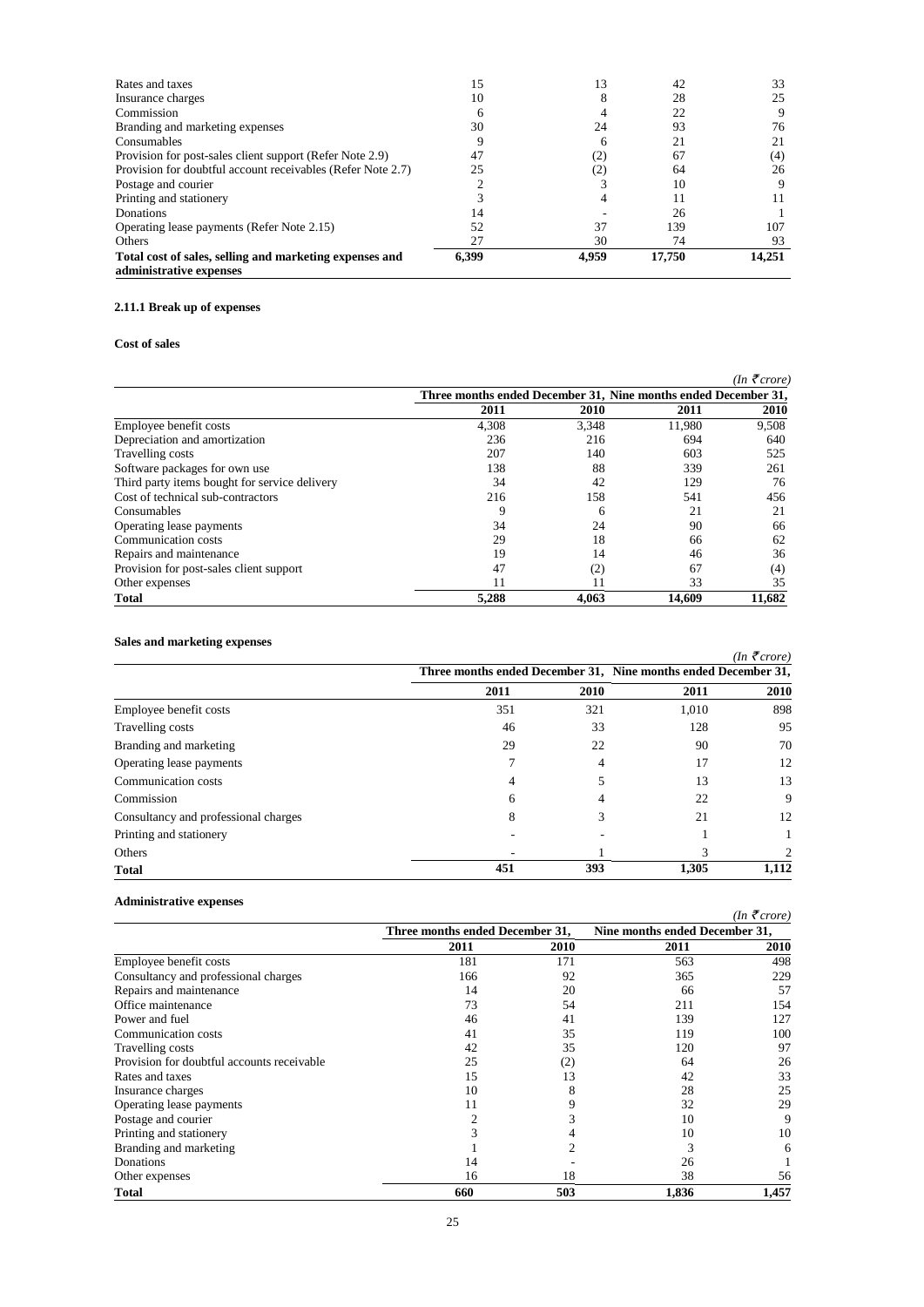### **2.12 Employee benefits**

# **2.12.1 Gratuity**

The following tables set out the funded status of the gratuity plans and the amounts recognized in the Company's financial statements as of December 31, 2011, March 31, 2011, March 31, 2010, March 31, 2009 and March 31, 2008:

|                                      |                   |      |                               |                      | $(In \mathcal{F}core)$ |
|--------------------------------------|-------------------|------|-------------------------------|----------------------|------------------------|
|                                      |                   |      | As of                         |                      |                        |
|                                      | December 31, 2011 |      | March 31, 2011 March 31, 2010 | <b>March 31,2009</b> | <b>March 31, 2008</b>  |
| <b>Change in benefit obligations</b> |                   |      |                               |                      |                        |
| Benefit obligations at the beginning | 480               | 325  | 267                           | 224                  | 225                    |
| Service cost                         | 130               | 178  | 80                            | 51                   | 50                     |
| Interest cost                        | 29                | 25   | 19                            | 16                   | 17                     |
| Actuarial (gains)/ losses            | (16)              | 17   | (5)                           |                      | (8)                    |
| Benefits paid                        | (56)              | (65) | (36)                          | (25)                 | (23)                   |
| Amendment in benefit plan            |                   |      |                               |                      | (37)                   |
| Benefit obligations at the end       | 567               | 480  | 325                           | 267                  | 224                    |
| Change in plan assets                |                   |      |                               |                      |                        |
| Fair value of plan assets at the     | 480               | 327  | 268                           | 236                  | 225                    |
| beginning                            |                   |      |                               |                      |                        |
| Expected return on plan assets       | 37                | 36   | 25                            | 17                   | 18                     |
| Actuarial gains /(losses)            |                   |      |                               | 5                    |                        |
| <b>Employer contributions</b>        | 111               | 182  | 69                            | 35                   | 14                     |
| Benefits paid                        | (56)              | (65) | (36)                          | (25)                 | (23)                   |
| Fair value of plan assets at the end | 574               | 480  | 327                           | 268                  | 236                    |
| Funded status                        |                   |      | $\overline{2}$                |                      | 12                     |
| Prepaid gratuity benefit             | 8                 | 2    | 4                             |                      | 12                     |
| Accrued gratuity                     | (T                | (2)  | (2)                           |                      |                        |

|                                |                                                                |      |      | $(In \mathcal{F}core)$ |
|--------------------------------|----------------------------------------------------------------|------|------|------------------------|
|                                | Three months ended December 31, Nine months ended December 31, |      |      |                        |
|                                | 2011                                                           | 2010 | 2011 | 2010                   |
| Service cost                   | 33                                                             | 61   | 130  | 137                    |
| Interest cost                  | 10                                                             |      | 29   |                        |
| Expected return on plan assets | (14)                                                           | (10) | (37) | (26)                   |
| Actuarial $(gain) / loss$      | (14)                                                           | L    | (18) |                        |
| Plan amendments                |                                                                |      | 3    | 3)                     |
| Net gratuity cost              |                                                                |      | 101  | 129                    |

The net gratuity cost has been apportioned between cost of sales, selling and marketing expenses and administrative expenses on the basis of direct employee cost as follows:  $(L_0 \neq$ 

|                                |                                                            |      |      | $(1n \leq core)$ |
|--------------------------------|------------------------------------------------------------|------|------|------------------|
|                                | Three months ended December 31, Nine months ended December |      |      |                  |
|                                |                                                            |      | эт   |                  |
|                                | 2011                                                       | 2010 | 2011 | 2010             |
| Cost of sales                  |                                                            | 44   | 89   | 12               |
| Selling and marketing expenses |                                                            |      |      |                  |
| Administrative expenses        |                                                            |      |      | 6                |
|                                |                                                            |      |      | 129              |

Effective July 1, 2007, the Company amended its Gratuity Plan, to suspend the voluntary defined death benefit component of the Gratuity Plan. This amendment resulted in a negative past service cost amounting to `37 crore, which is being amortized on a straightline basis over the average remaining service period of employees which is 10 years. The unamortized negative past service cost of  $\bar{z}$ 19 crore and  $\overline{z}22$  crore as of December 31, 2011 and March 31, 2011, respectively has been included under other current liabilities.

The weighted-average assumptions used to determine benefit obligations as of December 31, 2011, March 31, 2011, March 31, 2010, March 31, 2009 and March 31, 2008 are set out below:

|                                   |                          |      | As of                                        |         |                       |
|-----------------------------------|--------------------------|------|----------------------------------------------|---------|-----------------------|
|                                   | <b>December 31, 2011</b> |      | March 31, 2011 March 31, 2010 March 31, 2009 |         | <b>March 31, 2008</b> |
| Discount rate                     | 8.0%                     | 8.0% | 7.8%                                         | 7.0%    | 7.9%                  |
| Weighted average rate of increase | 7.3%                     | 7.3% | 7.3%                                         | $5.1\%$ | 5.1%                  |
| in compensation levels            |                          |      |                                              |         |                       |

The weighted-average assumptions used to determine net periodic benefit cost for the three months and nine months ended December 31, 2011 and December 31, 2010 are set out below:

|                                                          | Three months ended December 31, Nine months ended December 31, |      |      |      |  |
|----------------------------------------------------------|----------------------------------------------------------------|------|------|------|--|
|                                                          | 2011                                                           | 2010 | 2011 | 2010 |  |
| Discount rate                                            | 8.6%                                                           | 7.8% | 8.6% | 7.8% |  |
| Weighted average rate of increase in compensation levels | 7.3%                                                           | 7.3% | 7.3% | 7.3% |  |
| Rate of return on plan assets                            | 9.5%                                                           | 9.4% | 9.5% | 9.4% |  |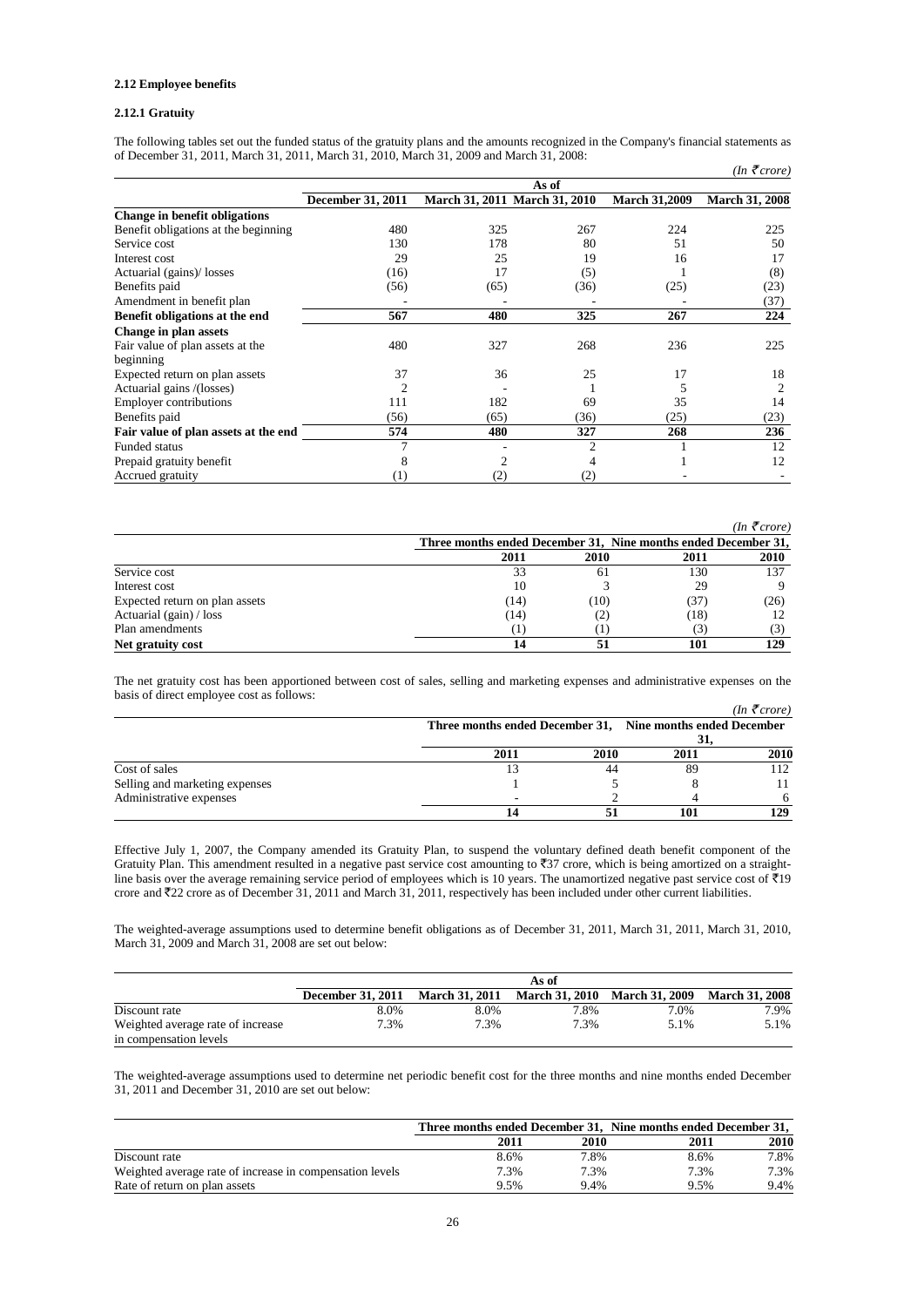The Company contributes all ascertained liabilities towards gratuity to the Infosys Limited Employees' Gratuity Fund Trust. In case of Infosys BPO, contributions are made to the Infosys BPO Employees' Gratuity Fund Trust. Trustees administer contributions made to the trust and contributions are invested in specific designated instruments as permitted by Indian law and investments are also made in mutual funds that invest in the specific designated instruments. As of December 31, 2011 and March 31, 2011 the plan assets have been primarily invested in government securities.

Actual return on assets for the three months and nine months ended December 31, 2011 and December 31, 2010 were  $\bar{\tilde{\tau}}$ 14 crore and ₹11 crore and ₹39 crore and ₹27 crore, respectively.

The Company assesses these assumptions with its projected long-term plans of growth and prevalent industry standards. The Company's overall expected long-term rate-of-return on assets has been determined based on consideration of available market information, current provisions of Indian law specifying the instruments in which investments can be made, and historical returns. Historical returns during the three months and nine months ended December 31, 2011 and December 31, 2010 have not been lower than the expected rate of return on plan assets estimated for those years. The discount rate is based on the government securities yield. The Company expects to contribute approximately  $\overline{z}25$  crore to the gratuity trusts during the remainder of fiscal 2012.

Assumptions regarding future mortality experience are set in accordance with the published statistics by the Life Insurance Corporation of India.

# **2.12.2 Superannuation**

The Company contributed  $\bar{z}36$  crore and  $\bar{z}28$  crore and  $\bar{z}103$  crore and  $\bar{z}80$  crore to the superannuation plan during the three months and nine months ended December 31, 2011 and December 31, 2010, respectively.

Superannuation contributions have been apportioned between cost of sales, selling and marketing expenses and administrative expenses on the basis of direct employee cost as follows:

|                                |                    |              |                   | $(In \space \bar{\tau} \space core)$ |
|--------------------------------|--------------------|--------------|-------------------|--------------------------------------|
|                                | Three months ended |              | Nine months ended |                                      |
|                                |                    | December 31, |                   | December 31,                         |
|                                | 2011               | 2010         | 2011              | 2010                                 |
| Cost of sales                  |                    | 25           | 91                | 70                                   |
| Selling and marketing expenses |                    |              |                   | 6                                    |
| Administrative expenses        |                    |              |                   | 4                                    |
|                                | 36                 | 28           | 103               | 80                                   |

# **2.12.3 Provident fund**

The Company has an obligation to fund any shortfall on the yield of the trust's investments over the administered interest rates on an annual basis. These administered rates are determined annually predominantly considering the social rather than economic factors and in most cases the actual return earned by the Company has been higher in the past years. The Actuarial Society of India has issued the final guidance for measurement of provident fund liabilities during the quarter ended December 31, 2011. The actuary has accordingly provided a valuation and based on the below provided assumptions there is no shortfall as at December 31, 2011.

The details of fund and plan asset position as at December 31, 2011 is given below:

|                                                   | $(In \, \bar{\mathcal{F}}$ crore) |
|---------------------------------------------------|-----------------------------------|
| <b>Particulars</b>                                | As at December 31, 2011           |
| Plan assets at period end, at fair value          | 1.741                             |
| Present value of benefit obligation at period end | 1.741                             |
| Prepaid benefit                                   |                                   |

Assumptions used in determining the present value obligation of the interest rate guarantee under the Deterministic Approach:

|                                      | $(In \mathcal{F}core)$  |
|--------------------------------------|-------------------------|
| <b>Particulars</b>                   | As at December 31, 2011 |
| Government of India (GOI) bond yield | 8.56%                   |
| Remaining term of maturity           | 8 years                 |
| Expected guaranteed interest rate    | 8.50%                   |

The Company contributed  $\bar{z}61$  crore and  $\bar{z}50$  crore and  $\bar{z}176$  crore and  $\bar{z}147$  crore to the provident fund during the three months and nine months ended December 31, 2011 and December 31, 2010, respectively.

Provident fund contributions have been apportioned between cost of sales, selling and marketing expenses and administrative expenses on the basis of direct employee cost as follows:  $\sqrt{I}$   $\rightarrow$ 

|                                |      |                                    |      | $(n \leq c \text{core})$ |
|--------------------------------|------|------------------------------------|------|--------------------------|
|                                |      | Three months ended<br>December 31, |      | Nine months ended        |
|                                |      |                                    |      | December 31,             |
|                                | 2011 | 2010                               | 2011 | 2010                     |
| Cost of sales                  | 54   | 43                                 | 155  | 128                      |
| Selling and marketing expenses |      |                                    |      | 12                       |
| Administrative expenses        |      |                                    |      |                          |
|                                |      | 50                                 | 176  | 147                      |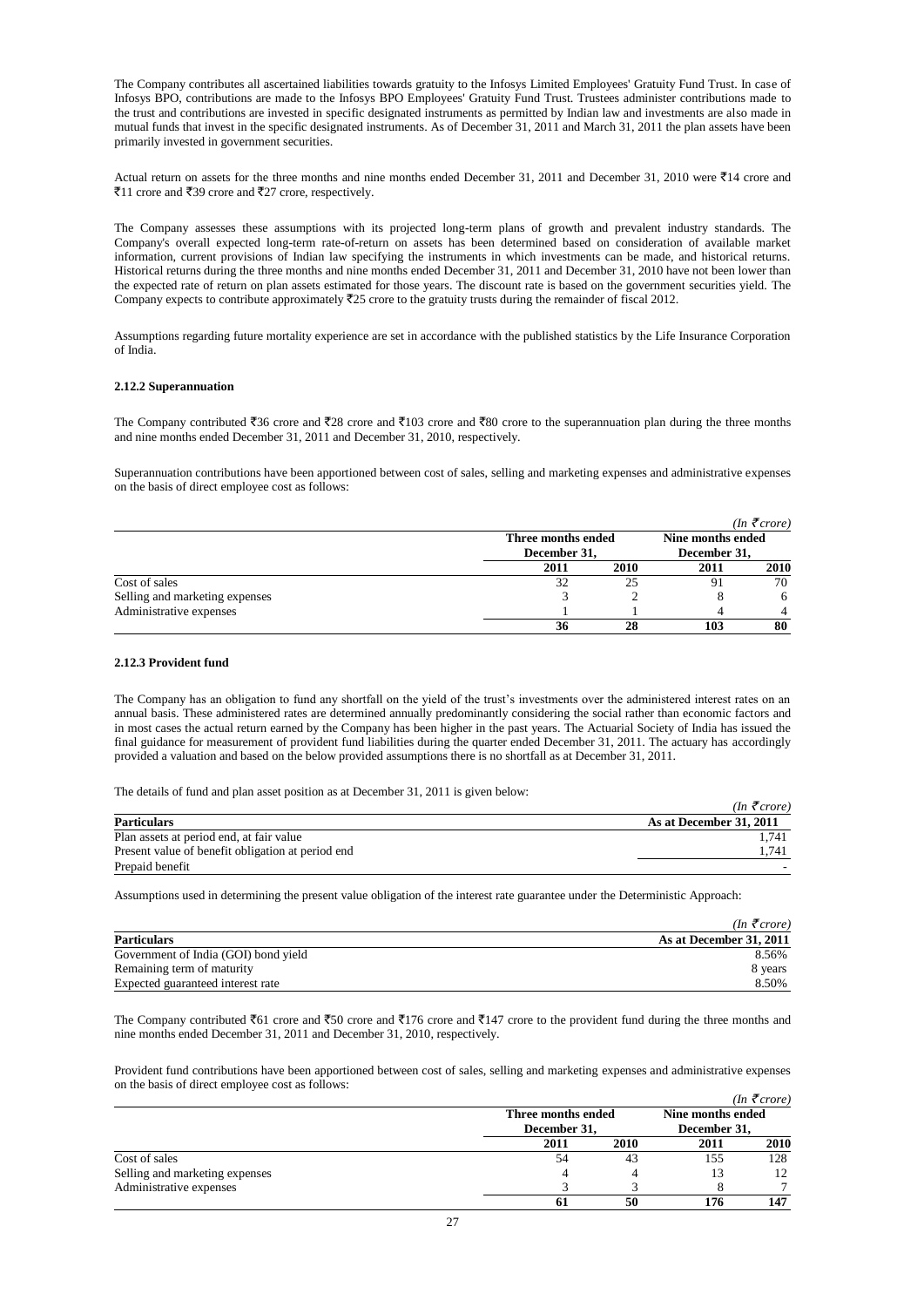|                            |       |                                    |        | $(In \, \bar{\mathcal{F}}$ crore) |
|----------------------------|-------|------------------------------------|--------|-----------------------------------|
|                            |       | Three months ended<br>December 31. |        | Nine months ended                 |
|                            |       |                                    |        | December 31,                      |
|                            | 2011  | 2010                               | 2011   | 2010                              |
| Salaries and bonus         | 4.730 | 3.711                              | 13.174 | 10,548                            |
| Defined contribution plans | 41    | 33                                 | 120    | 94                                |
| Defined benefit plans      | 69    | 96                                 | 259    | 262                               |
|                            | 4.840 | 3.840                              | 13.553 | 10.904                            |

The employee benefit cost is recognized in the following line items in the statement of comprehensive income:

|                                |       |                                    |        | $(n \leq c \text{core})$ |  |
|--------------------------------|-------|------------------------------------|--------|--------------------------|--|
|                                |       | Three months ended<br>December 31. |        | Nine months ended        |  |
|                                |       |                                    |        | December 31.             |  |
|                                | 2011  | 2010                               | 2011   | 2010                     |  |
| Cost of sales                  | 4.308 | 3.348                              | 11,980 | 9,508                    |  |
| Selling and marketing expenses | 351   | 321                                | 1,010  | 898                      |  |
| Administrative expenses        | 181   | 171                                | 563    | 498                      |  |
|                                | 4.840 | 3.840                              | 13.553 | 10.904                   |  |

 $\sqrt{I}$   $\rightarrow$ 

#### **2.13 Equity**

## **Share capital and share premium**

The Company has only one class of shares referred to as equity shares having a par value of  $\overline{55}$ . The amount received in excess of the par value has been classified as share premium. Additionally, share-based compensation recognized in net profit in the consolidated statement of comprehensive income is credited to share premium. 28,33,600 shares were held by controlled trust, each as of December 31, 2011 and March 31, 2011.

### **Retained earnings**

Retained earnings represent the amount of accumulated earnings of the Company.

### **Other components of equity**

Other components of equity consist of currency translation and fair value changes on available-for-sale financial assets.

The Company's objective when managing capital is to safeguard its ability to continue as a going concern and to maintain an optimal capital structure so as to maximize shareholder value. In order to maintain or achieve an optimal capital structure, the Company may adjust the amount of dividend payment, return capital to shareholders, issue new shares or buy back issued shares. As of December 31, 2011, the Company has only one class of equity shares and has no debt. Consequent to the above capital structure there are no externally imposed capital requirements.

The rights of equity shareholders are set out below.

### **2.13.1 Voting**

Each holder of equity shares is entitled to one vote per share. The equity shares represented by American Depositary Shares (ADS) carry similar rights to voting and dividends as the other equity shares. Each ADS represents one underlying equity share.

## **2.13.2 Dividends**

The Company declares and pays dividends in Indian rupees. Indian law mandates that any dividend be declared out of accumulated distributable profits only after the transfer to a general reserve of a specified percentage of net profit computed in accordance with current regulations. The remittance of dividends outside India is governed by Indian law on foreign exchange and is subject to applicable distribution taxes.

The amount of per share dividend recognized as distributions to equity shareholders for the nine months ended December 31, 2011 and December 31, 2010 was  $\overline{5}3.00$  and  $\overline{5}5.00$ , respectively. The dividend for the nine months ended December 31, 2011 includes  $\overline{5}20.00$ per share of final dividend for the year ended March 31, 2011 and ₹15.00 per share of interim dividend, authorised by the Board on its meeting held on October 12, 2011. The dividend for the nine months ended December 31, 2010 includes  $\bar{\tau}$ 15.00 per share of final dividend for the year ended March 31, 2010 and  $\bar{\tau}10.00$  per share of interim dividend and  $\bar{\tau}30.00$  per share of 30th year special dividend, authorised by the Board on its meeting held on October 15, 2010.

# **2.13.3 Liquidation**

In the event of liquidation of the Company, the holders of shares shall be entitled to receive any of the remaining assets of the Company, after distribution of all preferential amounts. However, no such preferential amounts exist currently, other than the amounts held by irrevocable controlled trusts. The amount distributed will be in proportion to the number of equity shares held by the shareholders. For irrevocable controlled trusts, the corpus would be settled in favour of the beneficiaries.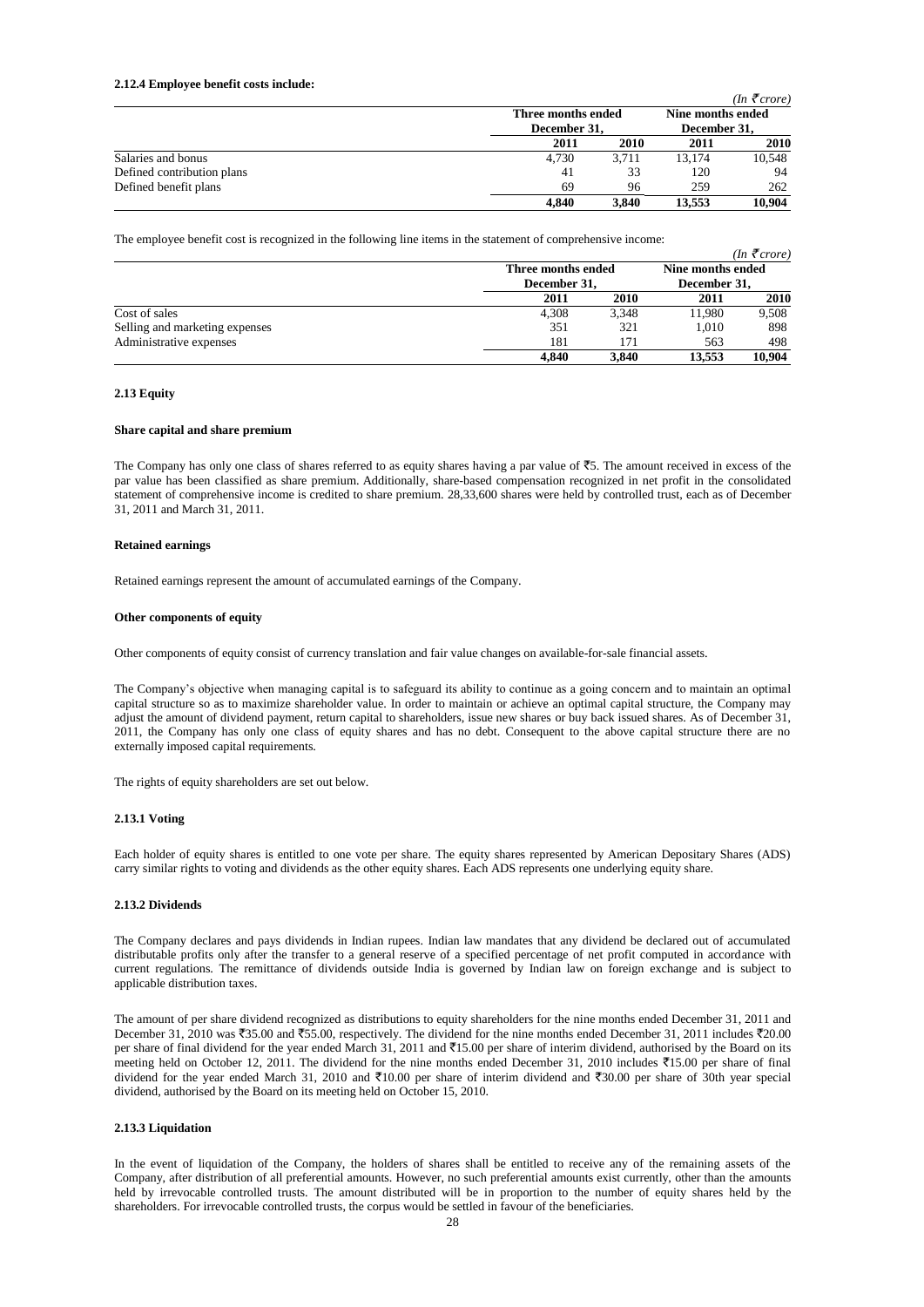### **2.13.4 Share options**

There are no voting, dividend or liquidation rights to the holders of options issued under the Company's share option plans.

### **2.14 Other income**

Other income consists of the following:

|                                                                         |                                    |      |                                   | $(In \space \bar{\tau} \space core)$ |
|-------------------------------------------------------------------------|------------------------------------|------|-----------------------------------|--------------------------------------|
|                                                                         | Three months ended<br>December 31, |      | Nine months ended<br>December 31. |                                      |
|                                                                         | 2011                               | 2010 | 2011                              | <b>2010</b>                          |
| Interest income on deposits and certificates of deposit                 | 426                                | 272  | 1.223                             | 766                                  |
| Exchange gains/ (losses) on forward and options contracts               | (276)                              | 51   | (517)                             | 23                                   |
| Exchange gains/ (losses) on translation of other assets and liabilities | 256                                | (35) | 509                               | (22)                                 |
| Income from available-for-sale financial assets/investments             | 11                                 |      | 23                                | 23                                   |
| Others                                                                  |                                    |      | 14                                | 6                                    |
|                                                                         | 422                                | 290  | 1.252                             | 796                                  |

### **2.15 Operating leases**

The Company has various operating leases, mainly for office buildings, that are renewable on a periodic basis. Rental expense for operating leases was  $\overline{52}$  crore and  $\overline{537}$  crore and  $\overline{51}39$  crore and  $\overline{5107}$  crore for the three months and nine months ended December 31, 2011 and December 31, 2010, respectively.

The schedule of future minimum rental payments in respect of non-cancellable operating leases is set out below:

|                                                 |                   | $(In \space \bar{\tau} \space core)$ |
|-------------------------------------------------|-------------------|--------------------------------------|
|                                                 | As of             |                                      |
|                                                 | December 31, 2011 | <b>March 31, 2011</b>                |
| Within one year of the balance sheet date       | 156               | 109                                  |
| Due in a period between one year and five years | 292               | 251                                  |
| Due after five years                            |                   |                                      |

The operating lease arrangements extend up to a maximum of ten years from their respective dates of inception, and relates to rented overseas premises. Some of these lease agreements have a price escalation clause.

### **2.16 Employees' Stock Option Plans (ESOP)**

1998 Employees Stock Option Plan (the 1998 Plan): The Company's 1998 Plan provides for the grant of non-statutory share options and incentive share options to employees of the Company. The establishment of the 1998 Plan was approved by the Board of Directors in December 1997 and by the shareholders in January 1998. The Government of India has approved the 1998 Plan, subject to a limit of 1,17,60,000 equity shares representing 1,17,60,000 ADS to be issued under the 1998 Plan. All options granted under the 1998 Plan are exercisable for equity shares represented by ADSs. The options under the 1998 Plan vest over a period of one through four years and expire five years from the date of completion of vesting. The 1998 Plan is administered by a compensation committee comprising four members, all of whom are independent members of the Board of Directors. The term of the 1998 Plan ended on January 6, 2008, and consequently no further shares will be issued to employees under this plan.

1999 Employees Stock Option Plan (the 1999 Plan): In the year 2000, the Company instituted the 1999 Plan. The Board of Directors and shareholders approved the 1999 Plan in June 1999. The 1999 Plan provides for the issue of 5,28,00,000 equity shares to employees. The 1999 Plan is administered by a compensation committee comprising four members, all of whom are independent members of the Board of Directors. Under the 1999 Plan, options will be issued to employees at an exercise price, which shall not be less than the fair market value (FMV) of the underlying equity shares on the date of grant. Under the 1999 Plan, options may also be issued to employees at exercise prices that are less than FMV only if specifically approved by the shareholders of the Company in a general meeting. All options under the 1999 Plan are exercisable for equity shares. The options under the 1999 Plan vest over a period of one through six years, although accelerated vesting based on performance conditions is provided in certain instances and expire over a period of 6 months through five years from the date of completion of vesting. The term of the 1999 plan ended on June 11, 2009, and consequently no further shares will be issued to employees under this plan.

The activity in the 1998 Plan and 1999 Plan during the nine months ended December 31, 2011 and December 31, 2010 are set out below.

|                              |                                         | Nine months ended December 31, 2011 |                                         | Nine months ended December 31, 2010 |  |  |
|------------------------------|-----------------------------------------|-------------------------------------|-----------------------------------------|-------------------------------------|--|--|
|                              | <b>Shares arising</b><br>out of options | Weighted average<br>exercise price  | <b>Shares arising</b><br>out of options | Weighted average<br>exercise price  |  |  |
| 1998 Plan:                   |                                         |                                     |                                         |                                     |  |  |
| Outstanding at the beginning | 50,070                                  | 683                                 | 2,42,264                                | 613                                 |  |  |
| Forfeited and expired        | (480)                                   | 850                                 | (3,519)                                 | 724                                 |  |  |
| Exercised                    | (46, 420)                               | 722                                 | (1,79,475)                              | 599                                 |  |  |
| Outstanding at the end       | 3,170                                   | 876                                 | 59,270                                  | 676                                 |  |  |
| Exercisable at the end       | 3,170                                   | 876                                 | 59,270                                  | 676                                 |  |  |
| 1999 Plan:                   |                                         |                                     |                                         |                                     |  |  |
| Outstanding at the beginning | 48.720                                  | 962                                 | 2,04,464                                | 869                                 |  |  |
| Forfeited and expired        | (7,064)                                 | 433                                 | (17, 182)                               | 989                                 |  |  |
| Exercised                    | (21, 138)                               | 511                                 | (1,25,026)                              | 845                                 |  |  |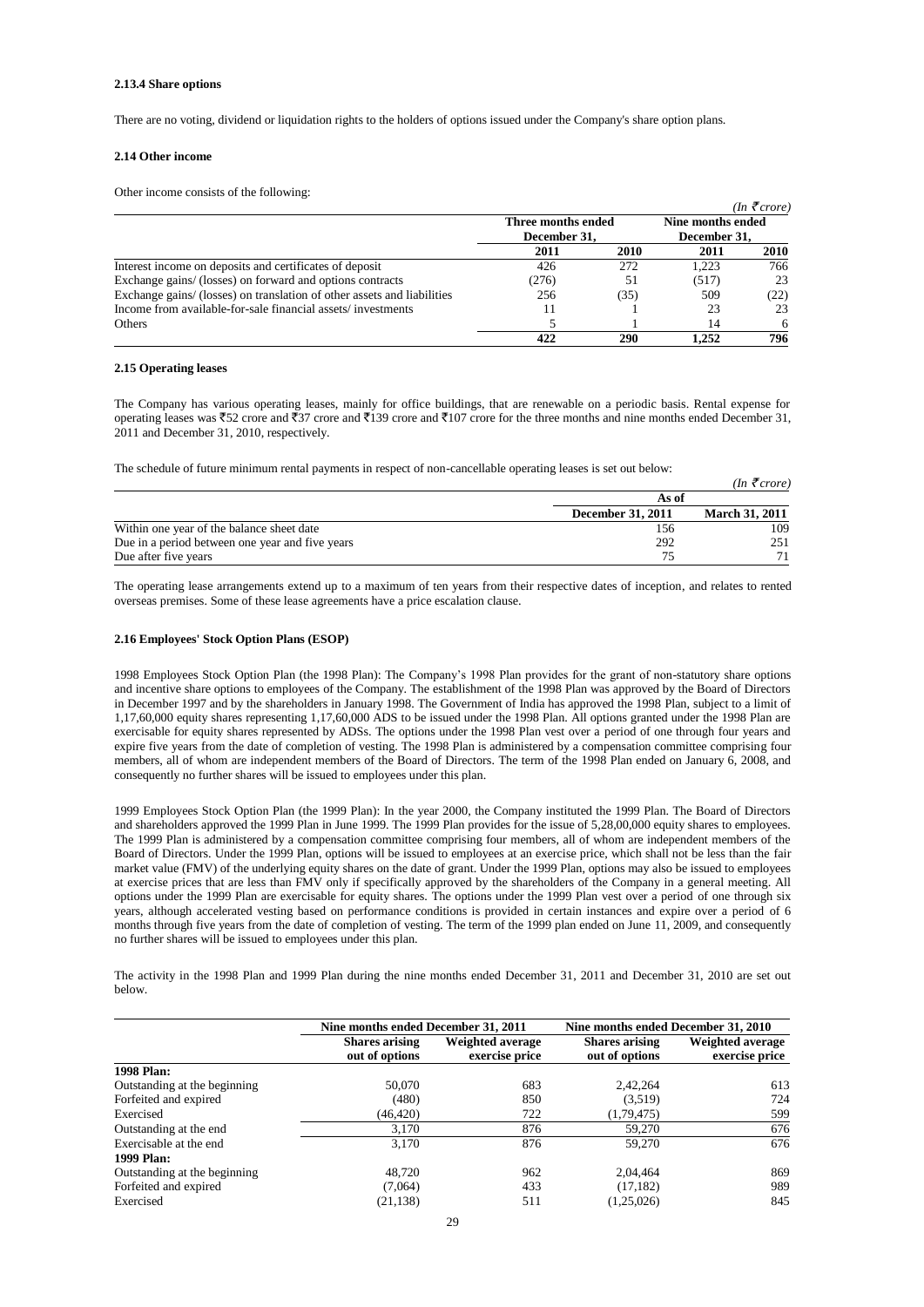| Outstanding<br>end<br>the<br>at             | $\Delta$ <sup><math>\alpha</math></sup><br>20. | 608 | 200 | 002<br>ററാ           |
|---------------------------------------------|------------------------------------------------|-----|-----|----------------------|
| $\blacksquare$<br>Exercisable<br>at the end | $\sim$ $\sim$ $\prime$<br>20.<br>1 V.A         |     | 768 | $\sim$ $\sim$<br>Oδ. |

The weighted average share price of options exercised under the 1998 Plan during the nine months ended December 31, 2011 and December 31, 2010 was ₹2,777 and ₹2,949, respectively. The weighted average share price of options exercised under the 1999 Plan during the nine months ended December 31, 2011 and December 31, 2010 was  $\bar{\tau}$ 2,649 and  $\bar{\tau}$ 2,885 respectively.

The cash expected to be received upon the exercise of vested options for the 1998 Plan and 1999 Plan is less than  $\overline{z}$  l crore, respectively.

The following table summarizes information about share options outstanding and exercisable as of December 31, 2011:

|                                                         |                                            | <b>Options outstanding</b>                               |                                       | <b>Options exercisable</b>              |                                                         |                                          |  |
|---------------------------------------------------------|--------------------------------------------|----------------------------------------------------------|---------------------------------------|-----------------------------------------|---------------------------------------------------------|------------------------------------------|--|
| Range of exercise<br>prices<br>per share $(\bar{\tau})$ | No. of shares<br>arising<br>out of options | <b>Weighted average</b><br>remaining<br>contractual life | Weighted<br>average<br>exercise price | No. of shares arising<br>out of options | Weighted<br>average<br>remaining<br>contractual<br>life | Weighted<br>average<br>exercise<br>price |  |
| <b>1998 Plan:</b>                                       |                                            |                                                          |                                       |                                         |                                                         |                                          |  |
| 300-700                                                 |                                            | ۰                                                        | ٠                                     |                                         |                                                         |                                          |  |
| 701-1,400                                               | 3.170                                      | 0.10                                                     | 876                                   | 3.170                                   | 0.10                                                    | 876                                      |  |
|                                                         | 3.170                                      | 0.10                                                     | 876                                   | 3.170                                   | 0.10                                                    | 876                                      |  |
| 1999 Plan:                                              |                                            |                                                          |                                       |                                         |                                                         |                                          |  |
| 300-700                                                 | 6.399                                      | 0.17                                                     | 477                                   | 6.399                                   | 0.17                                                    | 477                                      |  |
| 701-2.500                                               | 14.119                                     | 0.96                                                     | 2,121                                 | 9.864                                   | 0.96                                                    | 2,121                                    |  |
|                                                         | 20.518                                     | 0.71                                                     | 1.608                                 | 16.263                                  | 0.65                                                    | 1.474                                    |  |

The following table summarizes information about share options outstanding and exercisable as of March 31, 2011:

|                                                      |                                            | <b>Options outstanding</b>                           |                                          | <b>Options exercisable</b>                 |                                                      |                                          |
|------------------------------------------------------|--------------------------------------------|------------------------------------------------------|------------------------------------------|--------------------------------------------|------------------------------------------------------|------------------------------------------|
| Range of exercise prices<br>per share $(\bar{\tau})$ | No. of shares<br>arising<br>out of options | Weighted<br>average<br>remaining<br>contractual life | Weighted<br>average<br>exercise<br>price | No. of shares<br>arising<br>out of options | Weighted<br>average<br>remaining<br>contractual life | Weighted<br>average<br>exercise<br>price |
| 1998 Plan:                                           |                                            |                                                      |                                          |                                            |                                                      |                                          |
| 300-700                                              | 24,680                                     | 0.73                                                 | 587                                      | 24.680                                     | 0.73                                                 | 587                                      |
| 701-1.400                                            | 25,390                                     | 0.56                                                 | 777                                      | 25,390                                     | 0.56                                                 | 777                                      |
|                                                      | 50,070                                     | 0.65                                                 | 683                                      | 50.070                                     | 0.65                                                 | 683                                      |
| 1999 Plan:                                           |                                            |                                                      |                                          |                                            |                                                      |                                          |
| 300-700                                              | 33,759                                     | 0.65                                                 | 448                                      | 33,759                                     | 0.65                                                 | 448                                      |
| 701-2,500                                            | 14,961                                     | 1.71                                                 | 2.121                                    | 6,473                                      | 1.71                                                 | 2,121                                    |
|                                                      | 48,720                                     | 0.97                                                 | 962                                      | 40.232                                     | 0.82                                                 | 717                                      |

The share-based compensation recorded for the three months and nine months ended December 31, 2011 and December 31, 2010 was Nil.

# **2.17 Income taxes**

Income tax expense in the statement of comprehensive income comprises:

| metric tax expense in the statement of comprenensive income comprises. |                    |      |                   |                         |
|------------------------------------------------------------------------|--------------------|------|-------------------|-------------------------|
|                                                                        |                    |      |                   | $(In \bar{\tau}$ crore) |
|                                                                        | Three months ended |      | Nine months ended |                         |
|                                                                        | December 31.       |      | December 31.      |                         |
|                                                                        | 2011               | 2010 | 2011              | <b>2010</b>             |
| <b>Current taxes</b>                                                   |                    |      |                   |                         |
| Domestic taxes                                                         | 1.194              | 557  | 2.250             | 1,465                   |
| Overseas taxes                                                         | (317)              | 105  | 100               | 399                     |
|                                                                        | 877                | 662  | 2,350             | 1,864                   |
| Deferred taxes                                                         |                    |      |                   |                         |
| Domestic taxes                                                         | 3                  | (27) | (20)              | (68)                    |
| Overseas taxes                                                         | 69                 | 22   | 54                | (5)                     |
|                                                                        | 72                 | (5)  | 34                | (73)                    |
| Income tax expense                                                     | 949                | 657  | 2,384             | 1,791                   |

Entire deferred income tax for the three months and nine months ended December 31, 2011 and December 31, 2010 relates to origination and reversal of temporary differences.

A deferred tax liability of Nil and  $\overline{\tau}1$  crore for the three months ended December 31, 2011 and December 31, 2010 and a reversal of deferred tax liability of ₹3 crore and ₹2crore for the nine months ended December 31, 2011 and December 31, 2010, respectively, relating to an available-for-sale financial asset has been recognized in other comprehensive income (Refer Note 2.2).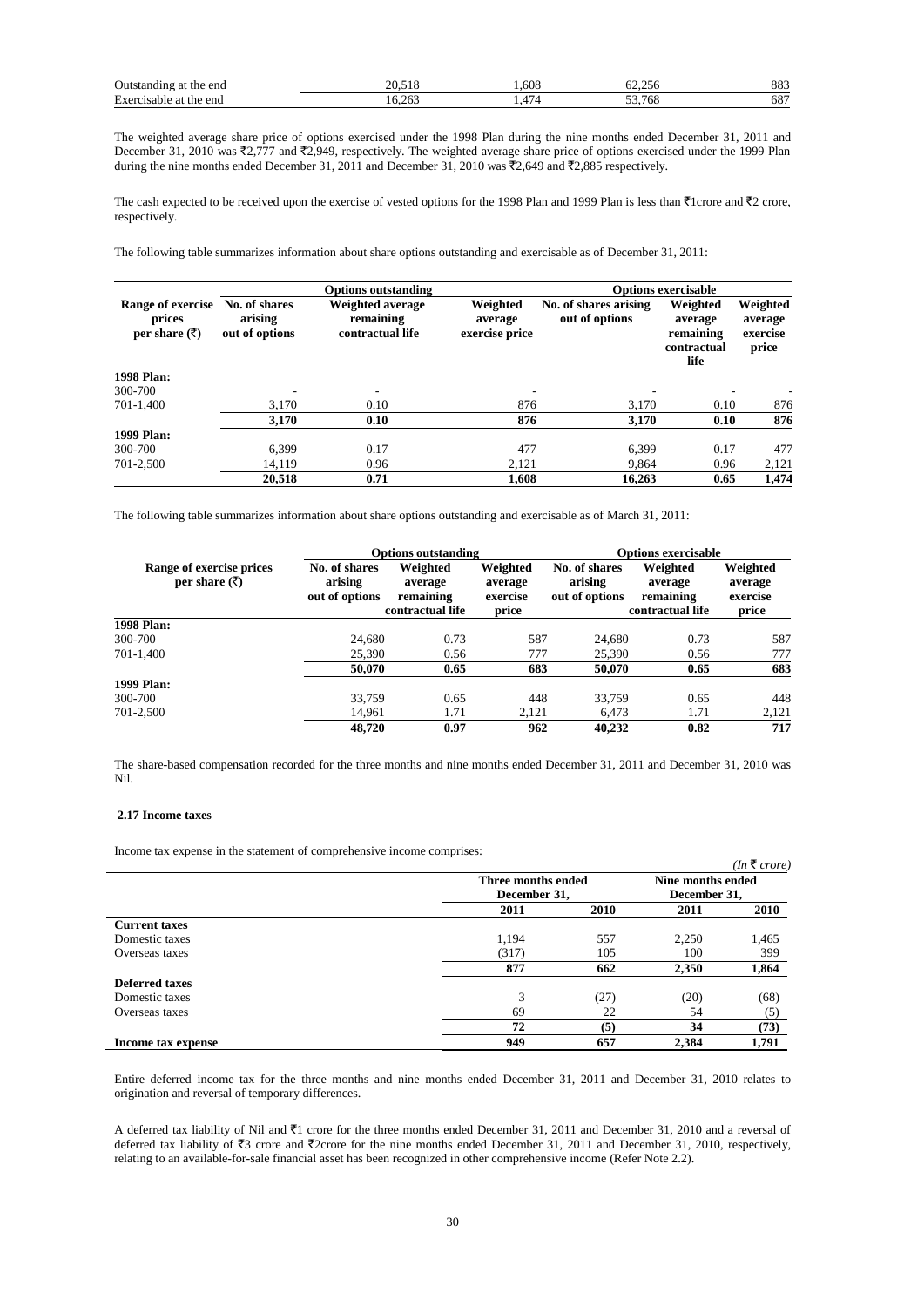A reconciliation of the income tax provision to the amount computed by applying the statutory income tax rate to the income before income taxes is summarized below:  $(L_0, \bar{\tau})$ 

|                                                              |                                    |        |                                          | (In s crore) |
|--------------------------------------------------------------|------------------------------------|--------|------------------------------------------|--------------|
|                                                              | Three months ended<br>December 31, |        | <b>Nine months ended</b><br>December 31, |              |
|                                                              |                                    |        |                                          |              |
|                                                              | 2011                               | 2010   | 2011                                     | <b>2010</b>  |
| Profit before income taxes                                   | 3,321                              | 2.437  | 8,384                                    | 6,796        |
| Enacted tax rates in India                                   | 32.45%                             | 33.22% | 32.45%                                   | 33.22%       |
| Computed expected tax expense                                | 1.077                              | 809    | 2.720                                    | 2,257        |
| Tax effect due to non-taxable income for Indian tax purposes | (194)                              | (130)  | (639)                                    | (627)        |
| Overseas taxes                                               | 79                                 | 116    | 306                                      | 299          |
| Tax reversals, overseas and domestic , net                   | (95)                               | (116)  | (95)                                     | (132)        |
| Effect of exempt income                                      | (2)                                | (2)    | (7)                                      | (8)          |
| Effect of unrecognized deferred tax assets                   | 14                                 | 6      | 27                                       | 12           |
| Effect of differential overseas tax rates                    | (8)                                | (3)    | (13)                                     | (5)          |
| Effect of non-deductible expenses                            | 6                                  |        | 13                                       | 9            |
| Temporary difference related to branch profits               | 72                                 |        | 72                                       |              |
| Others                                                       |                                    | (24)   |                                          | (14)         |
| Income tax expense                                           | 949                                | 657    | 2.384                                    | 1.791        |

The applicable Indian statutory tax rate for fiscal 2012 and fiscal 2011 is 32.45% and 33.22%, respectively. The decrease in the applicable statutory tax rate is consequent to changes made in the Finance Act 2011.

The overseas tax expense is due to income taxes payable overseas, principally in the United States of America. The Company benefits from certain significant tax incentives provided to software firms under Indian tax laws. These incentives include those for facilities set up under the Special Economic Zones Act, 2005 and software development facilities designated as ‗Software Technology Parks' (the STP Tax Holiday). The STP Tax Holiday is available for ten consecutive years, beginning from the financial year when the unit started producing computer software or April 1, 1999, whichever is earlier. The Indian Government, through the Finance Act, 2009, has extended the tax holiday for the STP units until fiscal 2011. The tax holiday for all of our STP units has expired as of March 31, 2011. Under the Special Economic Zones Act, 2005 scheme, units in designated special economic zones which begin providing services on or after April 1, 2005 are eligible for a deduction of 100 percent of profits or gains derived from the export of services for the first five years from commencement of provision of services and 50 percent of such profits or gains for a further five years. Certain tax benefits are also available for a further period of five years subject to the unit meeting defined conditions.

Infosys is subject to a 15% Branch Profit Tax (BPT) in the U.S. to the extent its U.S. branch's net profit during the year is greater than the increase in the net assets of the U.S. branch during the year, computed in accordance with the Internal Revenue Code. As of March 31, 2011, Infosys' U.S. branch net assets amounted to `2,485 crore. As of December 31, 2011, the Company has provided for branch profit tax of ₹282 crore for its U.S branch, as the Company estimates that these branch profits are expected to be distributed in the foreseeable future.

Deferred income tax liabilities have not been recognized on temporary differences amounting to  $\bar{\tau}1,802$  crore and  $\bar{\tau}1,466$  crore as of December 31, 2011 and March 31, 2011, respectively, associated with investments in subsidiaries and branches as it is probable that the temporary differences will not reverse in the foreseeable future.

The gross movement in the current income tax asset/ (liability) for the three months and nine months ended December 31, 2011 and December 31, 2010 is as follows:

|                                                            |                    |              |                   | $(In \, \bar{\mathcal{F}}$ crore) |
|------------------------------------------------------------|--------------------|--------------|-------------------|-----------------------------------|
|                                                            | Three months ended |              | Nine months ended |                                   |
|                                                            |                    | December 31. |                   |                                   |
|                                                            | 2011               | 2010         | 2011              | <b>2010</b>                       |
| Net current income tax asset/ (liability) at the beginning | (92)               | (263)        | 176               | (57)                              |
| <b>Translation differences</b>                             | (28)               | (4)          | (15)              | (10)                              |
| Income tax paid                                            | 894                | 852          | 2.086             | 1,854                             |
| Current income tax expense (Refer Note 2.17)               | (877)              | (662)        | (2,350)           | (1, 864)                          |
| Net current income tax asset/ (liability) at the end       | (103)              | (77)         | (103)             | (77)                              |

The tax effects of significant temporary differences that resulted in deferred income tax assets and liabilities are as follows:

|                                                |                   | $(In \mathcal{F}core)$ |
|------------------------------------------------|-------------------|------------------------|
|                                                | As of             |                        |
|                                                | December 31, 2011 | <b>March 31, 2011</b>  |
| Deferred income tax assets                     |                   |                        |
| Property, plant and equipment                  | 278               | 257                    |
| Minimum alternate tax credit carry-forwards    | 52                | 63                     |
| Computer software                              | 30                | 24                     |
| Accrued compensation to employees              | 34                | 26                     |
| Trade receivables                              | 21                | 20                     |
| Compensated absences                           | 129               | 104                    |
| Accumulated subsidiary losses                  | 39                | 39                     |
| <b>Others</b>                                  | 29                | 28                     |
| Total deferred income tax assets               | 612               | 561                    |
| Deferred income tax liabilities                |                   |                        |
| Intangible asset                               | (2)               | (2)                    |
| Temporary difference related to branch profits | (282)             | (176)                  |
| Available-for-sale financial asset             | (2)               | (5)                    |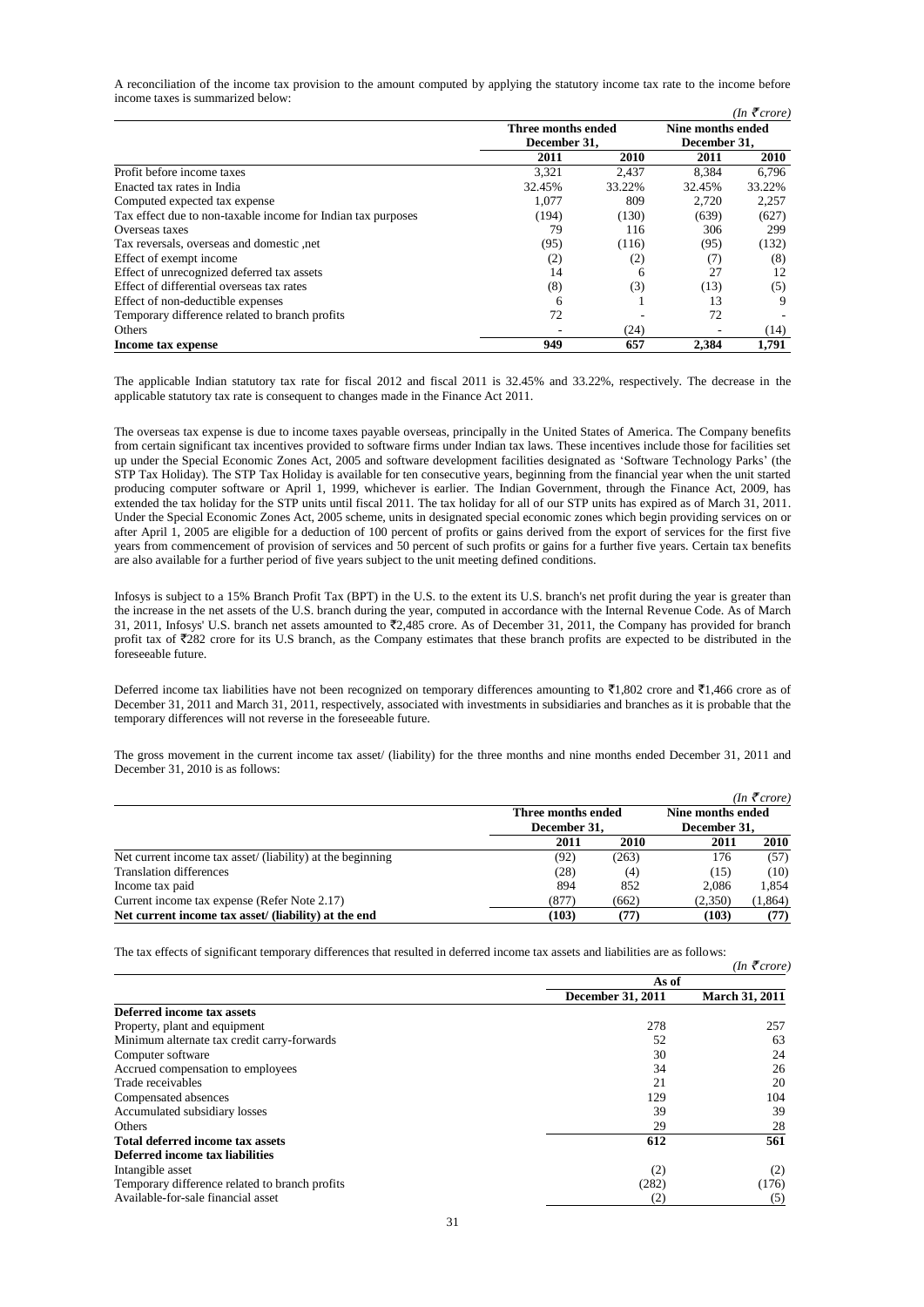| Total deferred income tax liabilities                        | (286) | (183) |
|--------------------------------------------------------------|-------|-------|
| Deferred income tax assets to be recovered after 12 months   | 440   | 392   |
| Deferred income tax assets to be recovered within 12 months  | 172   | 169   |
| Total deferred income tax assets                             | 612   | 561   |
| Deferred income tax liability to be settled after 12 months  | (188) | (63)  |
| Deferred income tax liability to be settled within 12 months | (98)  | (120) |
| Total deferred income tax liabilities                        | (286) | (183) |

Deferred tax assets and deferred tax liabilities have been offset wherever the Company has a legally enforceable right to set off current tax assets against current tax liabilities and where the deferred tax assets and deferred tax liabilities relate to income taxes levied by the same taxation authority.

In assessing the realizability of deferred income tax assets, management considers whether some portion or all of the deferred income tax assets will not be realized. The ultimate realization of deferred income tax assets is dependent upon the generation of future taxable income during the periods in which the temporary differences become deductible. Management considers the scheduled reversals of deferred income tax liabilities, projected future taxable income, and tax planning strategies in making this assessment. Based on the level of historical taxable income and projections for future taxable income over the periods in which the deferred income tax assets are deductible, management believes that the Company will realize the benefits of those deductible differences. The amount of the deferred income tax assets considered realizable, however, could be reduced in the near term if estimates of future taxable income during the carry forward period are reduced.

The gross movement in the deferred income tax account for the three months and nine months ended December 31, 2011 and December 31, 2010 is as follows:

|                                                                         |                                    |      |                                   | $(In \space \bar{\tau} \space core)$ |
|-------------------------------------------------------------------------|------------------------------------|------|-----------------------------------|--------------------------------------|
|                                                                         | Three months ended<br>December 31, |      | Nine months ended<br>December 31, |                                      |
|                                                                         | 2011                               | 2010 | 2011                              | 2010                                 |
| Net deferred income tax asset at the beginning                          | 406                                | 308  | 378                               | 232                                  |
| <b>Translation differences</b>                                          | (8)                                |      | (21)                              | 8                                    |
| Credits relating to temporary differences (Refer Note 2.17)             | (72)                               |      | (34)                              | 73                                   |
| Temporary difference on available-for-sale financial asset (Refer Note) |                                    |      |                                   | $\mathcal{L}$                        |
| 2.2)                                                                    |                                    |      |                                   |                                      |
| Net deferred income tax asset at the end                                | 326                                | 315  | 326                               | 315                                  |

The credits relating to temporary differences are primarily on account of compensated absences, accrued compensation to employees and property, plant and equipment.

Pursuant to the enacted changes in the Indian Income Tax Laws effective April 1, 2007, a Minimum Alternate Tax (MAT) has been extended to income in respect of which a deduction may be claimed under sections 10A and 10AA of the Income Tax Act. Consequent to the enacted change Infosys BPO has calculated its tax liability for current domestic taxes after considering MAT. The excess tax paid under MAT provisions being over and above regular tax liability can be carried forward and set off against future tax liabilities computed under regular tax provisions. Infosys BPO was required to pay MAT, and, accordingly, a deferred income tax asset of  $\overline{5}2$ crore and `63 crore has been recognized on the balance sheet as of December 31, 2011 and March 31, 2011, respectively, which can be carried forward for a period of ten years from the year of recognition.

### **2.18 Earnings per equity share**

The following is a reconciliation of the equity shares used in the computation of basic and diluted earnings per equity share:

|                                                                                                                          | Three months ended<br>December 31, |              | <b>Nine months ended December</b><br>31, |                 |  |
|--------------------------------------------------------------------------------------------------------------------------|------------------------------------|--------------|------------------------------------------|-----------------|--|
|                                                                                                                          | 2011                               | 2010         | 2011                                     | 2010            |  |
| Basic earnings per equity share - weighted average number of<br>equity shares outstanding <sup>(1)</sup>                 | 57.13.77.084                       | 57.12.46.801 | 57, 13, 56, 602                          | 57, 11, 38, 078 |  |
| Effect of dilutive common equivalent shares - share options<br>outstanding                                               | 19.476                             | 1.34.087     | 38.347                                   | 2,20,354        |  |
| Diluted earnings per equity share - weighted average number of<br>equity shares and common equivalent shares outstanding | 57,13,96,560                       | 57.13.80.888 | 57.13.94.949                             | 57, 13, 58, 432 |  |
| $\left( l\right)$ Exaludae trageum sharas                                                                                |                                    |              |                                          |                 |  |

*(1)Excludes treasury shares*

For the three months and nine months ended December 31, 2011, and December 31, 2010 there were no outstanding options to purchase equity shares which had an anti-dilutive effect.

#### **2.19 Related party transactions**

#### **List of subsidiaries:**

| <b>Particulars</b>       |           |                   | Holding as of         |  |  |
|--------------------------|-----------|-------------------|-----------------------|--|--|
|                          | Countrv   | December 31, 2011 | <b>March 31, 2011</b> |  |  |
| Infosys BPO              | India     | 99.98%            | 99.98%                |  |  |
| Infosys Australia        | Australia | 100%              | 100%                  |  |  |
| Infosys China            | China     | 100%              | 100%                  |  |  |
| Infosys Consulting $(1)$ | U.S.A     | 100%              | 100%                  |  |  |
| <b>Infosys Mexico</b>    | Mexico    | 100%              | 100%                  |  |  |
|                          | 32        |                   |                       |  |  |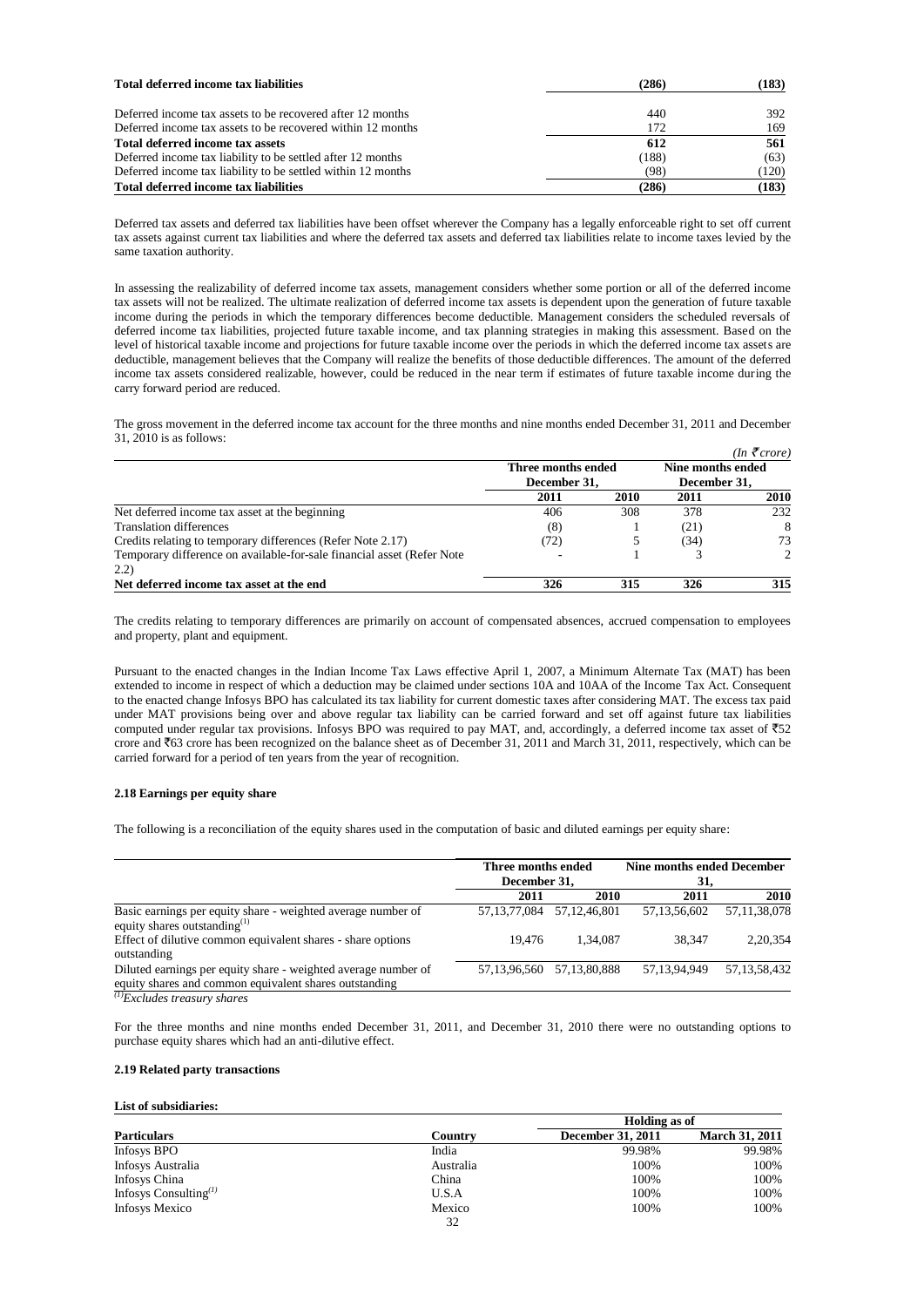| Infosys BPO s. r. o <sup>(2)</sup>            | Czech Republic | 99.98% | 99.98% |
|-----------------------------------------------|----------------|--------|--------|
| Infosys BPO (Poland) Sp.Z.o.o <sup>(2)</sup>  | Poland         | 99.98% | 99.98% |
| Infosys BPO (Thailand) Limited $^{(2)(4)}$    | Thailand       |        |        |
| <b>Infosys Sweden</b>                         | Sweden         | 100%   | 100\%  |
| <b>Infosys Brasil</b>                         | Brazil         | 100%   | 100%   |
| Infosys Consulting India Limited $(1)(3)$     | India          | 100%   | 100%   |
| Infosys Public Services, Inc.                 | U.S.A          | 100%   | 100%   |
| Infosys Shanghai <sup>(5)</sup>               | China          | 100%   | 100%   |
| McCamish Systems $LLC^{(2)}$ (Refer Note 2.3) | U.S.A          | 99.98% | 99.98% |

*(1) During the quarter ended September 30, 2011, the Board of Infosys Consulting Inc, approved a scheme of amalgamation and initiated its merger with Infosys Limited.*

*(2) Infosys BPO s.r.o, Infosys BPO (Poland) Sp Z.o.o, Infosys BPO (Thailand) Limited and McCamish Systems LLC are wholly-owned subsidiaries of Infosys BPO.*

*(3) Infosys Consulting India Limited is a wholly owned subsidiary of Infosys Consulting.*

*(4) During the year ended March 31, 2011, Infosys BPO (Thailand) Limited was liquidated.*

*(5) During the year ended March 31, 2011, Infosys incorporated a wholly owned subsidiary, Infosys Shanghai.*

Infosys has provided guarantee for performance of certain contracts entered into by its subsidiaries.

#### **List of other related parties:**

| <b>Particulars</b>                                                                                                                                                                                                            | Country                                                                                                                                                                                                                                                                                | <b>Nature of relationship</b>            |
|-------------------------------------------------------------------------------------------------------------------------------------------------------------------------------------------------------------------------------|----------------------------------------------------------------------------------------------------------------------------------------------------------------------------------------------------------------------------------------------------------------------------------------|------------------------------------------|
| Infosys Limited Employees' Gratuity Fund Trust                                                                                                                                                                                | India                                                                                                                                                                                                                                                                                  | Post-employment benefit plan of Infosys  |
| Infosys Limited Employees' Provident Fund Trust India                                                                                                                                                                         |                                                                                                                                                                                                                                                                                        | Post-employment benefit plan of Infosys  |
| Infosys Limited Employees' Superannuation Fund India                                                                                                                                                                          |                                                                                                                                                                                                                                                                                        | Post-employment benefit plan of Infosys  |
| Trust                                                                                                                                                                                                                         |                                                                                                                                                                                                                                                                                        |                                          |
| Infosys BPO Limited Employees' Superannuation India                                                                                                                                                                           |                                                                                                                                                                                                                                                                                        | Post-employment benefit plan of Infosys  |
| <b>Fund Trust</b>                                                                                                                                                                                                             |                                                                                                                                                                                                                                                                                        | <b>BPO</b>                               |
| Infosys BPO Limited Employees' Gratuity Fund                                                                                                                                                                                  | India                                                                                                                                                                                                                                                                                  | Post-employment benefit plan of Infosys  |
| Trust                                                                                                                                                                                                                         |                                                                                                                                                                                                                                                                                        | <b>BPO</b>                               |
| Infosys Limited Employees' Welfare Trust                                                                                                                                                                                      | India                                                                                                                                                                                                                                                                                  | <b>Employee Welfare Trust of Infosys</b> |
| <b>Infosys Science Foundation</b>                                                                                                                                                                                             | India                                                                                                                                                                                                                                                                                  | Controlled trust                         |
| $P_1$ $P_2$ $P_3$ $P_4$ $P_5$ $P_6$ $P_7$ $P_8$ $P_9$ $P_9$ $P_9$ $P_9$ $P_9$ $P_9$ $P_9$ $P_9$ $P_9$ $P_9$ $P_9$ $P_9$ $P_9$ $P_9$ $P_9$ $P_9$ $P_9$ $P_9$ $P_9$ $P_9$ $P_9$ $P_9$ $P_9$ $P_9$ $P_9$ $P_9$ $P_9$ $P_9$ $P_9$ | $\mathbf{r}$<br>$\sim$ $\sim$ $\sim$<br>$\mathbf{r}$ . The set of the set of the set of the set of the set of the set of the set of the set of the set of the set of the set of the set of the set of the set of the set of the set of the set of the set of the set of t<br>$\cdot$ 1 |                                          |

Refer Note 2.12 for information on transactions with post-employment benefit plans mentioned above.

# **Transactions with key management personnel**

The table below describes the compensation to key management personnel which comprise directors and members of the executive council:

|                                      |                    |              |                   | $(In \space \bar{\tau} \space core)$ |
|--------------------------------------|--------------------|--------------|-------------------|--------------------------------------|
|                                      | Three months ended |              | Nine months ended |                                      |
|                                      |                    | December 31. |                   | December 31.                         |
|                                      | 2011               | 2010         | 2011              | <b>2010</b>                          |
| Salaries and other employee benefits |                    |              |                   | 28                                   |

### **2.20 Segment reporting**

IFRS 8 establishes standards for the way that public business enterprises report information about operating segments and related disclosures about products and services, geographic areas, and major customers. The Company's operations predominantly relate to providing end-to-end business solutions thereby enabling clients to enhance business performance, delivered to customers globally operating in various industry segments. Effective quarter ended June 30, 2011, the Company reorganized its business to increase its client focus. Consequent to the internal reorganization there were changes effected in the reportable segments based on the ―management approach‖ as defined in IFRS 8, Operating Segments. The Chief Operating Decision Maker evaluates the Company's performance and allocates resources based on an analysis of various performance indicators by industry classes and geographic segmentation of customers.

Accordingly, segment information has been presented both along industry classes and geographic segmentation of customers. The accounting principles used in the preparation of the financial statements are consistently applied to record revenue and expenditure in individual segments, and are as set out in the significant accounting policies.

Industry segments for the Company are primarily financial services and insurance (FSI) comprising enterprises providing banking, finance and insurance services, manufacturing enterprises (MFG), enterprises in the energy, utilities and telecommunication services (ECS) and retail, logistics, consumer product group, life sciences and health care enterprises (RCL). Geographic segmentation is based on business sourced from that geographic region and delivered from both on-site and off-shore. North America comprises the United States of America, Canada and Mexico, Europe includes continental Europe (both the east and the west), Ireland and the United Kingdom, and the Rest of the World comprising all other places except those mentioned above and India. Consequent to the above change in the composition of reportable segments, the prior year comparatives have been restated.

Revenue and identifiable operating expenses in relation to segments are categorized based on items that are individually identifiable to that segment. Allocated expenses of segments include expenses incurred for rendering services from the Company's offshore software development centers and on-site expenses, which are categorized in relation to the associated turnover of the segment. Certain expenses such as depreciation, which form a significant component of total expenses, are not specifically allocable to specific segments as the underlying assets are used interchangeably. Management believes that it is not practical to provide segment disclosures relating to those costs and expenses, and accordingly these expenses are separately disclosed as "unallocated" and adjusted against the total income of the Company.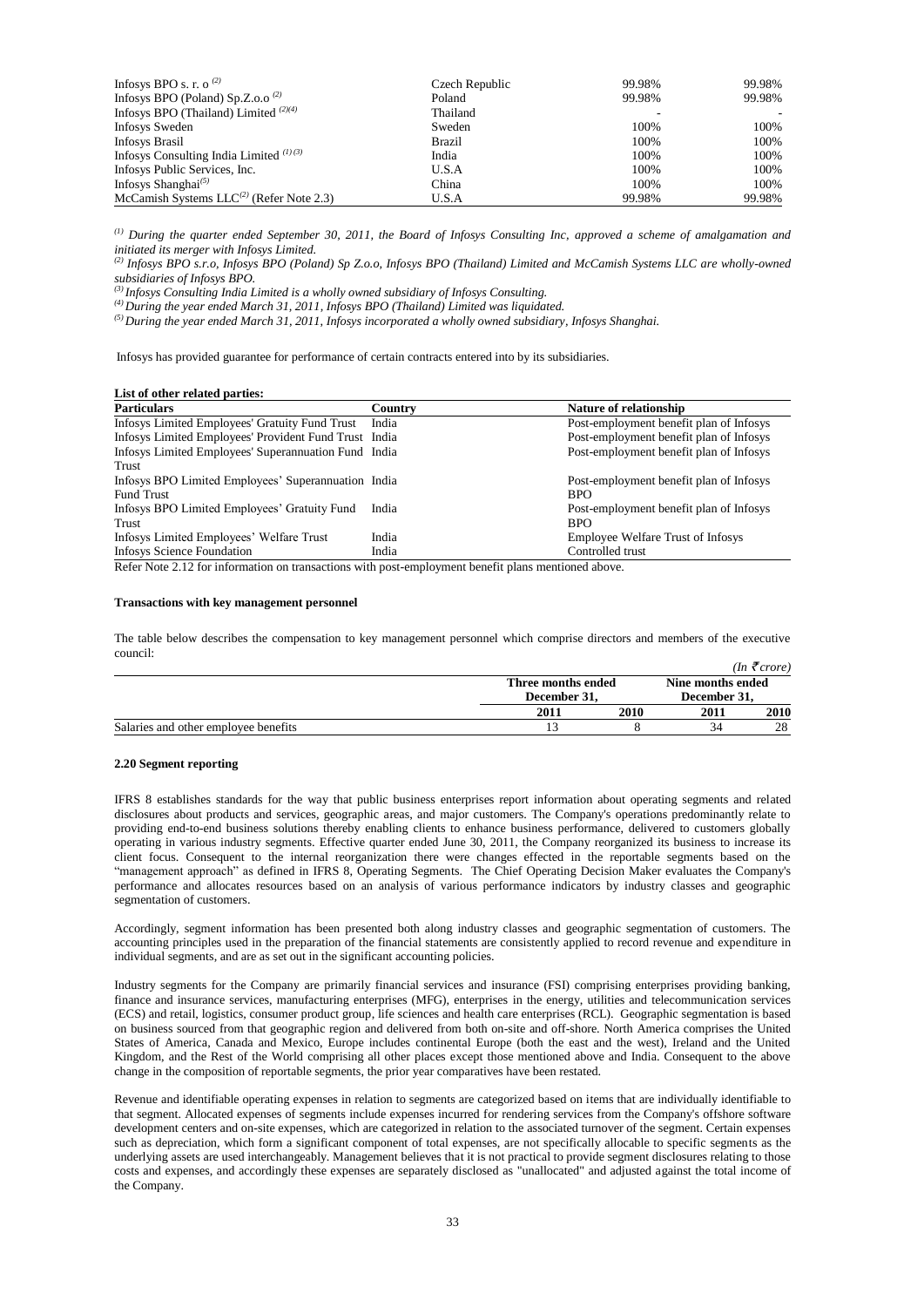Assets and liabilities used in the Company's business are not identified to any of the reportable segments, as these are used interchangeably between segments. Management believes that it is currently not practicable to provide segment disclosures relating to total assets and liabilities since a meaningful segregation of the available data is onerous.

Geographical information on revenue and industry revenue information is collated based on individual customers invoiced or in relation to which the revenue is otherwise recognized.

# **2.20.1 Industry segments**

|                                                            |            |            |            |            | $(In \mathcal{F}core)$ |
|------------------------------------------------------------|------------|------------|------------|------------|------------------------|
| Three months ended December 31, 2011                       | <b>FSI</b> | <b>MFG</b> | <b>ECS</b> | <b>RCL</b> | <b>Total</b>           |
| <b>Revenues</b>                                            | 3,281      | 1,897      | 1,967      | 2,153      | 9,298                  |
| Identifiable operating expenses                            | 1,335      | 800        | 803        | 848        | 3,786                  |
| Allocated expenses                                         | 805        | 495        | 513        | 562        | 2,375                  |
| Segment profit                                             | 1,141      | 602        | 651        | 743        | 3,137                  |
| Unallocable expenses                                       |            |            |            |            | 238                    |
| <b>Operating profit</b>                                    |            |            |            |            | 2,899                  |
| Other income, net                                          |            |            |            |            | 422                    |
| Profit before income taxes                                 |            |            |            |            | 3,321                  |
| Income tax expense                                         |            |            |            |            | 949                    |
| Net profit                                                 |            |            |            |            | 2,372                  |
| Depreciation and amortization                              |            |            |            |            | 236                    |
| Non-cash expenses other than depreciation and amortization |            |            |            |            | 2                      |

|                                                            |            |            |            |            | $(In \, \bar{\mathcal{F}}$ crore) |
|------------------------------------------------------------|------------|------------|------------|------------|-----------------------------------|
| Three months ended December 31, 2010                       | <b>FSI</b> | <b>MFG</b> | <b>ECS</b> | <b>RCL</b> | <b>Total</b>                      |
| <b>Revenues</b>                                            | 2.574      | 1,389      | 1,655      | 1,488      | 7,106                             |
| Identifiable operating expenses                            | 1,063      | 588        | 682        | 607        | 2,940                             |
| Allocated expenses                                         | 653        | 353        | 419        | 377        | 1,802                             |
| Segment profit                                             | 858        | 448        | 554        | 504        | 2,364                             |
| Unallocable expenses                                       |            |            |            |            | 217                               |
| <b>Operating profit</b>                                    |            |            |            |            | 2,147                             |
| Other income, net                                          |            |            |            |            | 290                               |
| <b>Profit before income taxes</b>                          |            |            |            |            | 2,437                             |
| Income tax expense                                         |            |            |            |            | 657                               |
| Net profit                                                 |            |            |            |            | 1,780                             |
| Depreciation and amortization                              |            |            |            |            | 216                               |
| Non-cash expenses other than depreciation and amortization |            |            |            |            |                                   |

|                                                            |            |            |            |            | (In ₹crore)  |
|------------------------------------------------------------|------------|------------|------------|------------|--------------|
| Nine months ended December 31, 2011                        | <b>FSI</b> | <b>MFG</b> | <b>ECS</b> | <b>RCL</b> | <b>Total</b> |
| <b>Revenues</b>                                            | 8,793      | 5,050      | 5,330      | 5,709      | 24,882       |
| Identifiable operating expenses                            | 3.765      | 2,218      | 2,199      | 2,368      | 10,550       |
| Allocated expenses                                         | 2,223      | 1,343      | 1,417      | 1,518      | 6,501        |
| Segment profit                                             | 2,805      | 1,489      | 1,714      | 1,823      | 7,831        |
| Unallocable expenses                                       |            |            |            |            | 699          |
| <b>Operating profit</b>                                    |            |            |            |            | 7,132        |
| Other income, net                                          |            |            |            |            | 1,252        |
| Profit before income taxes                                 |            |            |            |            | 8,384        |
| Income tax expense                                         |            |            |            |            | 2,384        |
| Net profit                                                 |            |            |            |            | 6,000        |
| Depreciation and amortization                              |            |            |            |            | 694          |
| Non-cash expenses other than depreciation and amortization |            |            |            |            | 5            |

|                                                            |            |            |            |            | $(In \, \bar{\mathcal{F}}$ crore) |
|------------------------------------------------------------|------------|------------|------------|------------|-----------------------------------|
| Nine months ended December 31, 2010                        | <b>FSI</b> | <b>MFG</b> | <b>ECS</b> | <b>RCL</b> | <b>Total</b>                      |
| <b>Revenues</b>                                            | 7.274      | 3.911      | 4.981      | 4.085      | 20.251                            |
| Identifiable operating expenses                            | 3,030      | 1,682      | 2,102      | 1,737      | 8,551                             |
| Allocated expenses                                         | 1.817      | 977        | 1,243      | 1.019      | 5,056                             |
| Segment profit                                             | 2,427      | 1,252      | 1,636      | 1,329      | 6,644                             |
| Unallocable expenses                                       |            |            |            |            | 644                               |
| <b>Operating profit</b>                                    |            |            |            |            | 6,000                             |
| Other income, net                                          |            |            |            |            | 796                               |
| <b>Profit before income taxes</b>                          |            |            |            |            | 6,796                             |
| Income tax expense                                         |            |            |            |            | 1,791                             |
| Net profit                                                 |            |            |            |            | 5,005                             |
| Depreciation and amortization                              |            |            |            |            | 640                               |
| Non-cash expenses other than depreciation and amortization |            |            |            |            | 4                                 |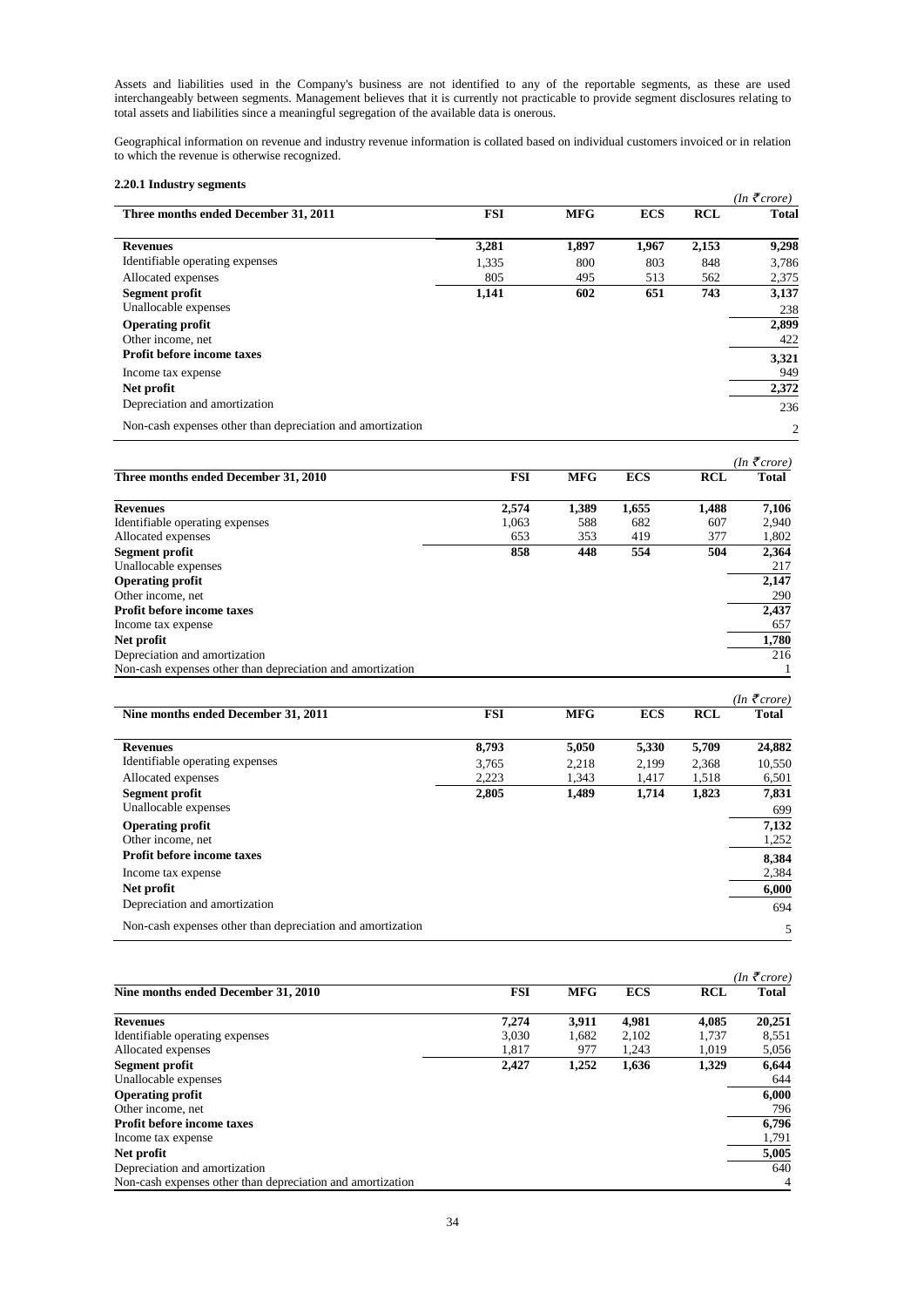# **2.20.2 Geographic segments**

|                                                               |                      |               |       |                             | $(In \, \bar{\mathcal{F}}$ crore) |
|---------------------------------------------------------------|----------------------|---------------|-------|-----------------------------|-----------------------------------|
| <b>Three months ended December</b><br>31, 2011                | <b>North America</b> | <b>Europe</b> | India | <b>Rest of the</b><br>World | <b>Total</b>                      |
| <b>Revenues</b>                                               | 5,923                | 2,101         | 190   | 1,084                       | 9,298                             |
| Identifiable operating expenses                               | 2,408                | 880           | 103   | 395                         | 3,786                             |
| Allocated expenses                                            | 1,543                | 535           | 42    | 255                         | 2,375                             |
| Segment profit                                                | 1,972                | 686           | 45    | 434                         | 3,137                             |
| Unallocable expenses                                          |                      |               |       |                             | 238                               |
| <b>Operating profit</b>                                       |                      |               |       |                             | 2,899                             |
| Other income, net                                             |                      |               |       |                             | 422                               |
| <b>Profit before income taxes</b><br>Income tax expense       |                      |               |       |                             | 3,321<br>949                      |
| Net profit                                                    |                      |               |       |                             | 2,372                             |
| Depreciation and amortization<br>Non-cash expenses other than |                      |               |       |                             | 236                               |
| depreciation and amortization                                 |                      |               |       |                             | 2                                 |

|                                         |                      |               |       |                             | $(In \mathcal{F}core)$ |
|-----------------------------------------|----------------------|---------------|-------|-----------------------------|------------------------|
| Three months ended December 31,<br>2010 | <b>North America</b> | <b>Europe</b> | India | <b>Rest of the</b><br>World | <b>Total</b>           |
| <b>Revenues</b>                         | 4,598                | 1,552         | 153   | 803                         | 7,106                  |
| Identifiable operating expenses         | 1,936                | 629           | 73    | 302                         | 2,940                  |
| Allocated expenses                      | 1,166                | 393           | 39    | 204                         | 1,802                  |
| Segment profit                          | 1,496                | 530           | 41    | 297                         | 2,364                  |
| Unallocable expenses                    |                      |               |       |                             | 217                    |
| <b>Operating profit</b>                 |                      |               |       |                             | 2,147                  |
| Other income, net                       |                      |               |       |                             | 290                    |
| Profit before income taxes              |                      |               |       |                             | 2,437                  |
| Income tax expense                      |                      |               |       |                             | 657                    |
| Net profit                              |                      |               |       |                             | 1,780                  |
| Depreciation and amortization           |                      |               |       |                             | 216                    |
| Non-cash expenses other than            |                      |               |       |                             |                        |
| depreciation and amortization           |                      |               |       |                             |                        |

|                                                               |                      |               |       |                             | $(In \mathcal{F}core)$ |
|---------------------------------------------------------------|----------------------|---------------|-------|-----------------------------|------------------------|
| Nine months ended December 31,<br>2011                        | <b>North America</b> | <b>Europe</b> | India | <b>Rest of the</b><br>World | <b>Total</b>           |
| <b>Revenues</b>                                               | 16,017               | 5,357         | 566   | 2,942                       | 24,882                 |
| Identifiable operating expenses                               | 6,742                | 2,365         | 284   | 1,159                       | 10,550                 |
| Allocated expenses                                            | 4,255                | 1,398         | 129   | 719                         | 6,501                  |
| Segment profit                                                | 5,020                | 1,594         | 153   | 1,064                       | 7,831                  |
| Unallocable expenses                                          |                      |               |       |                             | 699                    |
| <b>Operating profit</b>                                       |                      |               |       |                             | 7,132                  |
| Other income, net                                             |                      |               |       |                             | 1,252                  |
| <b>Profit before income taxes</b>                             |                      |               |       |                             | 8,384                  |
| Income tax expense                                            |                      |               |       |                             | 2,384                  |
| Net profit                                                    |                      |               |       |                             | 6,000                  |
| Depreciation and amortization                                 |                      |               |       |                             | 694                    |
| Non-cash expenses other than<br>depreciation and amortization |                      |               |       |                             | 5                      |

|                                     |                      |               |            |                             | (In ₹crore)  |
|-------------------------------------|----------------------|---------------|------------|-----------------------------|--------------|
| Nine months ended December 31, 2010 | <b>North America</b> | <b>Europe</b> | India      | <b>Rest of the</b><br>World | <b>Total</b> |
| <b>Revenues</b>                     | 13,341               | 4,323         | 407        | 2,180                       | 20,251       |
| Identifiable operating expenses     | 5,704                | 1,795         | 185        | 867                         | 8,551        |
| Allocated expenses                  | 3,329                | 1,079         | 102        | 546                         | 5,056        |
| Segment profit                      | 4,308                | 1,449         | <b>120</b> | 767                         | 6,644        |
| Unallocable expenses                |                      |               |            |                             | 644          |
| <b>Operating profit</b>             |                      |               |            |                             | 6,000        |
| Other income, net                   |                      |               |            |                             | 796          |
| Profit before income taxes          |                      |               |            |                             | 6,796        |
| Income tax expense                  |                      |               |            |                             | 1,791        |
| Net profit                          |                      |               |            |                             | 5,005        |
| Depreciation and amortization       |                      |               |            |                             | 640          |
| Non-cash expenses other than        |                      |               |            |                             | 4            |
| depreciation and amortization       |                      |               |            |                             |              |